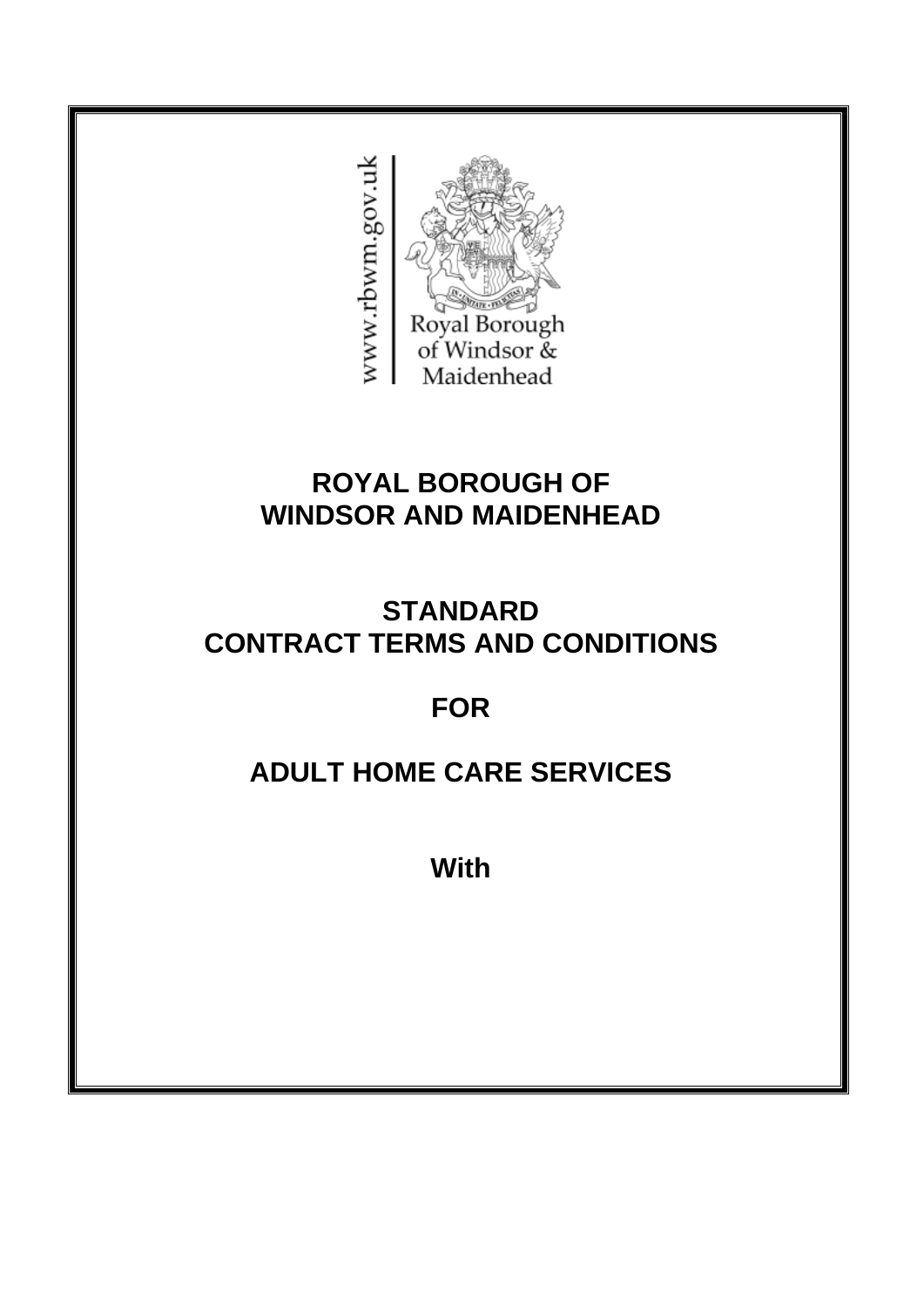#### **FORM OF AGREEMENT**

| This Contract is made on the | Day of | <b>20XX</b> |
|------------------------------|--------|-------------|
|                              |        |             |

**between**

**The Royal Borough of Windsor and Maidenhead,** Town Hall, St Ives Road, Maidenhead, Berkshire, SL6 1RF **"the Purchaser";**

**And**

XXX of XXX which is a Private Limited Company, Company Number 11111 herein known as **"the Provider" whose CQC registration is XXXXXX**

Whereas the Provider has submitted an offer for the provision of Care Services, the Purchaser accepts the offer of the Provider to undertake the Services detailed below.

NOW THIS AGREEMENT WITNESSETH as follows:-

- 1. The following documents shall be deemed to form and be read and construed as part of this Contract where applicable:
	- Form of Agreement
	- Care/Support plan
	- Contract Terms and Conditions and Specification (including Appendices/Schedules)
	- Any other document contained or referred to herein
	- Any Tender documentation
- 2. In consideration of the payments to be made by the Purchaser to the Provider, the Provider hereby covenants with the Purchaser to carry out the Care Service in conformity in all respects with the provisions of this Contract and to the satisfaction of the Purchaser.
- 3. The Purchaser covenants to pay to the Provider in consideration of performance of the Care Service the payments provided by this Contract at the times and in the manner prescribed by this Contract.
- 4. The Provider covenants to maintain accurate records of all Care Services(s) and to notify the Purchaser of any alteration requests to the provisions of this Contract.
- 5. The Commencement Date of the Agreement will be defined in the Package of Care and the Fixed Price Agreement Schedule 2 and terminated in accordance with the termination provisions within this Contract or in accordance with the Fixed Price Agreement Schedule.

In this contract, unless the contrary intention appears, a reference to an Act of Parliament or any Order, Regulation Statutory Instrument or the like shall include a reference to any amendment or re-enactment of the same.

This entire Contract sets out all the terms and conditions, which the Purchaser and the Provider agree regarding the provision the Home Care Service. This Contract supersedes any representations, documents, negotiations or understandings, whether oral or written, made, carried out or entered into before the date of this Contract.

Where the context permits, words importing the masculine gender include the feminine, words in the singular include the plural and words in the plural include the singular.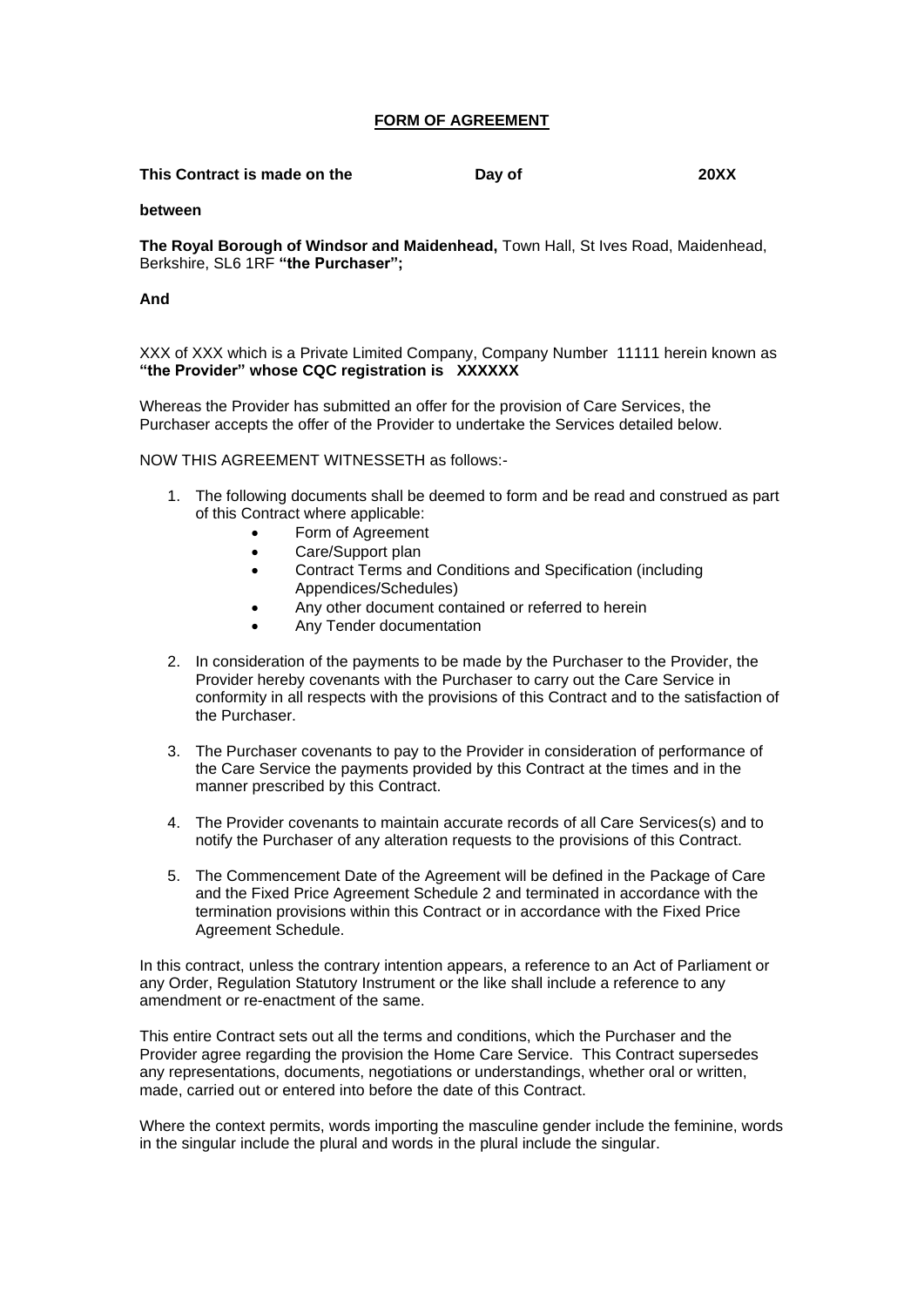These Contract Terms and Conditions may only be varied with the written agreement of the Purchaser. No terms or conditions put forward at any time by the Provider shall form any part of the Contract.

*Signature only required if a Block Contract*

#### **SIGNED as a DEED on behalf of the Purchaser**

**By (Print Name): Title**

**Signature: Date:**

#### **SIGNED as a DEED on behalf of the Provider**

**By (Print Name): Title:**

**Signature: Date:**

**The COMMON SEAL OF THE ROYAL BOROUGH OF WINDSOR AND MAIDENHEAD was hereunto affixed in the presence of:**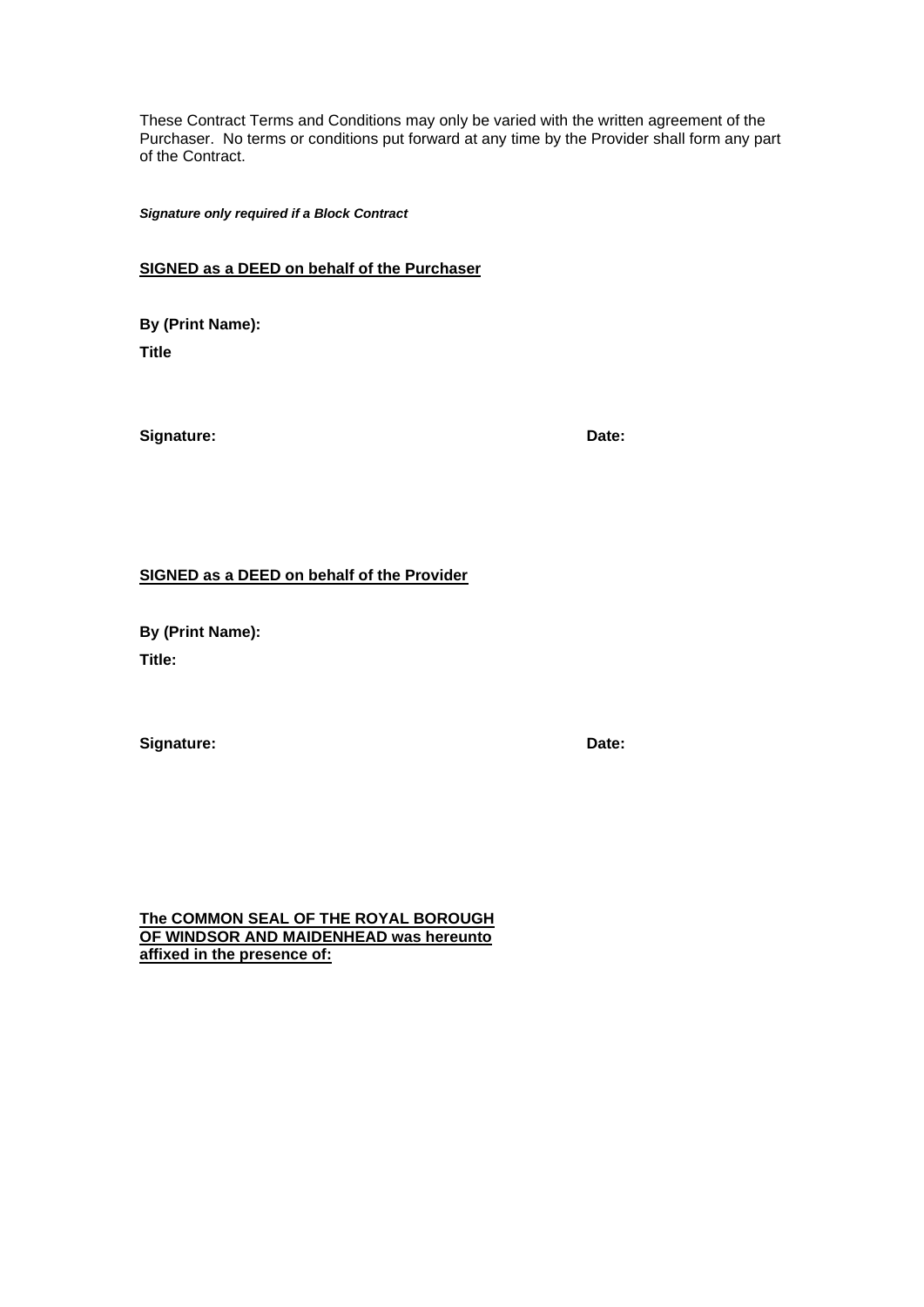### **Contents**

<span id="page-3-0"></span>

| 2.<br>3.<br>$\overline{4}$ .                                         |    |  |  |  |  |  |
|----------------------------------------------------------------------|----|--|--|--|--|--|
|                                                                      |    |  |  |  |  |  |
|                                                                      |    |  |  |  |  |  |
|                                                                      |    |  |  |  |  |  |
| 5.                                                                   |    |  |  |  |  |  |
| 6.                                                                   |    |  |  |  |  |  |
| 7.                                                                   |    |  |  |  |  |  |
| ACCREDITATION, MONITORING AND REVIEW OF SERVICE11<br>8.              |    |  |  |  |  |  |
| 9.                                                                   |    |  |  |  |  |  |
| 10.                                                                  |    |  |  |  |  |  |
| 11.                                                                  |    |  |  |  |  |  |
| 12.                                                                  |    |  |  |  |  |  |
| ALTERATIONS TO THESE TERMS AND CONDITIONS & VARIATIONS TO THE<br>13. |    |  |  |  |  |  |
|                                                                      |    |  |  |  |  |  |
| 14.                                                                  |    |  |  |  |  |  |
| 15.                                                                  |    |  |  |  |  |  |
| 16.                                                                  |    |  |  |  |  |  |
| 17.                                                                  |    |  |  |  |  |  |
| 18.                                                                  |    |  |  |  |  |  |
| 19.                                                                  |    |  |  |  |  |  |
| 20.                                                                  |    |  |  |  |  |  |
| 21.                                                                  |    |  |  |  |  |  |
| 22.                                                                  |    |  |  |  |  |  |
| 23.                                                                  |    |  |  |  |  |  |
| 24.                                                                  |    |  |  |  |  |  |
| 25.                                                                  |    |  |  |  |  |  |
| 26.                                                                  |    |  |  |  |  |  |
| 27.                                                                  |    |  |  |  |  |  |
| 28.                                                                  |    |  |  |  |  |  |
| 29.                                                                  |    |  |  |  |  |  |
|                                                                      |    |  |  |  |  |  |
| <b>SCHEDULE 1- NOT USED</b>                                          | 45 |  |  |  |  |  |
| <b>SCHEDULE 2- FIXED PRICE AGREEMENT</b>                             | 46 |  |  |  |  |  |
| <b>SCHEDULE 3- PURCHASER CONTACT DETAILS</b>                         | 47 |  |  |  |  |  |
| SCHEDULE 4 - DATA PROCESSING                                         | 48 |  |  |  |  |  |
| <b>SCHEDULE 5 - TUPE</b>                                             | 49 |  |  |  |  |  |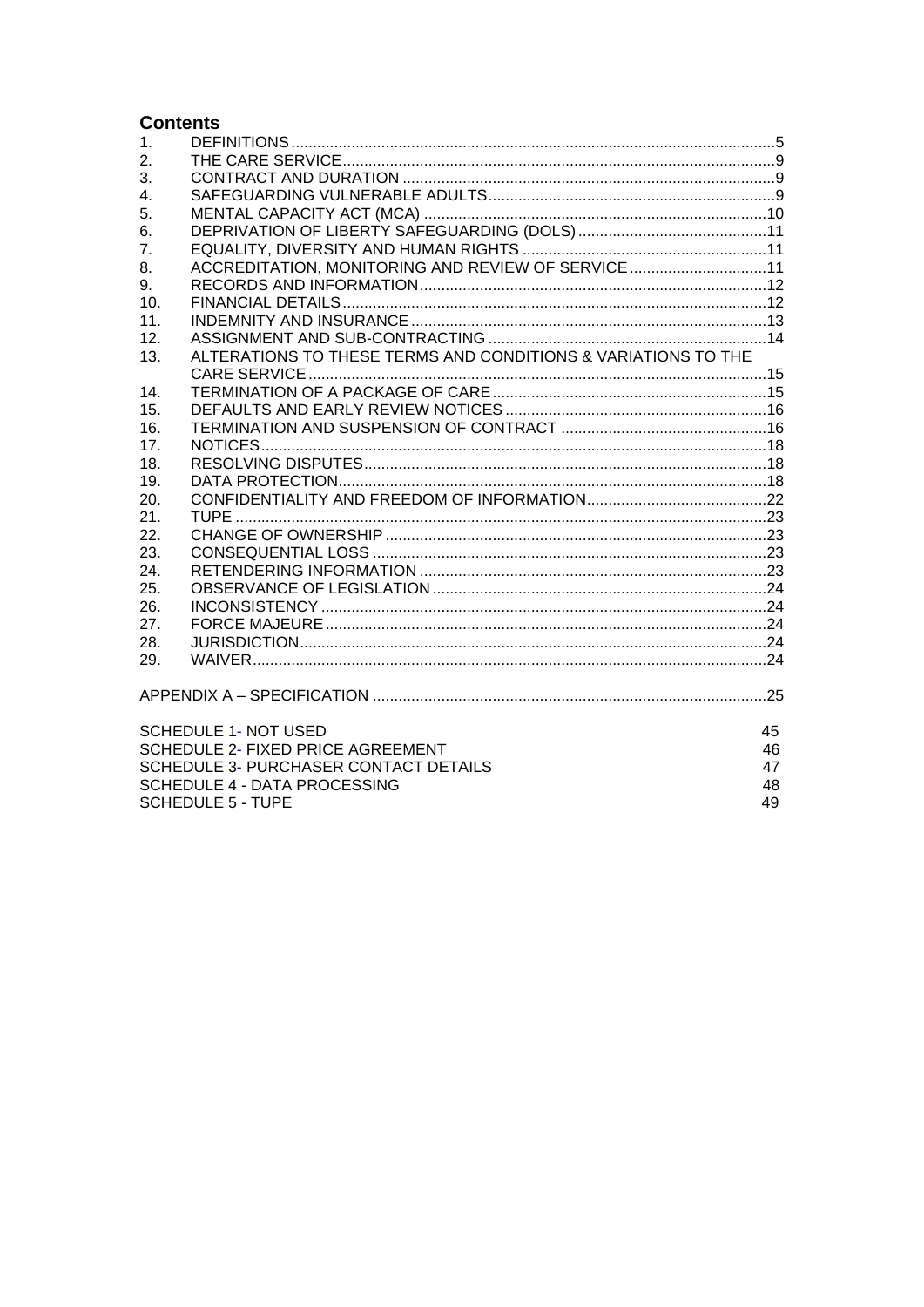### **1. DEFINITIONS**

In this Contract following expressions have the following meaning:

| <b>First Contact and Duty</b><br>Team | Means the team responsible for front line communication<br>to be contacted for specific events as stipulated in the<br>Contract. The Purchasers Contact Details are in Schedule<br>3.                                                                                                                                                                                                                                                                                       |
|---------------------------------------|-----------------------------------------------------------------------------------------------------------------------------------------------------------------------------------------------------------------------------------------------------------------------------------------------------------------------------------------------------------------------------------------------------------------------------------------------------------------------------|
| <b>Block</b>                          | Means the Price agreed between the Parties as detailed in<br>Schedule 2 for commitments.                                                                                                                                                                                                                                                                                                                                                                                    |
| <b>Care Manager/Social</b><br>Worker  | Means the individual staff member of the Purchaser who is<br>assigned to look after the best interests of the Resident.                                                                                                                                                                                                                                                                                                                                                     |
| <b>Care Plan</b>                      | Means the contractual document of that name containing<br>details of a Resident and a statement of outcomes<br>following assessment, the contents of which are to be<br>delivered as the Care Service. This is also known as<br>Support Plan and Interim Care Package (IPC).                                                                                                                                                                                                |
| <b>Care Service</b>                   | Means the provision of care and/or support services to the<br>Residents/Tenants in their own home in accordance with<br>the Specification, the individual Care/Support plan and the<br>Package of Care(s), and further in accordance with this<br>Contract and any documents contained or referred to<br>herein. Care Services covers residential/nursing<br>placements, supported living, shared lives and homecare<br>Care Services being commissioning by the Purchaser. |
| <b>Care Hours</b>                     | Means hours of care provided by support workers to a<br>Resident to meet their care plan.                                                                                                                                                                                                                                                                                                                                                                                   |
| <b>Confidential Information</b>       | Means all information (whether commercial, financial,<br>technical, personal, or otherwise) relating to the disclosing<br>party, its sub-contractors, Residents, servants or agents<br>disclosed to or otherwise obtained by the recipient party.                                                                                                                                                                                                                           |
| <b>Commencement Date</b>              | Means the Commencement Date of the Care Services<br>which will be defined for each Resident in the Package of<br>Care.                                                                                                                                                                                                                                                                                                                                                      |
| <b>Contract</b>                       | Means the Contract for the Care Service made between<br>the Provider and the Purchaser. The Contract includes<br>these terms and conditions (with schedules and<br>appendices), the Service Specification, all assigned<br>Packages of Care, all Care Plans and all documentation as<br>referred to herein.                                                                                                                                                                 |
| <b>Contracts Manager</b>              | Means the representative of the Purchaser which may be<br>an employee of the Purchaser or a third party agent<br>appointed to act on behalf of the Purchaser.                                                                                                                                                                                                                                                                                                               |
| <b>Data Loss Event</b>                | Any event that results, or may result, in unauthorised<br>access to Personal Data held by the Supplier under this<br>Contract, and/or actual or potential loss and/or destruction                                                                                                                                                                                                                                                                                           |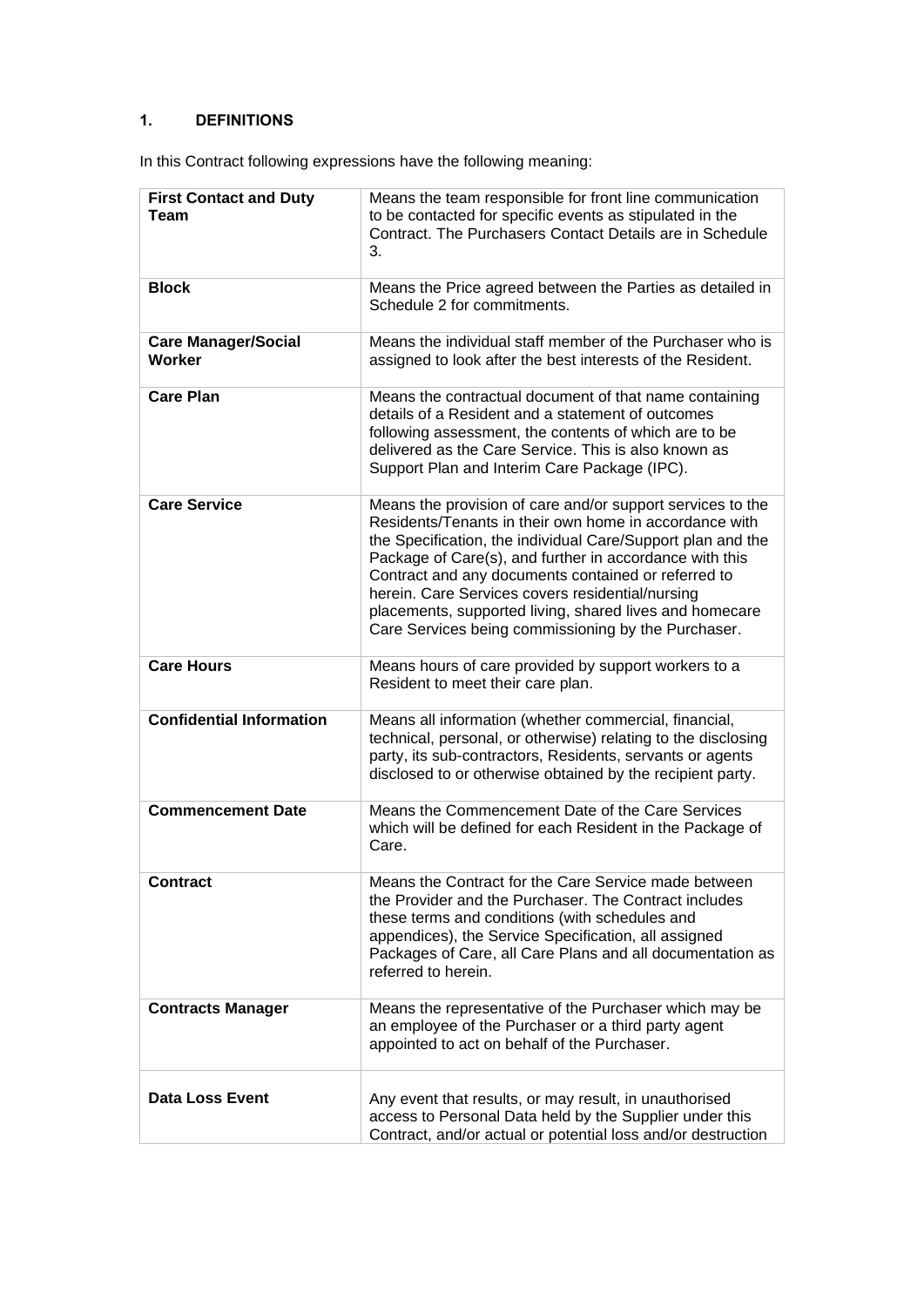|                                                                  | of Personal Data in breach of this Agreement, including<br>any Personal Data breach.                                                                                                                                                                                                        |
|------------------------------------------------------------------|---------------------------------------------------------------------------------------------------------------------------------------------------------------------------------------------------------------------------------------------------------------------------------------------|
| <b>Protection</b><br>Impact<br><b>Data</b><br><b>Assessment</b>  | An assessment by the controller of the impact of the<br>envisaged processing on the protection of Personal Data.                                                                                                                                                                            |
| <b>Data Protection Legislation</b>                               | (i) the GDPR, the LED and any applicable national<br>implementing Laws as amended from time to time (ii) the<br>DPA 2018 to the extent that it relates to processing of<br>personal data and privacy; (iii) all applicable law about the<br>processing of personal data and privacy;        |
| <b>Data</b><br><b>Subject</b><br><b>Access</b><br><b>Request</b> | A request made by, or on behalf of, a data subject in<br>accordance with rights granted pursuant to the Data<br>Protection Legislation to access their Personal Data.                                                                                                                       |
| <b>Default</b>                                                   | Means any failure, on either the part of the Purchaser or<br>the Provider, to carry out the respective obligations under<br>this Contract.                                                                                                                                                  |
| <b>Default Notice</b>                                            | Means a notice setting out the nature of the Default<br>committed and, if the Default can be put right, the action<br>required and the timescales.                                                                                                                                          |
| <b>DPA 2018</b>                                                  | Data Protection Act 2018                                                                                                                                                                                                                                                                    |
| <b>Early Review Notice</b>                                       | Means the notice that the Purchaser is entitled to serve on<br>the Provider stating that one or more of the reviews of the<br>Care Service have been brought forward and the date on<br>which it is, or they are, to commence.                                                              |
| <b>Embargo</b>                                                   | Means the Provider has restrictions placed on them due to<br>quality concerns or a single event by either the Purchaser<br>or the Regulatory Authority. This may include<br>suspension/part suspension of Care Services, restrictions<br>on new placements or termination of Care Services. |
| <b>Exempted Information</b>                                      | Shall mean any information or category of information,<br>document, report, contract or other material containing<br>information relevant to this contract that has been<br>designated by the mutual agreement of the Parties as<br>potentially falling within an FOIA Exemption.           |
| <b>Fixed Price</b>                                               | An agreed Price as detailed in schedule 2.                                                                                                                                                                                                                                                  |
| <b>FOIA</b>                                                      | Shall mean the Freedom of Information Act 2000.                                                                                                                                                                                                                                             |
| <b>FOIA Exemption</b>                                            | Shall mean any applicable exemption to the FOIA<br>including, but not limited to, confidentiality (section 41<br>FOIA), trade secrets (section 43 FOIA) and prejudice to<br>commercial interests (section 43 FOIA).                                                                         |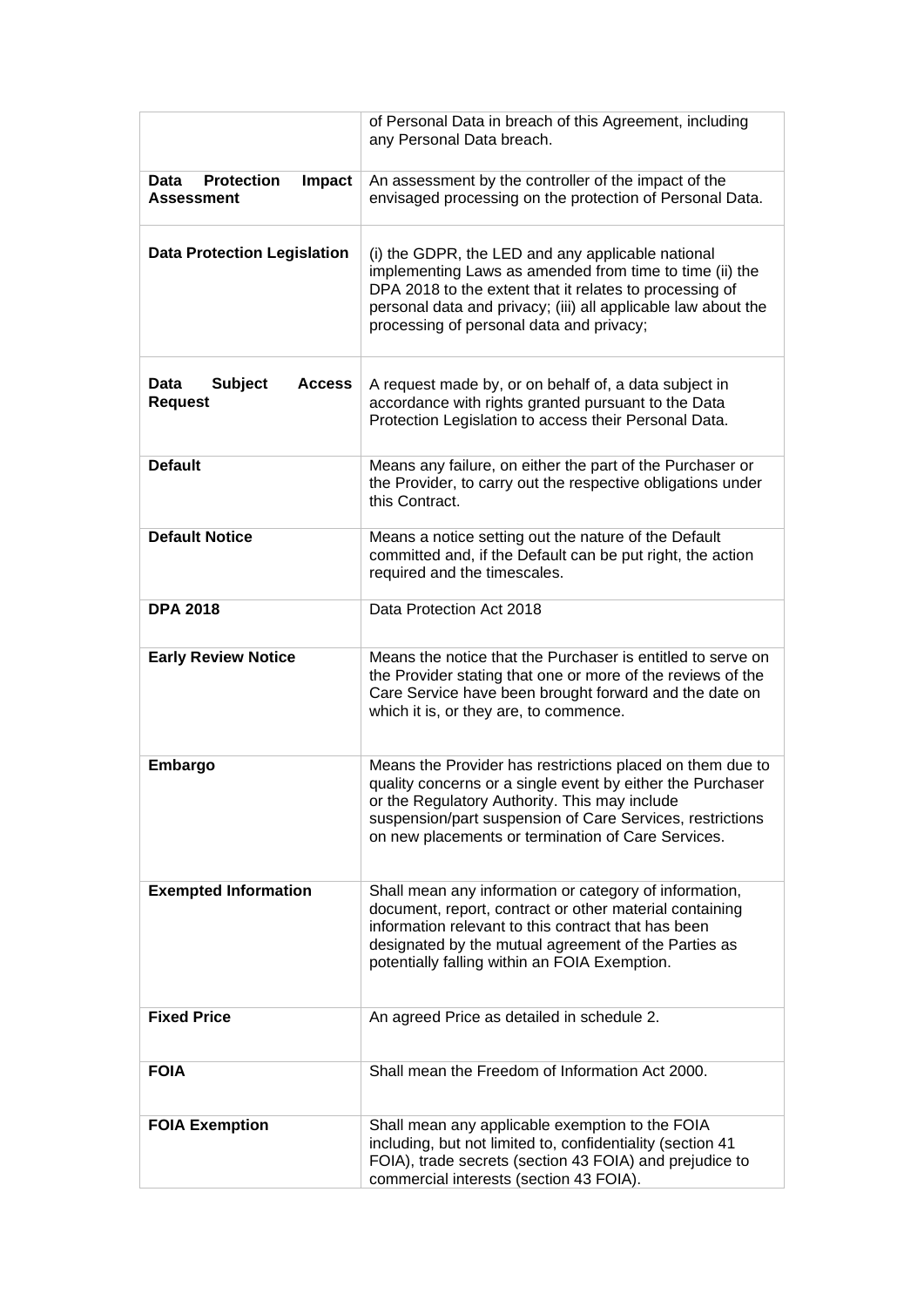| <b>GDPR</b>                 | the General Data Protection Regulation (Regulation (EU)<br>2016/679)                                                                                                                                                                                                                                                                                                                                                                         |
|-----------------------------|----------------------------------------------------------------------------------------------------------------------------------------------------------------------------------------------------------------------------------------------------------------------------------------------------------------------------------------------------------------------------------------------------------------------------------------------|
| <b>Invoice Address</b>      | means the address where the Provider is to submit all<br>invoices or raise invoice queries in accordance with the<br>provision of the Care Service, being, Social Care Finance,<br>Business Services Team, The Royal Borough of Windsor<br>and Maidenhead, Town Hall, St Ives Road, Maidenhead,<br>Berkshire, SL6 1RF unless otherwise agreed in writing. Or<br>invoices can be emailed to<br>Socialcarefinance@rbwm.gov.uk                  |
| <b>LED</b>                  | Law Enforcement Directive (Directive (EU) 2016/680)                                                                                                                                                                                                                                                                                                                                                                                          |
| <b>Personal Data</b>        | Shall have the same meaning as set out in the DPA 2018.                                                                                                                                                                                                                                                                                                                                                                                      |
| <b>Premises</b>             | Means the Premises where the Care Service is delivered<br>to the Resident or tenant or individual. This is where the<br>Care Services are being provided.                                                                                                                                                                                                                                                                                    |
| <b>Price</b>                | Means the Price for the provision of the Care Service as<br>detailed in the Package of Care (Schedule 1) and/or the<br>Fixed Price Agreement (Schedule 2).                                                                                                                                                                                                                                                                                   |
| <b>Protective Measures</b>  | Appropriate technical and organisational measures which<br>may include: pseudonymising and encrypting Personal<br>Data, ensuring confidentiality, integrity, availability and<br>resilience of systems and services, ensuring that<br>availability of and access to Personal Data can be restored<br>in a timely manner after an incident, and regularly<br>assessing and evaluating the effectiveness of the such<br>measures adopted by it |
| <b>Purchaser</b>            | Means the Royal Borough of Windsor and Maidenhead,<br>Town Hall, St Ives Road, Maidenhead, Berkshire, SL6<br>1RF.                                                                                                                                                                                                                                                                                                                            |
| Sub-processor               | Any third party appointed to process Personal Data on<br>behalf of the Supplier related to this Contract                                                                                                                                                                                                                                                                                                                                     |
| <b>Regulatory Authority</b> | Means a reference to an organisation or body currently<br>known as the Care Quality Commission (CQC), or any<br>subsequent body whose responsibility it is to regulate and<br>monitor the activities of the appropriate legislation.                                                                                                                                                                                                         |
| <b>Provider</b>             | Means the individual or group providing the Care Service<br>as detailed in these Contract terms and conditions.                                                                                                                                                                                                                                                                                                                              |
|                             |                                                                                                                                                                                                                                                                                                                                                                                                                                              |
| <b>Resident(s)</b>          | Means the individual(s) receiving the Care Service and<br>named in the Package of Care. In this Contract this term<br>includes residents, (in their own home), tenants that<br>receive supported living, shared lives, short term<br>placements such as respite Care Services.                                                                                                                                                               |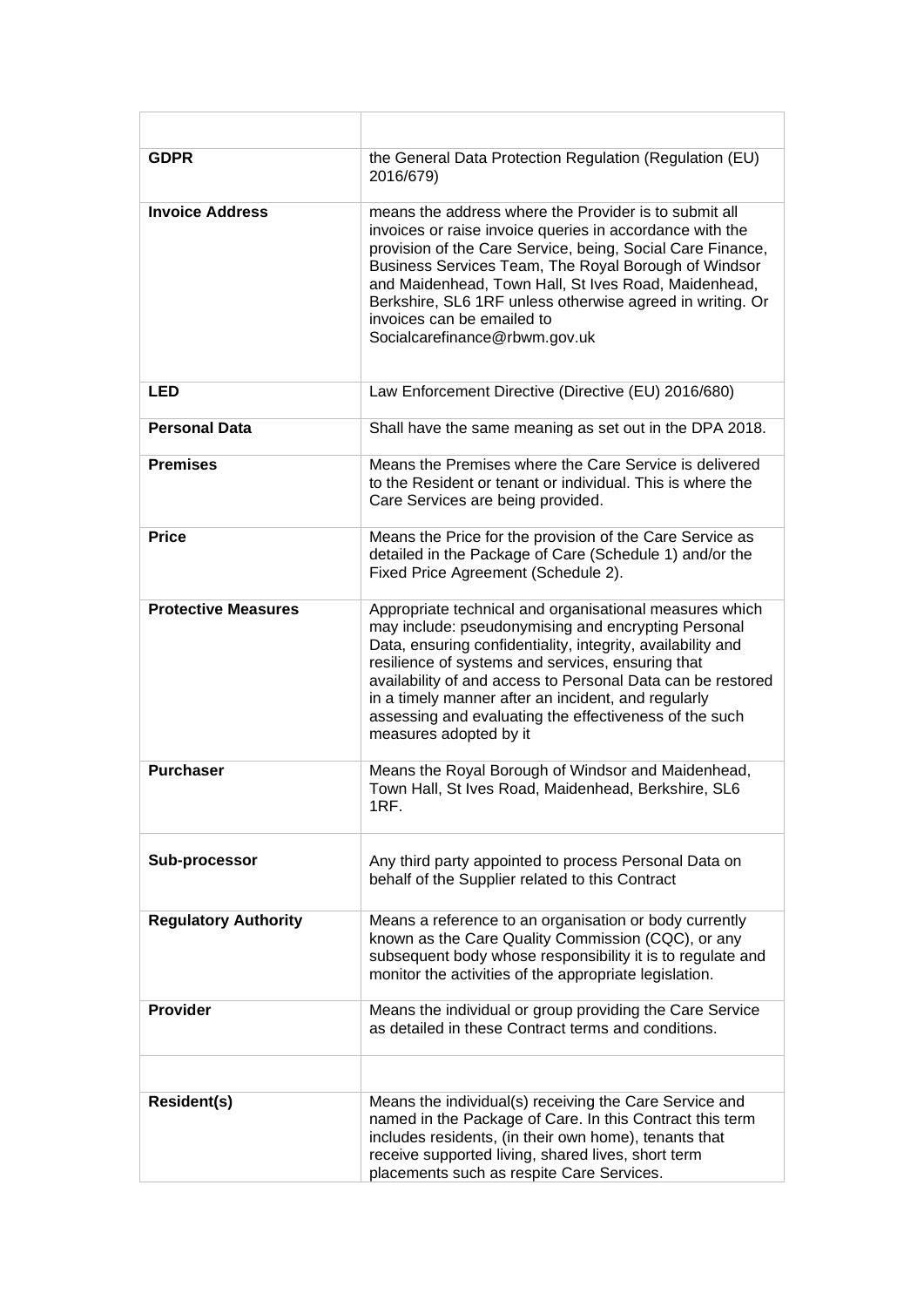<span id="page-7-0"></span>

| <b>Package of Care</b>          | Means the contractual confirmation in writing detailing the<br>Care Services Package of Care to meet the Residents<br>Support Plan. This contains the Commencement Date of<br>the provisions of the Care Service for the Resident, any<br>additional care (over and above that detailed in the<br>Specification) required for the Resident, number of carers,<br>Care Service schedule detailing days and call times<br>required. |
|---------------------------------|-----------------------------------------------------------------------------------------------------------------------------------------------------------------------------------------------------------------------------------------------------------------------------------------------------------------------------------------------------------------------------------------------------------------------------------|
| <b>Specification</b>            | Means the Specification for the Care Services referred to<br>in these Contract terms and conditions (Appendix A).                                                                                                                                                                                                                                                                                                                 |
| <b>Spot</b>                     | Means the agreed Price between the parties for the Care<br>Services for an individual Resident defined in the Package<br>of Care. The Contractual obligation is for the Payment of<br>that individual Resident and their Care Services from the<br>Commencement Date to the Termination Date as defined<br>in this Contract.                                                                                                      |
| <b>Term</b>                     | Means the Term of the Contract commencing on the<br>Commencement Date defined in the Package of Care) for<br>the Resident or the Fixed Price Agreement in (Schedule<br>2) or terminated in accordance with the termination<br>provisions within the Contract.                                                                                                                                                                     |
| <b>Third Party</b>              | Means an individual or organisation that has a recognised<br>interest in the Care Service for a Resident.                                                                                                                                                                                                                                                                                                                         |
| <b>Third Party Contribution</b> | Means the (assessed) financial contribution (if any) of the<br>Third Party to the cost of the Care Service for the Resident<br>to whom they have agreed, which will be paid directly to<br>the Purchaser.                                                                                                                                                                                                                         |
|                                 |                                                                                                                                                                                                                                                                                                                                                                                                                                   |
| <b>Vulnerable Adult</b>         | means a person who is aged 18 or over and who is or may<br>be in need of community care services by reason of mental<br>or other disability, age or illness and who is or may be<br>unable to take care of himself or herself, or unable to<br>protect himself or herself against harm or exploitation.                                                                                                                           |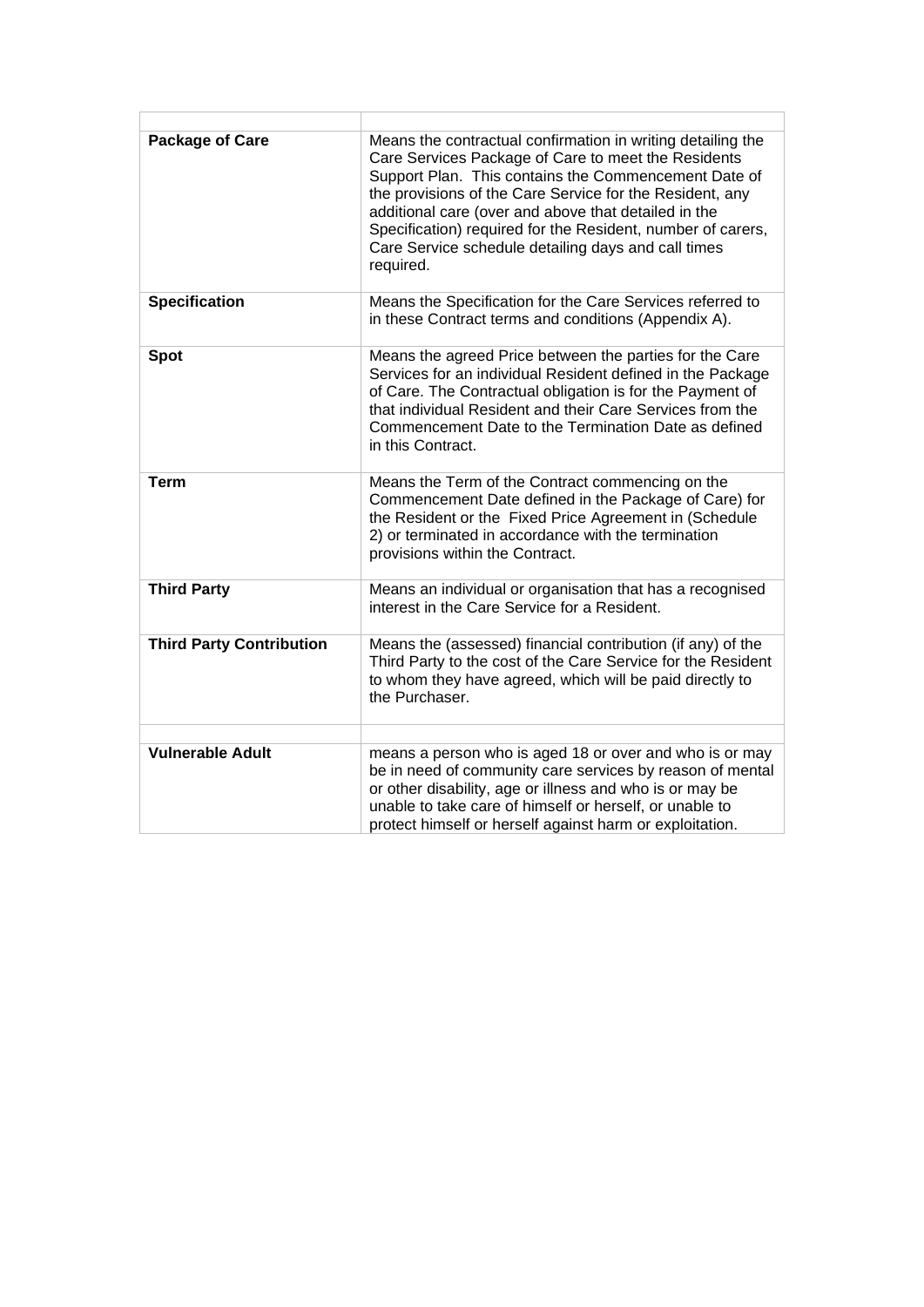#### **2. THE CARE SERVICE**

- 2.1 The Care Service executed under this Contract shall be carried out in good faith and to high standards, in accordance with the requirements of the Specification and within the time (if any) specified in this Contract.
- <span id="page-8-0"></span>2.2 The Provider must be registered with the Regulatory Authority.

#### **3. CONTRACT AND DURATION**

- 3.1 The Provider shall perform the Care Service from the Commencement Date for the agreed Price in accordance with the Contract for the Term of the Contract.
- 3.2 A Package of Care may be terminated in accordance with the conditions contained in this Contract.
- 3.3 This Contract may be extended for a further period as agreed between the parties. Any such extension will need to be agreed in advance of the anniversary and in writing, by both parties.
- 3.4 The Provider and the Resident shall agree a Resident's statement of terms and conditions a copy of which shall be supplied to the Resident. In the event of any conflict between the provisions of the Resident's statement of terms and conditions and the provisions of this Contract, then the provisions of this Contract shall prevail.

#### <span id="page-8-1"></span>**4. SAFEGUARDING VULNERABLE ADULTS**

- 4.1 If a member of the Provider's staff becomes aware of abuse or suspects that abuse may be happening to an adult in their care, the Provider must inform the Advice & Information Team of the Purchaser, by telephone on the same day of the concern being raised (as laid out in the Berkshire Safeguarding Adults Policy and Good Practice Guidance for safeguarding adults). If a Provider has safeguarding concerns outside of normal office hours, they should contact the Emergency Duty Team by telephone (or any such number as subsequently provided by the Purchaser, in order to make a safeguarding alert). The Purchasers contact sheet is detailed in Schedule 3 or any subsequent issue by the Purchaser.
- 4.2 The parties acknowledge that the Provider is a Regulated Activity Provider with ultimate responsibility for the management and control of the Regulated Activity provided under this Contract and for the purposes of the Safeguarding Vulnerable Groups Act 2006 ("SVGA 2006").
- 4.3 The Provider shall ensure that all individuals engaged in the provision of the Services are:
	- 4.3.1 compliant with the Disclosure and Barring Service (DBS) procedures in accordance with the SVGA 2006 and regulations or orders made there under; and
	- 4.3.2 are subject to a valid enhanced disclosure check undertaken through the Disclosure and Barring Service (which the Purchaser requires to be renewed every 3 years) including a check against the adults' barred list as appropriate; and
	- 4.3.3 the Provider shall monitor the level and validity of the checks under this condition 4.3 for each member of staff.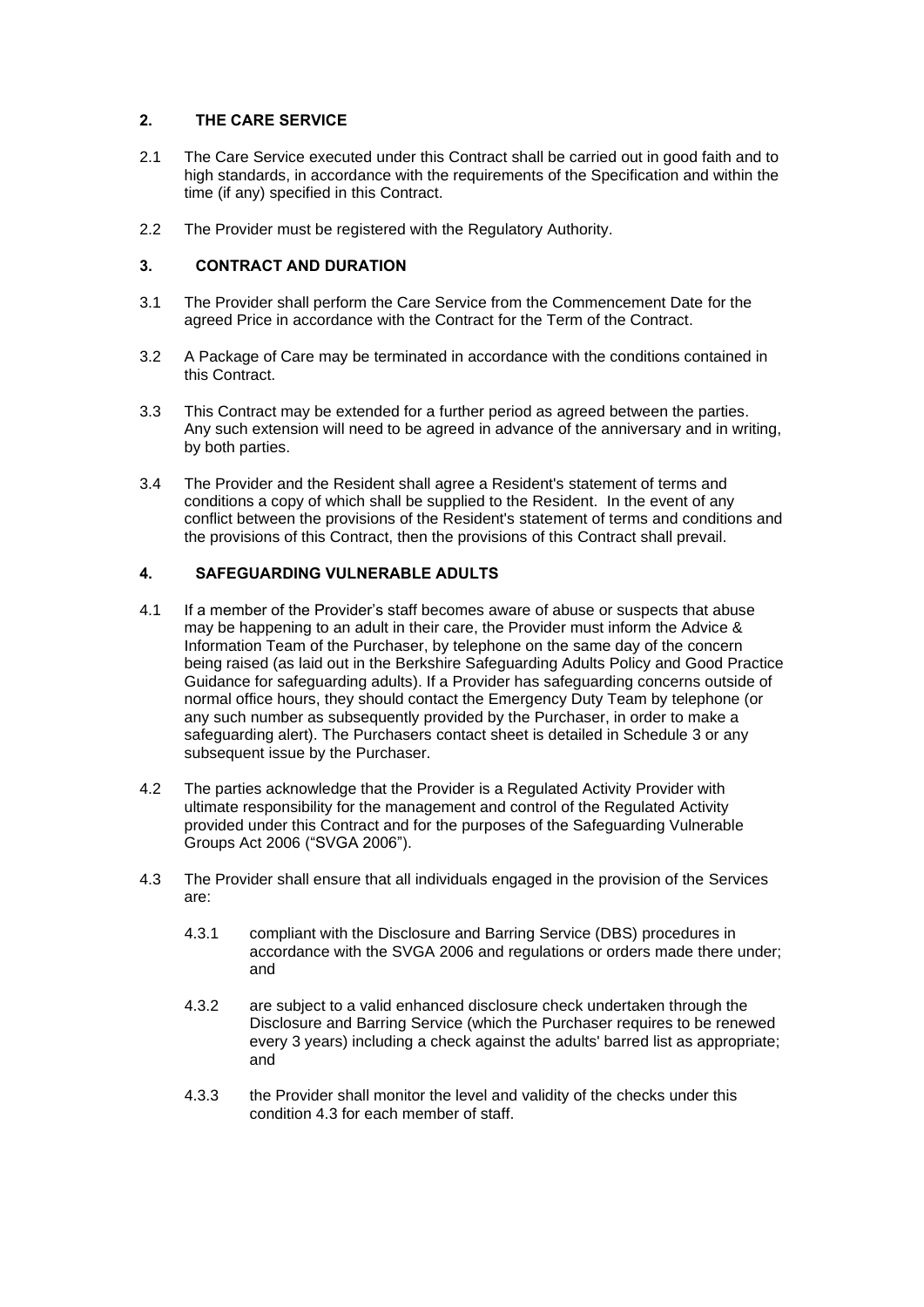- 4.4 The Provider warrants that at all times for the purposes of this Contract:
	- 4.4.1 it is appropriately registered in relation to all persons who are or will be employed or engaged by the Provider in the provision of the Care Services, and
	- 4.4.2 it has no reason to believe that any such person:
		- 4.4.2.1 is barred from the activity; or
		- 4.4.2.2 is not compliant with the DBS

in accordance with the provisions of the SVGA 2006 and any regulations made there under, as amended from time to time.

- 4.5 The Provider shall immediately notify the Purchaser of any information that it reasonably requests to enable it to be satisfied that the obligations of this [condition](http://publicsector.practicallaw.com/#a90061) 4 have been met.
- 4.6 The Provider shall refer information about any person carrying out the Care Services to the DBS where it removes permission for such person to carry out the Care Services (or would have, if such person had not otherwise ceased to carry out the Care Services) because, in its opinion, such person has harmed or poses a risk of harm to Residents/Vulnerable Adults.
- 4.7 The Provider shall not employ or use the services of any person who is barred from, or whose previous conduct or records indicate that he or she would not be suitable to carry out Regulated Activity or who may otherwise present a risk to Residents.
- 4.8 The Provider will follow the Berkshire Safeguarding Adults Policy, Procedures and Good Practice Guidance and those of the Regulation Authority known as Care Quality Commission Adult Protection Protocol detailed under "Role of the 'Registered Provider". This document can be found at: [http://www.sabberkshirewest.co.uk/media/1185/berkshire-policy-and-procedures-may-](http://www.sabberkshirewest.co.uk/media/1185/berkshire-policy-and-procedures-may-2016.pdf)[2016.pdf](http://www.sabberkshirewest.co.uk/media/1185/berkshire-policy-and-procedures-may-2016.pdf)
- 4.9 The Provider's staff shall not act as either executors or as a witness to the will of a Resident. Nor shall they accept power of attorney status for any Resident.

#### <span id="page-9-0"></span>**5. MENTAL CAPACITY ACT (MCA)**

- 5.1 The Provider will comply with the requirements of the Mental Capacity Act 2005 ("MCA 2005") and the Mental Capacity Act Code of Practice issued in accordance with Sections 42 and 43 MCA 2005.
- 5.2 There are five core principles that underpin the Mental Capacity Act 2005. These principles must be followed when working under the MCA in any assessment of or decision about a Resident's capacity.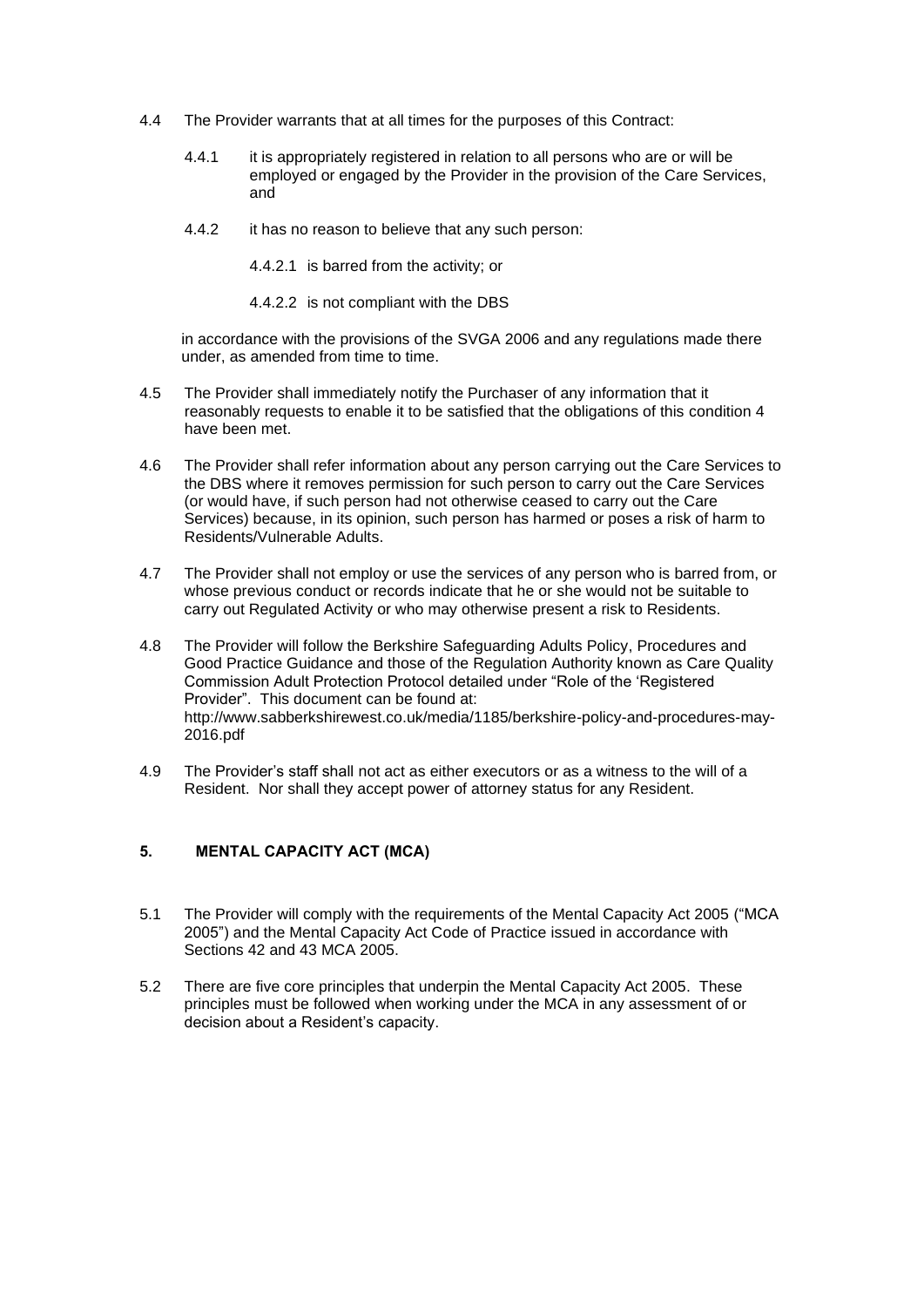#### <span id="page-10-0"></span>**6. DEPRIVATION OF LIBERTY SAFEGUARDING (DOLS)**

- 6.1 The Provider will comply with the Mental Capacity Act 2005: the Deprivation of Liberty Safeguards (MCA DoLS).
- 6.2 The Provider must keep detailed records as part of the MCA DoLS process.
- 6.3 If a Resident meets the acid test set out by the Supreme Court in March 2014 (2014 UKSC 19) the Provider must complete a referral form to the Purchaser for DoLS.
- 6.4 The Provider must have a lawful DoLS. If further authorisation is required upon expiry the Provider must submit the referral form to the Purchaser as a minimum 28 days prior to the expiry date.

#### <span id="page-10-1"></span>**7. EQUALITY, DIVERSITY AND HUMAN RIGHTS**

7.1 The Provider shall, during the term of this contract, comply with all Legislation concerning equality, diversity and human rights. The Provider acknowledges that the Purchaser, as a public body, would have certain obligations under the Human Rights Act 1998 in respect of persons receiving or requesting the Care Services were the Purchaser providing the Care Services. Therefore the Provider agrees to use its reasonable endeavours to act in a way commensurate with such obligations.

#### <span id="page-10-2"></span>**8. ACCREDITATION, MONITORING AND REVIEW OF SERVICE**

- 8.1 The Purchaser has various statutory duties in relation to this Contract to carry out a regular review of the Care Service. The Provider will fully co-operate with the Purchaser in carrying out any such statutory duty and the Provider must make available to the Purchaser such facilities and such assistance as reasonably requested, provided the Purchaser has given the Provider reasonable notice and provided this does not put to the Provider what can be considered, acting reasonably, as an unreasonable cost. For example, the Provider must allow the Purchaser's employees or authorised agents access to:
	- 8.1.1 Employees
	- 8.1.2 All information, reports, financial accounts, documents, records (whether in hard copy or electrical formats) and data which is held, including internal and external reviews, requirements and outcomes
	- 8.1.3 The Provider must also allow the Purchaser to take copies of the information and reports referred to in this condition
- 8.2 The Provider shall provide monitoring information in the format stipulated and provided by the Purchaser at intervals decided by the Purchaser.
- 8.3 The Provider is to assist the Purchaser in gathering information that may from time to time be reasonably requested, in order to comply with all or any requirements and conditions imposed by law in the UK or by any act of Parliament or by any other competent authority or public body which are or may be applicable to or affect the Care Service.
- 8.4 The Provider is required to inform the Purchaser of any regulatory requirements and/or outcomes from all internal and external reviews of the Care Services so that the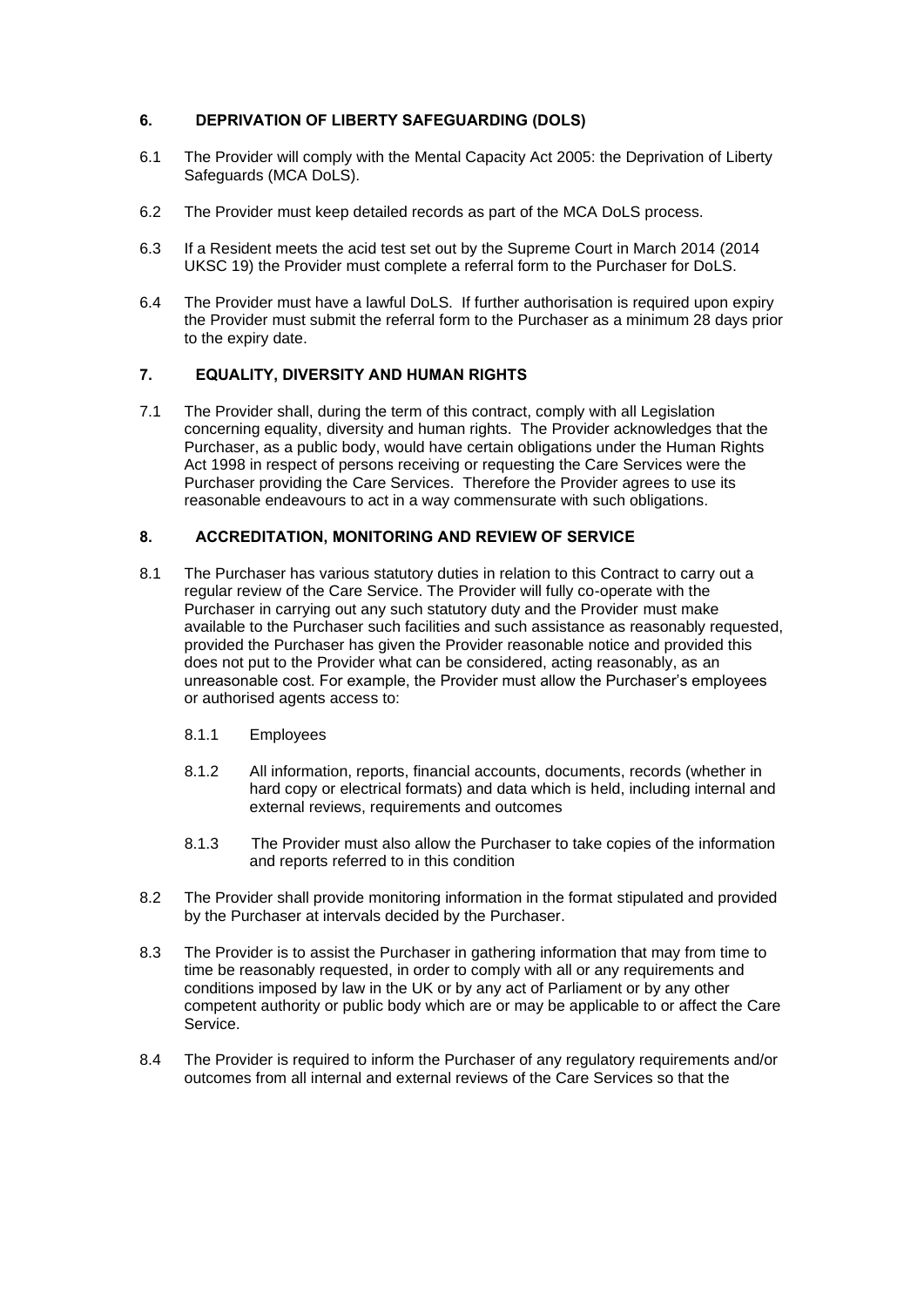Purchaser and the Provider can work in partnership to make any necessary improvements.

- 8.5 If the Regulatory Authority after assessment changes the quality rating, the Provider should inform the Purchaser within 24 hours of the notification.
- 8.6 The Purchaser reserves the right to suspend/cease any new placements and review current placements if the Regulatory Authority determines that the service has become inadequate and this is in conjunction with condition 16.5.
	- 8.6.1 The Purchaser requires the action plan/s to be sent to the Contracts Manager as soon as created should such a situation arise.
- 8.7 The Purchaser reserves the right to terminate placement(s) if the Regulatory Authority determines that the Care Service has been deemed inadequate. If this happens, the Purchaser will require action plans to be submitted with a copy of the assessment report.

#### <span id="page-11-0"></span>**9. RECORDS AND INFORMATION**

- 9.1 The Provider shall supply information which may be required to assess how the Provider is carrying out the obligations under this Contract.
- 9.2 The Provider must allow the Contracts Manager or any person authorised by the Contracts Manager, together with appropriate staff, at all reasonable times to inspect or witness the provision of the Care Service. The Purchaser will have proper regard to the nature of the Care Services being provided particularly where the Care Service concerns Vulnerable Adults.
- 9.3 The Provider must notify the Purchaser if:
	- 9.3.1 There is a change in who controls the majority of the shares in, or the voting rights amongst shareholders or members of the Provider; or
	- 9.3.2 The Provider merges with another organisation(s);
	- 9.3.3 The Provider transfers engagements to another organisation(s);
	- 9.3.4 The Provider in any way transfers business to another organisation(s);
	- 9.3.5 As a result of any misconduct or mismanagement on the part of the Provider, a regulatory body directs an inquiry into, or makes an order of any kind in relation to, the Provider's affairs; or
	- 9.3.6 Any registration which the Provider must maintain in order to provide any of the Care Service is withdrawn or cancelled, or is threatened to be withdrawn or cancelled.

#### <span id="page-11-1"></span>**10. FINANCIAL DETAILS**

- 10.1 The Purchaser will pay to the Provider the Price agreed in accordance with the Contract as specified in the Package of Care and the Fixed Price Agreement (Schedule 2).
- 10.2 The Purchaser shall not make any further payments to the Provider to take into account NHS Funded Nursing Care, NHS Continuing Heath Care partial funding, Section 28A funding or any further grant or other payments received by the Purchaser from other persons or statutory bodies. If additional funding is required over and above what is stipulated in the Care Plan for that Resident during the Term of the Contract,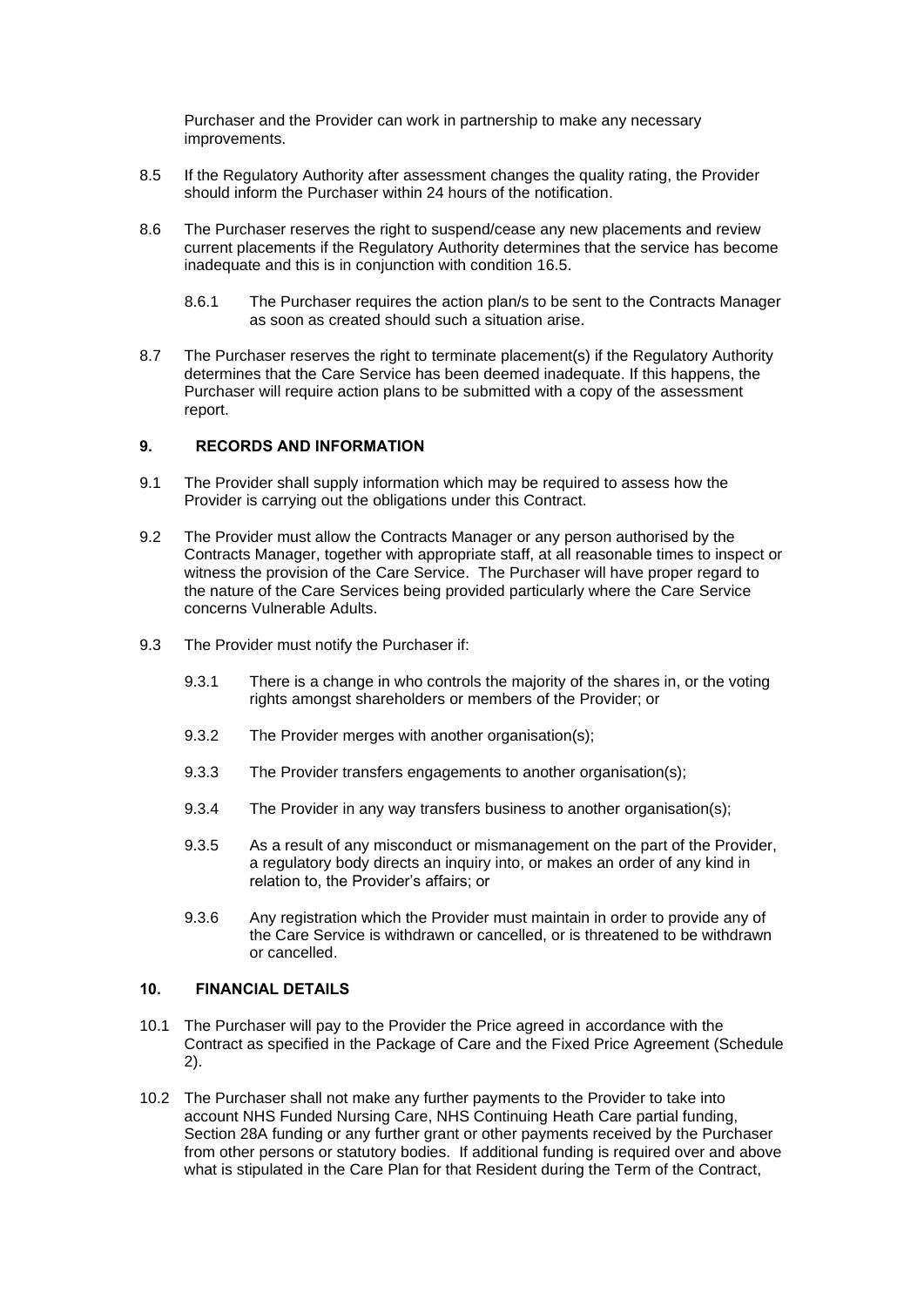this must be expressly permitted by the Purchaser in writing before any additional costs are incurred will only be done so based on an evidenced increase of Care needs.

- 10.3 Any Third Party Contribution will be paid directly to the Purchaser. It may only be paid directly to the Provider where arrangements are already in existence for an individual Resident. In this circumstance, written agreement by all parties must be gained. The amount and details of any Resident or Third Party Contribution, from other persons or statutory bodies received by the Provider in respect of any Resident must be notified to the Purchaser. The Provider must notify the Purchaser immediately of any changes in such contributions.
- 10.4 Where applicable, Residents and/or Third Parties are not to be held liable for any shortfall between the Provider's costs and any payments made to the Provider by the Purchaser under this Contract. If there is a personal allowance payable to the Resident, this is to be received by the Resident and is not to be considered to be any part of the Price for the Care Service.
- 10.5 The Purchaser reserves the right to make a deduction from the Price where the Provider has been in breach of the Contract provided that the deduction shall be commensurate with the breach and notified by the Purchaser to the Provider in writing.
- 10.6 The Provider shall send one invoice per accounting period to the Invoice Address. The accounting period is that of two weeks from the Commencement Date. Each two week period thereafter will be an accounting period. Value Added Tax where applicable will be shown separately on all invoices as an extra charge. Accompanying the invoice must be details of all calls completed in the accounting period as specified in the example Annex B Invoice Breakdown Template. A valid invoice must include the invoice and the invoice breakdown template.
- 10.7 Payment of the Price shall be made within 30 days from receipt of an undisputed invoice unless the invoice having been queried by the Purchaser.
- 10.8 Not used.
- 10.9 Not used.
- 10.10 Not used.
- <span id="page-12-0"></span>10.11 Not Used.

#### **11. INDEMNITY AND INSURANCE**

- 11.1 Save in respect of the death of or personal injury to any person to the extent that such death or personal injury may be caused by the Purchaser, its employees or agents (other than the Provider), the Provider shall fully and promptly indemnify and keep indemnified the Purchaser, its officers and employees against all liabilities, fines, penalties, damages, costs, losses, claims, demands and proceedings whatsoever howsoever arising whether in contract tort, under statute or otherwise directly or indirectly out of or in the course of or in connection with the provision of or failure to provide the Care Service by the Provider.
- 11.2 Without thereby limiting its responsibilities under this condition the Provider shall insure against the injury to or death of any person and loss of or damage to any property arising out of or in consequence of the Provider's obligations under this Contract and against all actions, claims, demands, proceedings, damages, costs, charges and expenses in respect thereof.
- 11.3 The insurance in respect of any such personal injury to or death of any person arising under a contract of service with the Provider and arising out of an incident occurring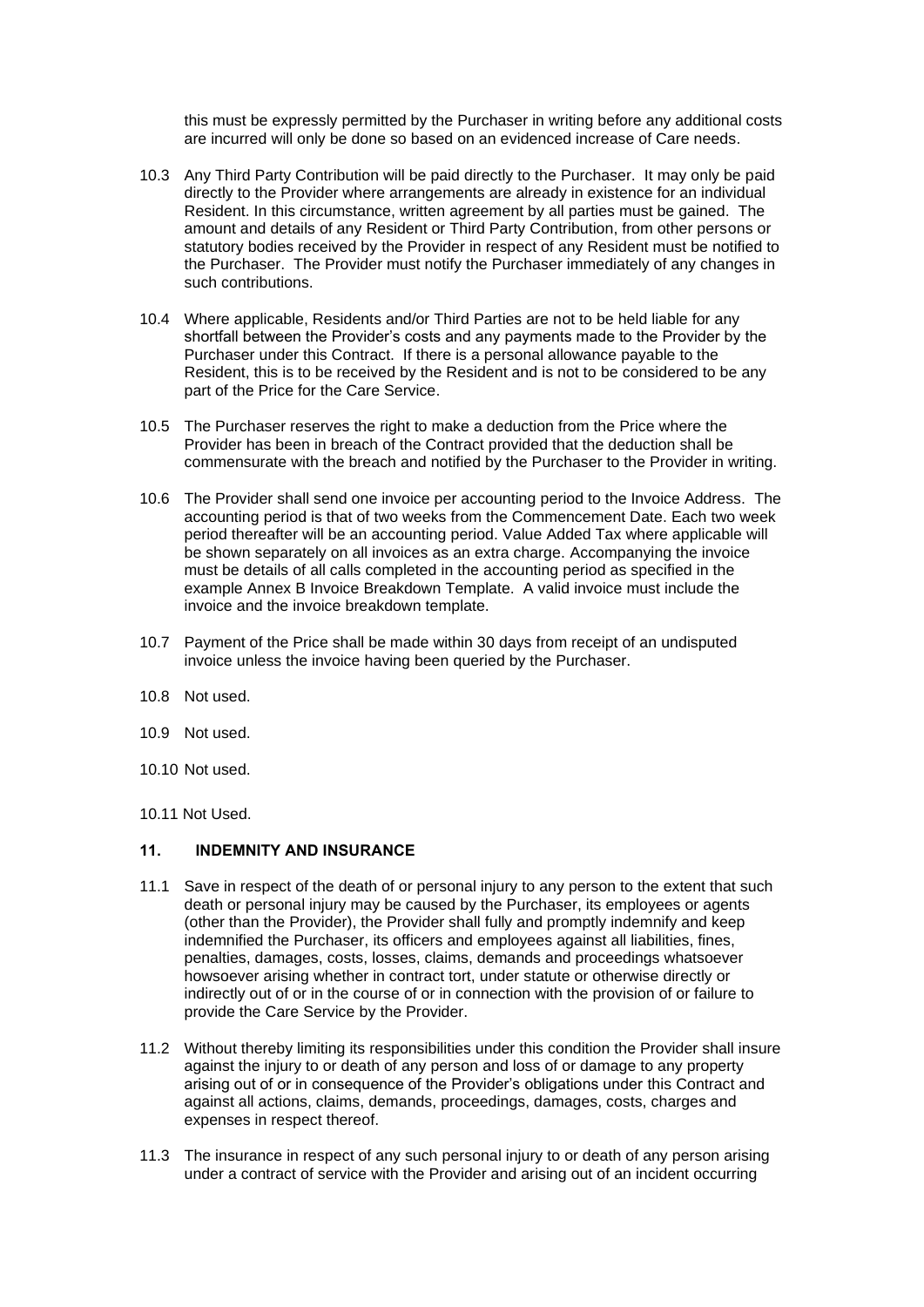during the course of such person's employment shall comply with the Employer's Liability (Compulsory Insurance) Act 1969 and any statutory orders made there under.

- 11.4 The Provider shall obtain employer's liability insurance in the sum of no less than £10,000,000 (ten million pounds) or such greater sums as the Provider may choose. The Purchaser shall reserve the right to review the requirement in respect of the amount of cover annually throughout the Term.
- 11.5 The Provider will obtain public liability insurance cover in the sum of not less than £5,000,000 (five million pounds) or such greater sum as the Provider may choose. The Purchaser shall reserve the right to review the requirement in respect of the amount of cover annually throughout the Term.
- 11.6 The Provider shall obtain professional indemnity/medical malpractice insurance in the sum of no less than £2,000,000 (two million pounds). The Purchaser shall reserve the right to review the requirement in respect of the amount of cover annually throughout the Term.
- 11.7 The Provider shall supply to the Purchaser forthwith a certificate from its insurers or brokers confirming that the Provider's insurance policies comply with this condition and the Provider shall supply to the Purchaser on request copies of all insurance certification and policy details.
- 11.8 Any damage caused to any Residents property, by the Providers staff or agents acting negligently shall be made good by the Provider within 28 days of the damage having been caused and at its own expense. The Purchaser should be notified as soon as reasonably practicable, but no longer than two working days after the damage occurred, detailing the damage caused, how it was caused and the estimated cost.

#### <span id="page-13-0"></span>**12. ASSIGNMENT AND SUB-CONTRACTING**

- 12.1 The Purchaser shall be entitled to assign the benefit of this Contract in whole or in part to a statutory or other public body or to anybody carrying out any of the Purchaser's functions on its behalf and shall give at least 14 days written notice of any assignment to the Provider.
- 12.2 The Provider may not transfer, assign, or dispose of, sub-contract or part with the benefit or the burden of the whole or any part of this Contract without the express written permission of the Purchaser.
- 12.3 The Provider shall be permitted to hire agency staff to cover the absence of permanent staff and/or sub-contract cleaning, laundry and/or catering services. The Provider shall fully meet the staffing requirements in the Health and Social Care Act 2008 and the Specification for all agency/sub-contract staff, and must receive written confirmation that this has been undertaken by the agency. The Provider must supply a copy of the written confirmation of compliance to this condition to the Purchaser on the Purchaser's reasonable request. The Purchaser may, with reasonable notice, withdraw its consent to the use of sub-contractors at any time during the Term.
- 12.4 The Purchaser giving consent to sub-contract will not relieve the Provider of their obligations under this Contract, and the Provider will be responsible for the acts,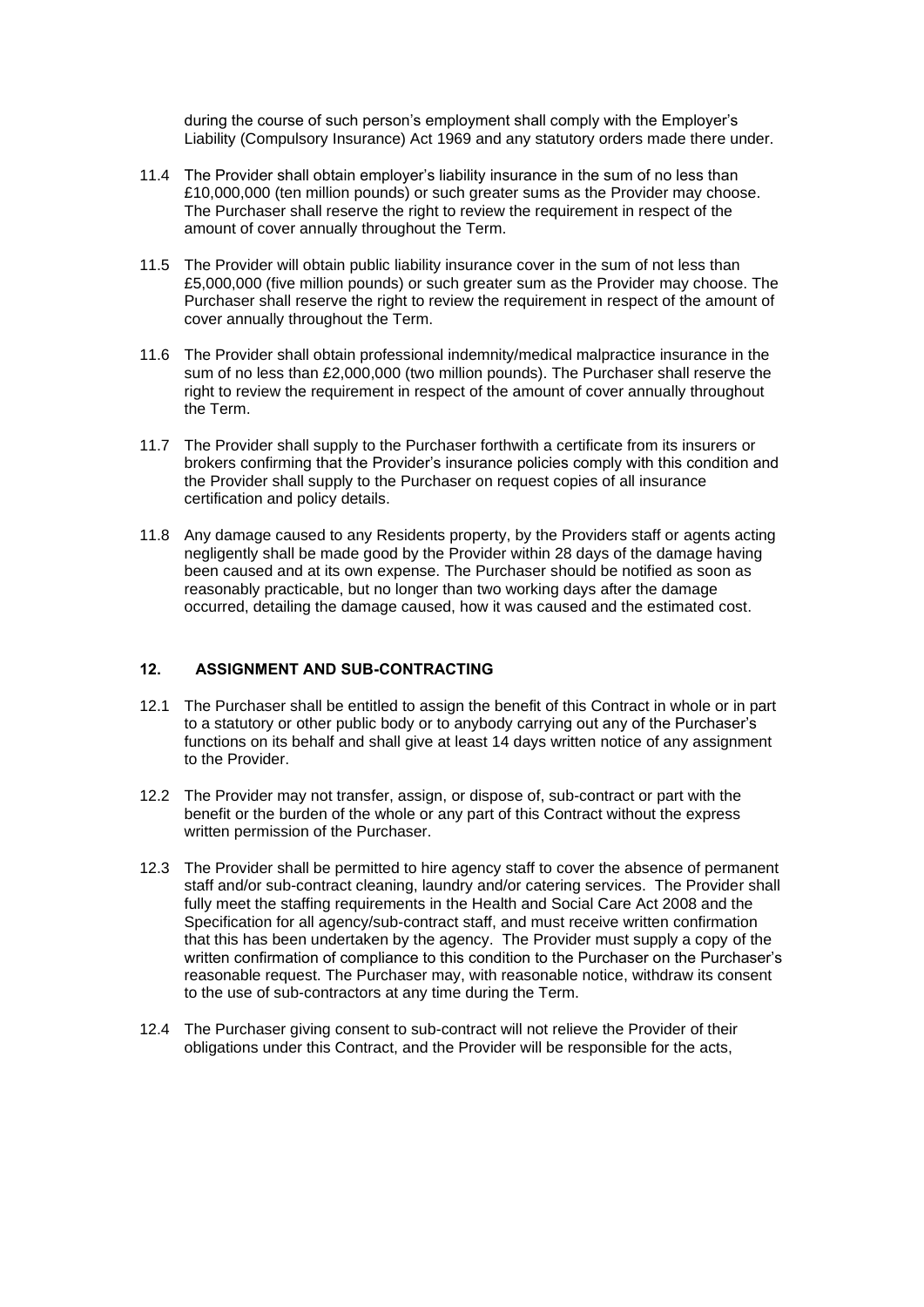defaults and neglect of any sub-contractor or any employee, agent or servant of any such sub-contractor, as if they were the Provider's own acts, defaults and neglect.

#### <span id="page-14-0"></span>**13. ALTERATIONS TO THESE TERMS AND CONDITIONS & VARIATIONS TO THE CARE SERVICE**

- 13.1 Without prejudice to any other term of this Contract, any omission from, addition to or variation of the Care Service shall only be valid or effective if it is agreed in writing and signed by an authorised officer of both the Purchaser and the Provider.
- 13.2 Where the Provider or the Purchaser reasonably considers that the dependency of a Resident has changed, the Purchaser shall use its best endeavours to reassess the dependency of that Resident within 28 days of receipt of a written request to do so by the Provider and where agreed by all the Parties the Price shall be correspondingly adjusted and backdated to a date no later than the expiry of such 28 day period or such other date as the Parties may agree.
- 13.3 In the event that changes are required to the Care Plan for a particular Resident, that make the existing Package of Care invalid, this will be communicated by the Purchaser to the Provider. This shall be effective upon receipt by the Provider of a new Package of Care and an amended Care Plan.

#### <span id="page-14-1"></span>**14. TERMINATION OF A PACKAGE OF CARE**

- 14.1 The first 28 days from the Commencement Date of each Package of Care shall be regarded as a "trial period". This is in order to ensure that the Care Service provided meets the Resident's outcomes and, if not, either party may terminate the placement of that Resident by giving to the other no less than 7 days notice in writing within that trial period unless mutually agreed in writing otherwise.
- 14.2 Following the trial period, a Package of Care may be terminated by either party upon reasonable notice in writing. "Reasonable notice" will normally be no less than 28 days, but may be otherwise agreed dependent upon the circumstances. During any notice period given in accordance with this condition the Provider will normally be expected to continue to provide the Care Service to the Resident save where circumstances make this impossible.
- 14.3 In the event where a Resident is absent for a period of time and the Purchaser decides that it is not appropriate to keep the placement available, the Purchaser shall serve no less than two weeks written notice of termination (or shorter period by written mutual consent).
- 14.4 In the event where a Resident is absent for a period of two weeks the Package of Care will be deemed to have expired unless otherwise agreed.
- 14.5 The death of a Resident will automatically terminate a Package of Care.
- 14.6 Either Party may terminate a Package of Care forthwith upon notice (or upon such notice as each deems appropriate) if the other party is in material breach of this Contract in relation to the Care Service to a particular Resident or Residents.
- 14.7 Neither party shall exercise their right to terminate a Package of Care pursuant to this condition 14 in a vexatious or unreasonable manner.
- 14.8 In the event the Residents assessed needs have changed, the Council will provide reasonable notice to the Provider to terminate the Package of Care.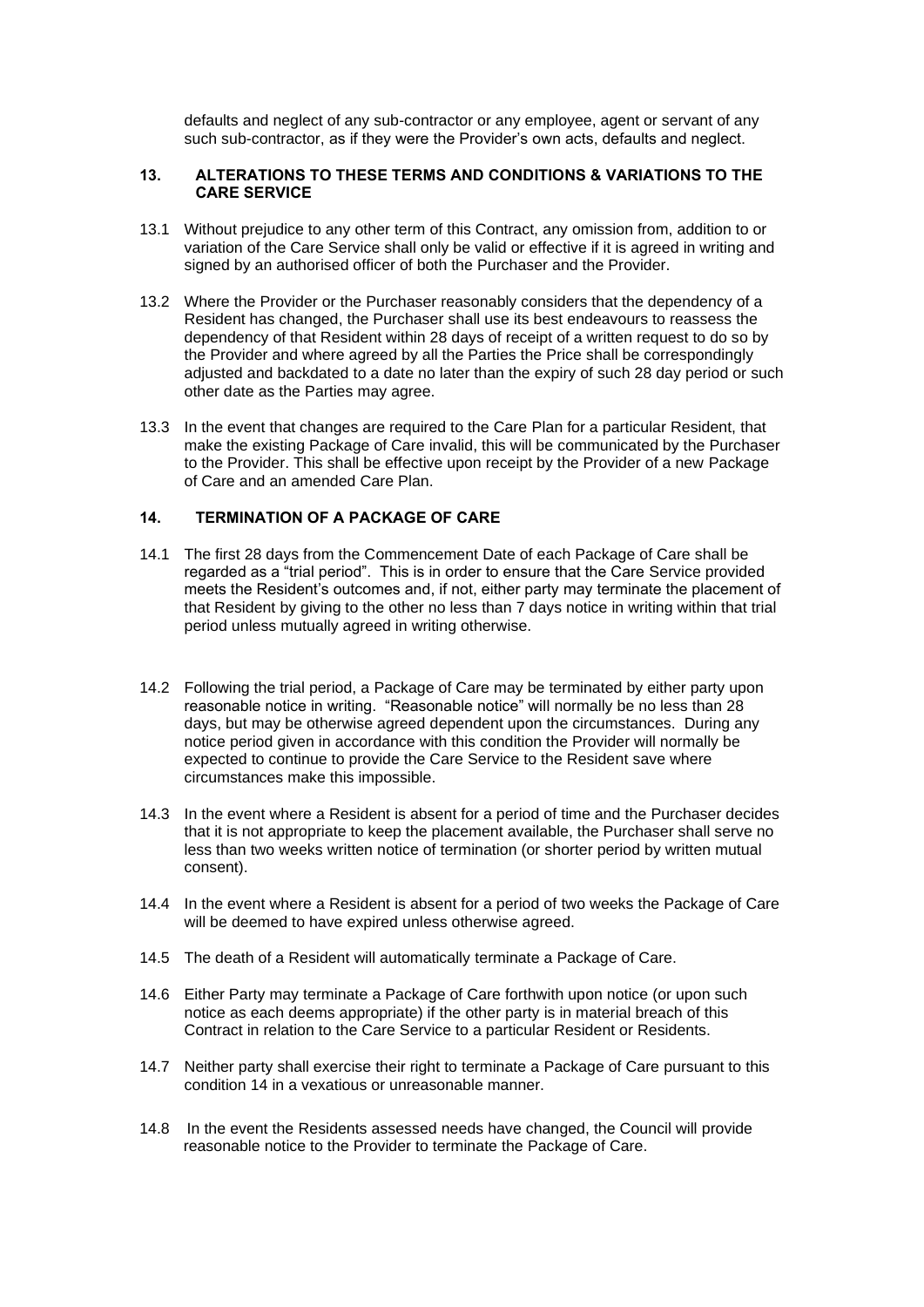#### <span id="page-15-0"></span>**15. DEFAULTS AND EARLY REVIEW NOTICES**

- 15.1 If the Provider commits a Default then the Purchaser will be entitled to serve a Default Notice, detailing the Default, remedial action to be taken and timescale to rectify the Default. This will be without prejudice to any other right or remedy which may be available to the Purchaser, either under this Contract or in law.
- 15.2 The Provider will carry out the actions specified in the Default Notice, within the set timescale. If there is any disagreement between the parties as to whether a Default has occurred and/or about the action required to be taken and/or the timescale within which the action is to be taken, then either of the parties can refer the matter for resolution, in accordance with condition 18.
- 15.3 If the Provider persistently commits a Default or fails to put right a Default within the timescale set out in the Default Notice concerned then the Purchaser will be entitled to terminate this Contract as a whole by giving not less than 2 weeks written Notice.
- 15.4 Should the Purchaser elect not to exercise its right to terminate in accordance with condition 15.3 above, the Purchaser will be entitled to serve on the Provider an Early Review Notice.

#### <span id="page-15-1"></span>**16. TERMINATION AND SUSPENSION OF CONTRACT**

- 16.1 The Purchaser may terminate this Contract forthwith upon written notice (or upon such notice as the Purchaser deems appropriate) in the event that the Provider fails to remain accredited as per condition 8 or as a result of a Regulatory Authority report, loss of Regulatory Authority registration or action which is deemed as sufficiently serious by the Purchaser.
- 16.2 The Purchaser may terminate this Contract forthwith upon written notice (or upon such notice as the Purchaser deems appropriate) if the Provider shall become bankrupt or shall present his petition in bankruptcy or shall make an arrangement with or assignment in favour of his Creditors or shall agree to carry out this Contract under the committee of inspection of his creditors or (being a corporation) shall go into liquidation (other than a voluntary liquidation for the purposes of amalgamation or reconstruction) or if the Provider shall have an execution levied on his goods.
- 16.3 The Purchaser may terminate this Contract forthwith upon written notice (or upon such period of notice as the Purchaser deems appropriate) in the event that the Provider shall:-
	- 16.3.1 Be in material and/or persistent breach of any of the terms of this Contract (and that has failed to be rectified within 28 days); or
	- 16.3.2 Have failed to proceed diligently and regularly in the provision of the Care Service; or
	- 16.3.3 Have failed to comply with legislative requirements
	- 16.3.4 In relation to any contract with the Purchaser, the Provider or any person employed by the Provider or acting on the Providers behalf, commit(s) an offence under the Bribery Act 2010 or shall have given any fee or reward the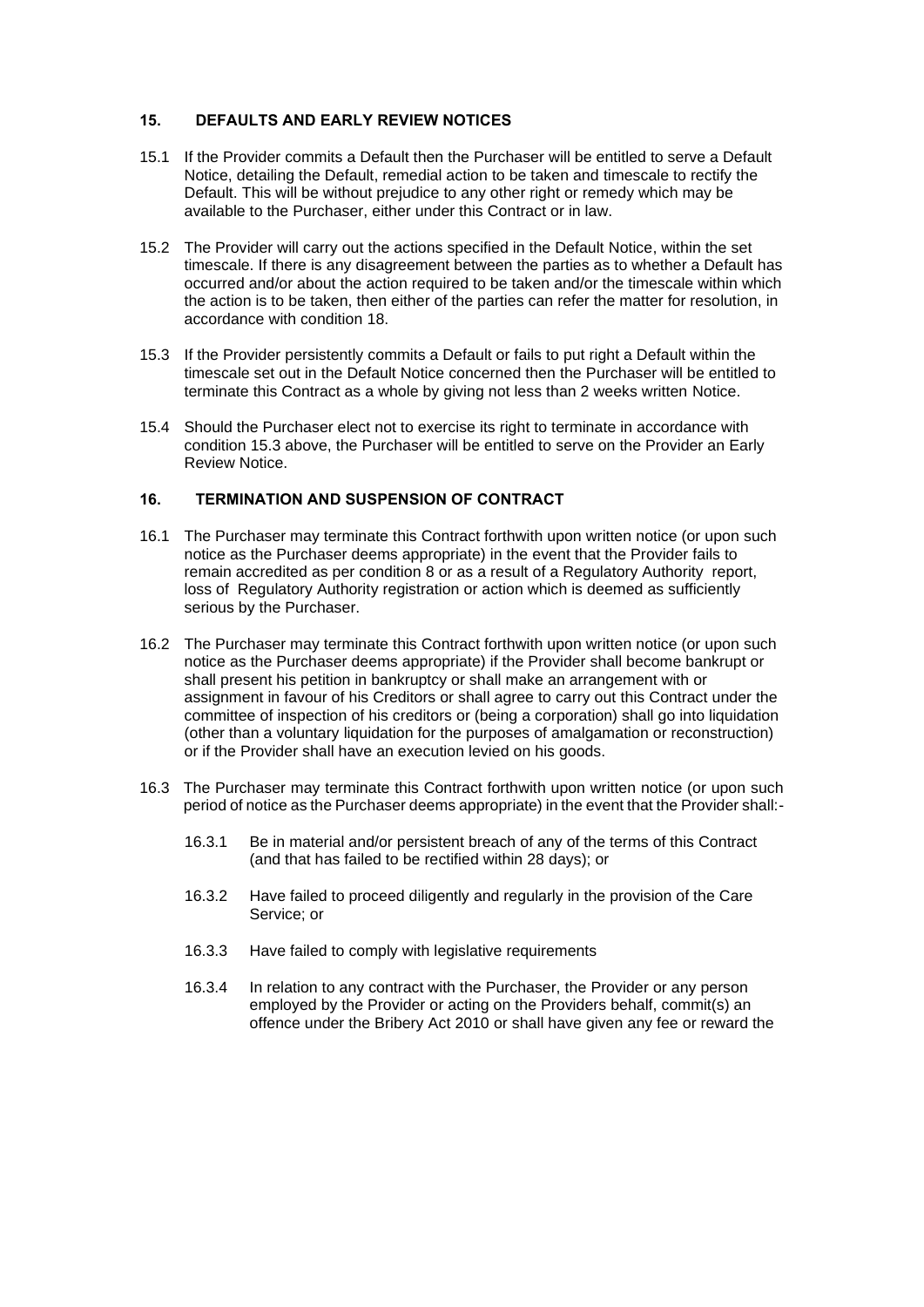receipt of which is an offence under section 117(2) of the Local Government Act 1972; or

- 16.3.5 Committed or cause the commission of any criminal offence in providing the Care Service (except for any minor offence or minor traffic offence); or
- 16.3.6 Have failed to comply with the Berkshire Safeguarding Adults Policy and Procedures; and/or,
- 16.3.7 Have failed to comply with the Disclosure and Barring Service (DBS) or any such body that may succeed this.
- 16.4 The Purchaser may terminate this Contract forthwith upon notice if a Safeguarding Adults complaint is upheld against the Provider or any member of staff and in the reasonable view of the Purchaser the Provider has failed to respond appropriately.
- 16.5 The Purchaser reserves the right to suspend the Care Service and remove any Residents from the Premises whilst any investigation into an allegation takes place or has reason to believe that the Resident(s) are being placed at unacceptable risk. If the Care Service is suspended whilst an allegation is investigated, the Purchaser shall not pay to the Provider the Price of the Care Service for the duration of the suspension, including Voids for Block Agreements.
	- 16.5.1 The Purchaser reserves the right to inform the Regulatory Authority CQC and other Commissioning Authorities (including Health colleagues) across the South East Region (and further if information is requested) of an Embargo.
- 16.6 If one or more of the provisions of this Contract are or become to any extent invalid or unenforceable under any applicable law then the remainder of this Contract shall continue in full force and effect. If this happens then both parties shall enter into good faith negotiations to amend the provision concerned in such a way that as amended, it is valid and enforceable and to the maximum extent possible, carries out the original intent.
- 16.7 In the event that:-
	- 16.7.1 This Contract is terminated in accordance with the provisions of condition 16.4; or
	- 16.7.2 The Provider fails to deliver the Care Service or any proportion thereof in accordance with this Contract

then, in addition to any other common law remedies available to the Purchaser or any further remedies available to it pursuant to the terms of this Contract, the Purchaser may purchase other services similar to the Care Service to make good:-

- (a) Such default; or
- (b) In the event that this Contract is terminated the Care Service remaining to be delivered
- 16.8 The cost of purchasing other care services so far as they exceed the amount which would have been payable to the Provider for them if they had been delivered in accordance with the Contract shall be recoverable from the Provider together with such sums as shall compensate the Purchaser for the administrative costs incurred as a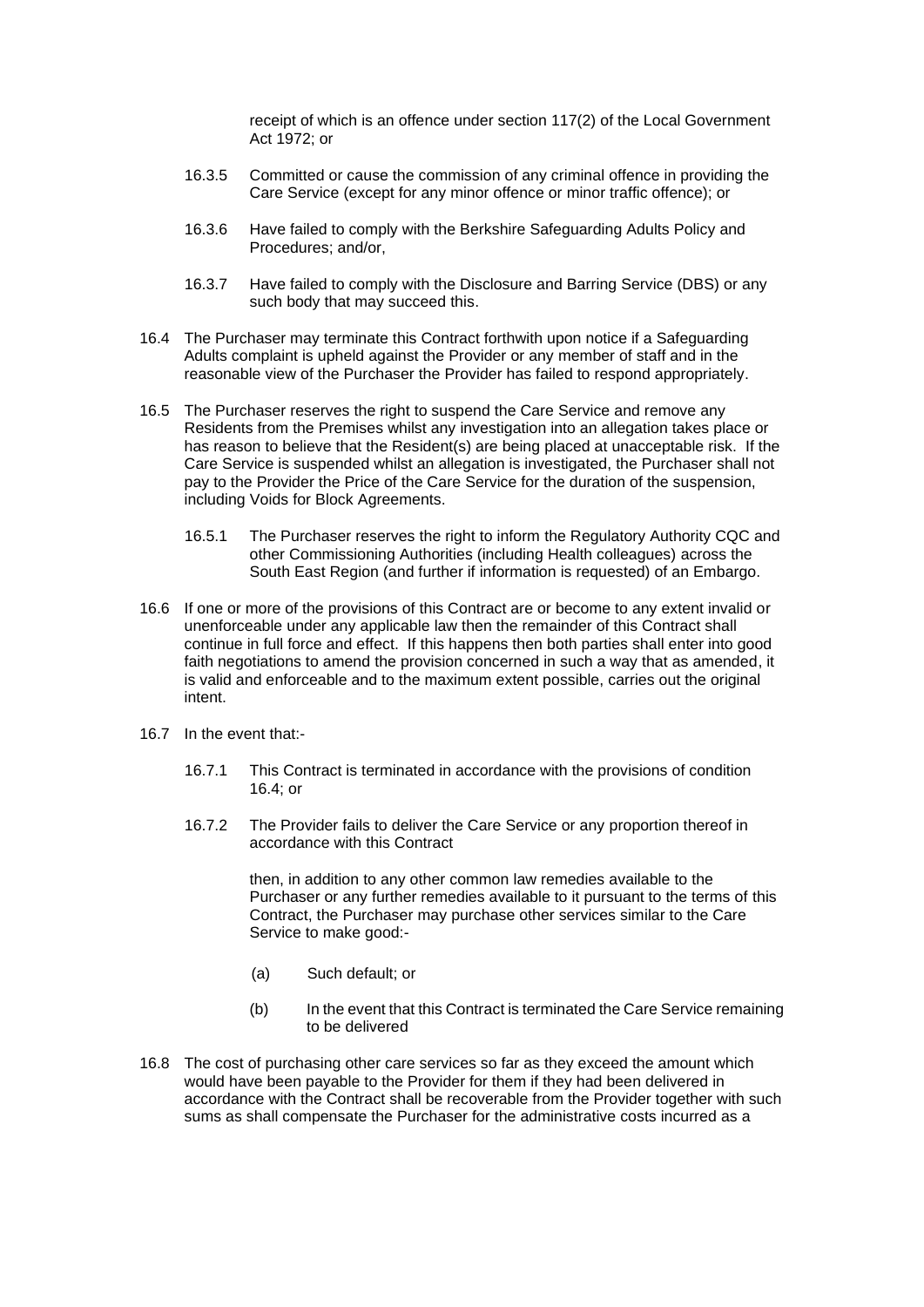result of such default or termination. The provisions of this condition are without prejudice to any other remedies available to the Purchaser for breach of Contract.

#### <span id="page-17-0"></span>**17. NOTICES**

- 17.1 No notice to be served upon the Provider shall be valid and effective unless it is delivered by hand, email (confirmed by letter within 24 hours of the email being sent) or sent by recorded delivery post to the Provider's principal place of business which unless notified to the Purchaser in writing otherwise shall be assumed to be the address of the Provider detailed in these Contract terms and conditions.
- 17.2 No notice to be served upon the Purchaser shall be valid or effective unless it is delivered by hand, email (confirmed by letter within 24 hours of the email being sent) or sent by recorded delivery to the Contracts Manager, Royal Borough of Windsor and Maidenhead, Adult, Children and Health Directorate, The Town Hall. St Ives Road. Maidenhead SL6 1RF.
- 17.3 Any notice to be served, shall be deemed to be given on the date that it is delivered by hand, email (confirmed by letter within 24 hours of the email being sent). If sent by recorded delivery on the date when it would be delivered in the ordinary course of post.

#### <span id="page-17-1"></span>**18. RESOLVING DISPUTES**

- 18.1 The parties will attempt in good faith to resolve any dispute or claim arising out of or relating to the Contract promptly within 30 days by negotiations between the Purchaser's Contracts Manager and the Provider.
- 18.2 In the event that a dispute cannot be resolved by negotiation between the Purchaser's Contracts Manager and the Provider, then the Purchaser's Head of Adult Services (or equivalent) and the Managing Director (or equivalent) of the Provider shall meet within 10 working days of a written request from either party to the other addressed to the said Head of Adult Services and the said Managing Director of the Provider in an effort to resolve the dispute without recourse to legal proceedings. A venue for any such meeting/s shall be nominated by Purchaser.
- 18.3 Any dispute which cannot be resolved by other means shall be referred to mediation. In the event that mediation occurs, both parties must agree to pay the fees in equal shares.
- 18.4 Any agreement reached as a result of mediation shall be binding on both parties, as set out in the report, but if the dispute has not been settled by mediation within 10 working days of the mediation starting then either party may commence litigation proceedings (but not before then).
- 18.5 Neither party shall be precluded by this condition 18 from taking such steps in relation to court proceedings that either party may deem necessary or desirable to protect respective positions. This shall include; issuing or otherwise pursuing proceedings to prevent limitation periods from expiring and applying for interim relief.
- 18.6 The use of the dispute resolution procedures set out in this condition 18, shall not delay or take precedence over the provisions for termination set out in conditions of the Contract regarding Default and termination.

#### <span id="page-17-2"></span>**19. DATA PROTECTION**

19.1 The Parties acknowledge that for the purposes of the Data Protection Legislation, the Purchaser is the Controller and the Provider is the Processor. The only processing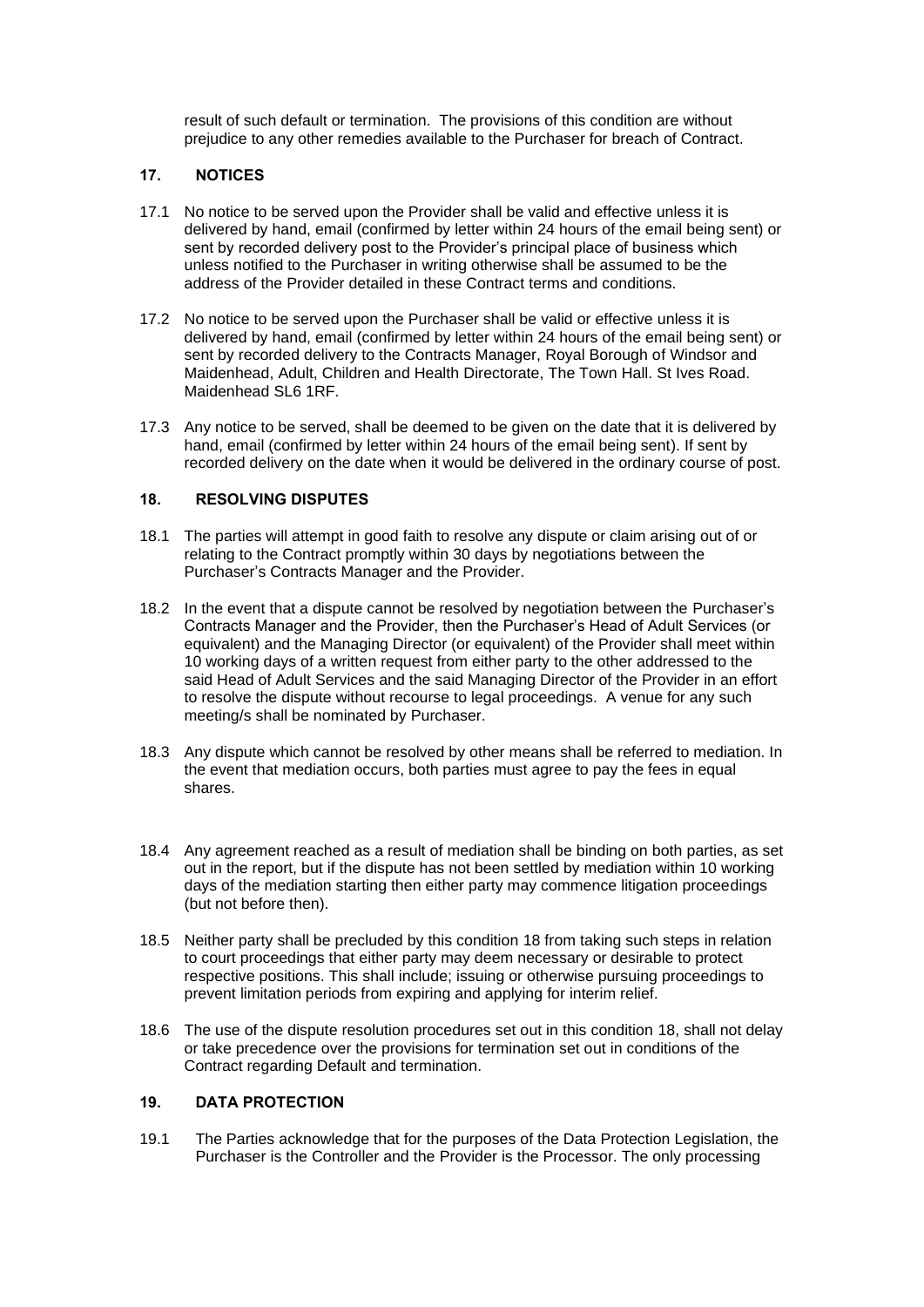that the Provider is authorised to do is listed in Schedule 4 by the Purchaser and may not be determined by the Provider.

- 19.2 The Provider shall notify the Purchaser immediately if it considers that any of the Purchaser's instructions infringe the Data Protection Legislation.
- 19.3 The Provider shall provide all reasonable assistance to the Purchaser in the preparation of any Data Protection Impact Assessment prior to commencing any processing. Such assistance may, at the discretion of the Purchaser, include:

(a) A systematic description of the envisaged processing operations and the purpose of the processing;

(b) An assessment of the necessity and proportionality of the processing operations in relation to the Care Service;

(c) An assessment of the risks to the rights and freedoms of data subjects; and

(d) The measures envisaged to address the risks, including safeguards, security measures and mechanisms to ensure the protection of Personal Data.

19.4 The Provider shall, in relation to any Personal Data processed in connection with its obligations under this Contract:

(a) Process that Personal Data only in accordance with Schedule 4, unless the Provider is required to do otherwise by Law. If it is so required the Provider shall promptly notify the Purchaser before processing the Personal Data unless prohibited by Law;

(b) ensure that it has in place Protective Measures, which have been reviewed and approved by the Purchaser as appropriate to protect against a Data Loss Event having taken account of the:

- (i) Nature of the data to be protected;
- (ii) Harm that might result from a Data Loss Event;
- (iii) State of technological development; and
- (iv) Cost of implementing any measures;
- (c) Ensure that:

(i) The Provider personnel do not process Personal Data except in accordance with this Contract (and in particular Schedule 4);

(ii) It takes all reasonable steps to ensure the reliability and integrity of any Provider personnel who have access to the Personal Data and ensure that they:

> (A) Are aware of and comply with the Provider's duties under this condition;

(B) Are subject to appropriate confidentiality undertakings with the Provider or any Sub-processor;

(C) Are informed of the confidential nature of the Personal Data and do not publish, disclose or divulge any of the Personal Data to any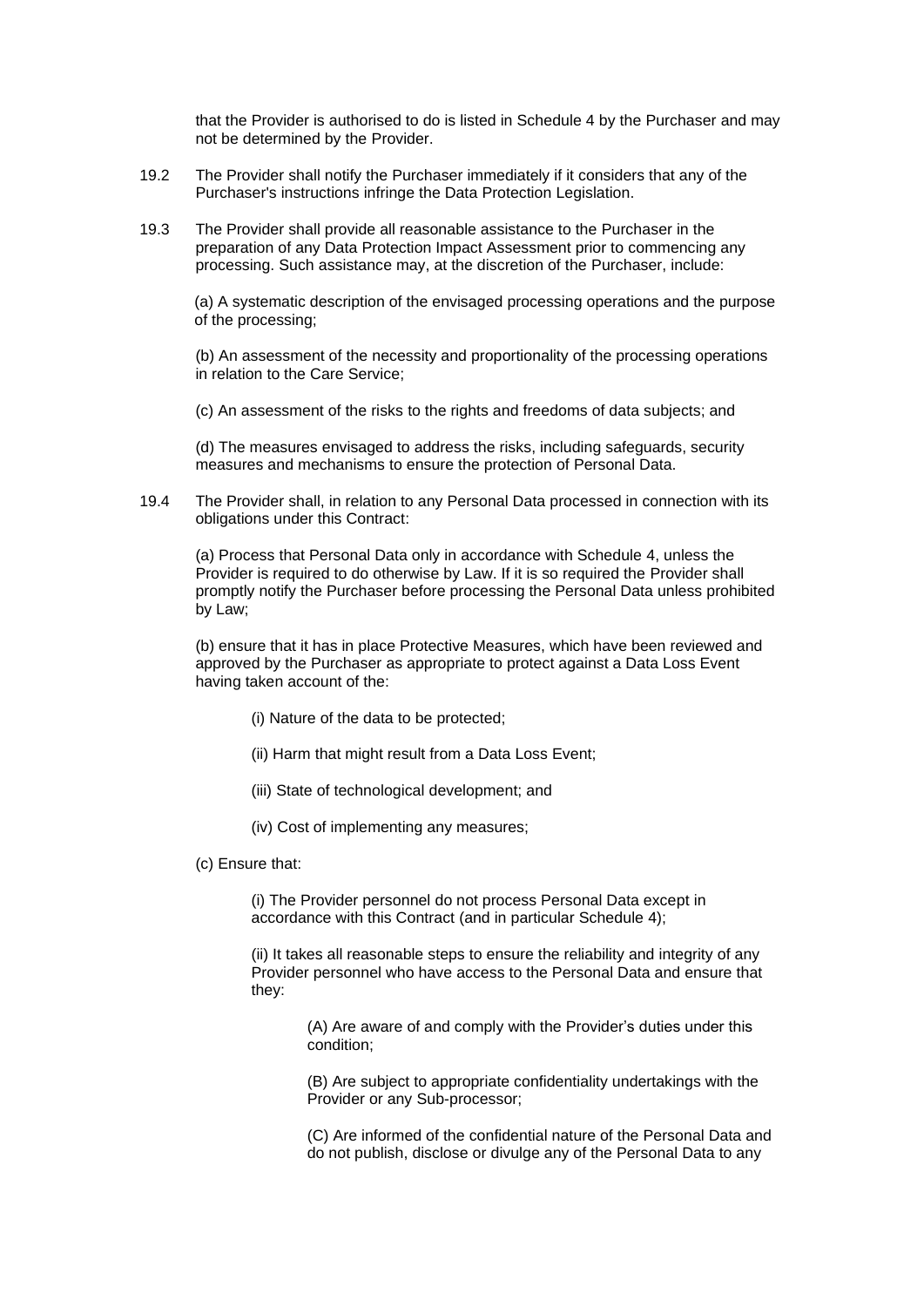third Party unless directed in writing to do so by the Purchaser or as otherwise permitted by this Contract; and

(D) Have undergone adequate training in the use, care, protection and handling of Personal Data; and

(d) Not transfer Personal Data outside of the EU unless the prior written consent of the Purchaser has been obtained and the following conditions are fulfilled:

(i) The Purchaser or the Provider has provided appropriate safeguards in relation to the transfer (whether in accordance with GDPR Article 46 or LED Article 37) as determined by the Purchaser;

(ii) The Data Subject has enforceable rights and effective legal remedies;

(iii) The Provider complies with its obligations under the Data Protection Legislation by providing an adequate level of protection to any Personal Data that is transferred (or, if it is not so bound, uses its best endeavours to assist the Purchaser in meeting its obligations); and

(iv) The Provider complies with any reasonable instructions notified to it in advance by the Purchaser with respect to the processing of the Personal Data;

(e) At the written direction of the Purchaser, delete or return Personal Data (and any copies of it) to the Purchaser on termination of this Contract unless the Provider is required by law to retain the Personal Data.

19.5 Subject to condition 19.6, the Provider shall notify the Purchaser immediately if it:

(a) receives a Data Subject Access Request (or purported Data Subject Access Request);

(b) receives a request to rectify, block or erase any Personal Data;

(c) receives any other request, complaint or communication relating to either Party's obligations under the Data Protection Legislation;

(d) receives any communication from the Information Commissioner or any other regulatory Authority in connection with Personal Data processed under this Contract;

(e) receives a request from any third Party for disclosure of Personal Data where compliance with such request is required or purported to be required by law; or

(f) becomes aware of a Data Loss Event.

- 19.6 The Provider's obligation to notify under condition 19.5 shall include the provision of further information to the Purchaser in phases, as details become available.
- 19.7 Taking into account the nature of the processing, the Provider shall provide the Purchaser with full assistance in relation to either Party's obligations under Data Protection Legislation and any complaint, communication or request made under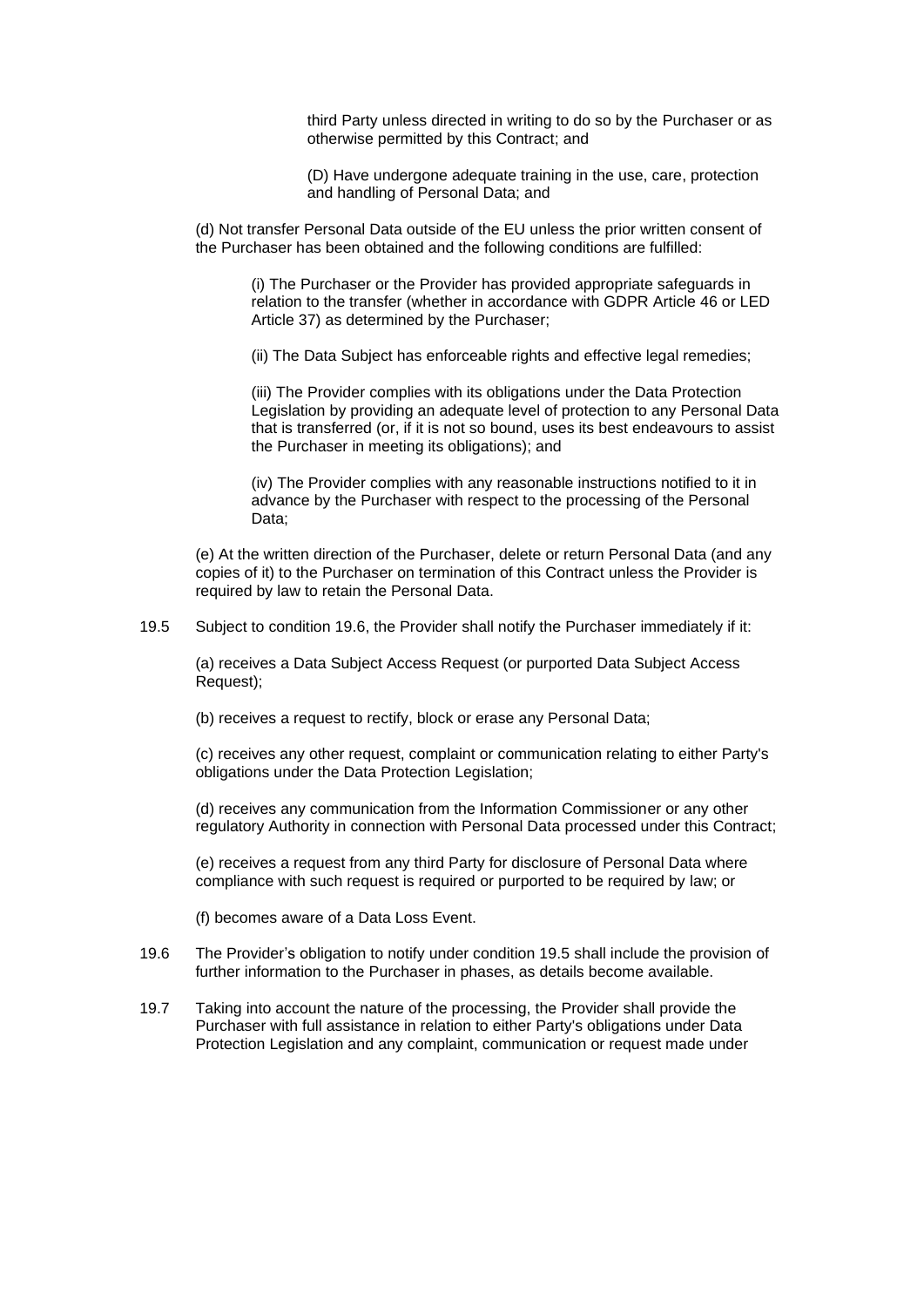condition 19.5 (and insofar as possible within the timescales reasonably required by the Purchaser) including by promptly providing:

(a) The Purchaser with full details and copies of the complaint, communication or request;

(b) Such assistance as is reasonably requested by the Purchaser to enable the Purchaser to comply with a Data Subject Access Request within the relevant timescales set out in the Data Protection Legislation;

(c) The Purchaser, at its request, with any Personal Data it holds in relation to a Data Subject;

(d) Assistance as requested by the Purchaser following any Data Loss Event;

(e) Assistance as requested by the Purchaser with respect to any request from the Information Commissioner's Office, or any consultation by the Purchaser with the Information Commissioner's Office.

19.8 The Provider shall maintain complete and accurate records and information to demonstrate its compliance with this condition. This requirement does not apply where the Provider employs fewer than 250 staff, unless:

(a) The Purchaser determines that the processing is not occasional;

(b) The Purchaser determines the processing includes special categories of data as referred to in Article 9(1) of the GDPR or Personal Data relating to criminal convictions and offences referred to in Article 10 of the GDPR; and

(c) The Purchaser determines that the processing is likely to result in a risk to the rights and freedoms of Data Subjects.

- 19.9 The Provider shall allow for audits of its Data Processing activity by the Purchaser or the Purchaser's designated auditor.
- 19.10 The Provider shall designate a data protection officer if required by the Data Protection Legislation.
- 19.11 Before allowing any Sub-processor to process any Personal Data related to this Contract, the Provider must:

(a) Notify the Purchaser in writing of the intended Sub-processor and processing;

(b) Obtain the written consent of the Purchaser;

(c) Enter into a written agreement with the Sub-processor which give effect to the terms set out in this condition 19 such that they apply to the Sub-processor; and

(d) Provide the Purchaser with such information regarding the Sub-processor as the Purchaser may reasonably require.

- 19.12 The Provider shall remain fully liable for all acts or omissions of any Sub-processor.
- 19.13 The Purchaser may, at any time on not less than 30 Working Days' notice, revise this condition by replacing it with any applicable controller to processor standard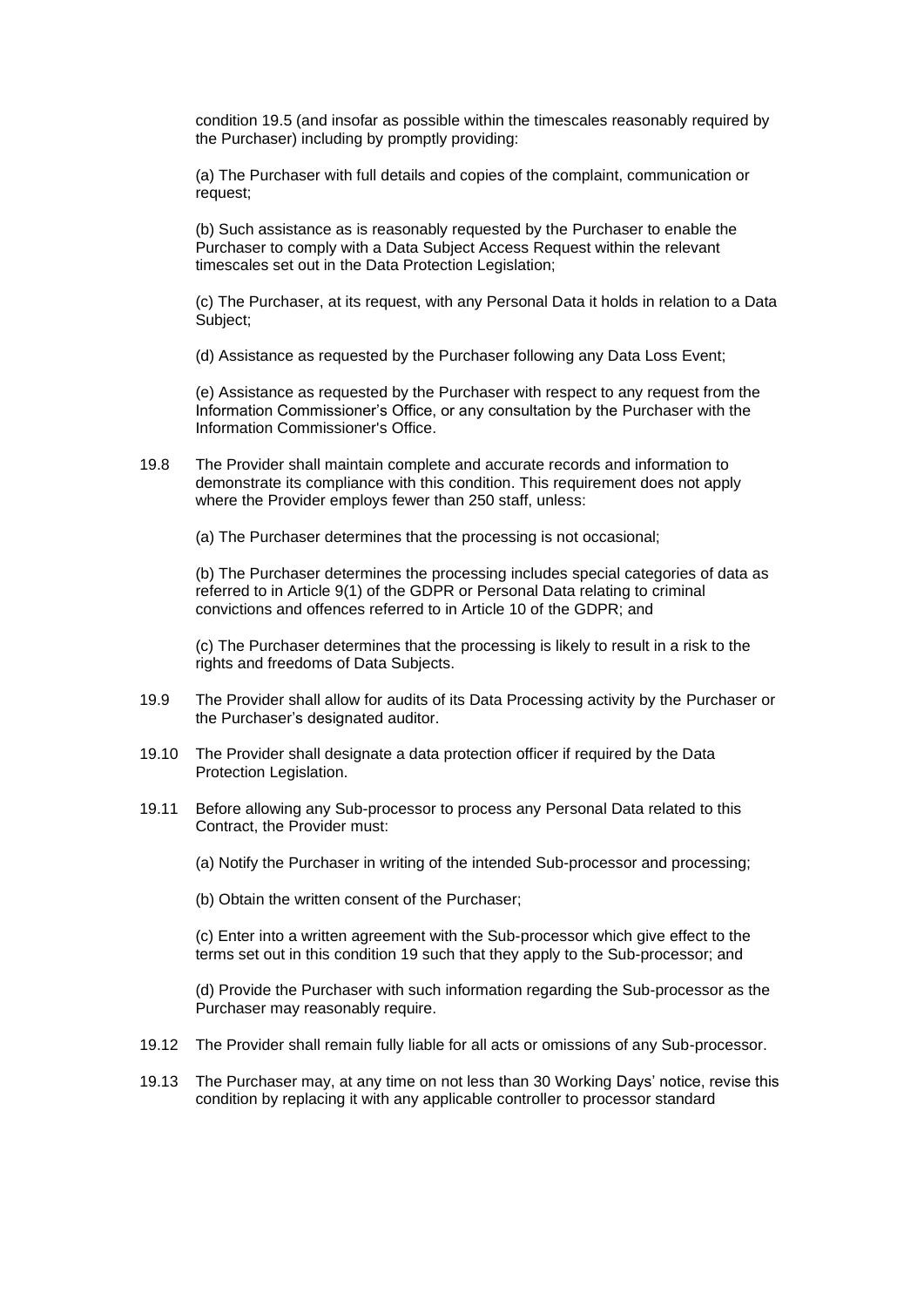conditions or similar terms forming part of an applicable certification scheme (which shall apply when incorporated by attachment to this Contract).

19.14 The parties agree to take account of any guidance issued by the Information Commissioner's Office. The Purchaser may on not less than 30 Working Days' notice to the Provider amend this Contract to ensure that it complies with any guidance issued by the Information Commissioner's Office.

#### <span id="page-21-0"></span>**20. CONFIDENTIALITY AND FREEDOM OF INFORMATION**

- 20.1 Each party undertakes in respect of Confidential Information for which it is the recipient:-
	- 20.1.1 To treat such information as confidential
	- 20.1.2 Not without the disclosing parties proper written consent to communicate or disclose any part of such information to any person except only to those employees, agents sub-contractors and other suppliers on a need to know basis, who are directly involved in Care Services.
- 20.2 The Provider acknowledges the commitment of the Purchaser to open government and public access to information. Accordingly, the parties agree that:
	- 20.2.1 The provisions of this condition 20.2 are subject to the respective obligations and commitments of the Purchaser under the Freedom of Information Act 2000 (the FOIA) (as amended from time to time).
	- 20.2.2 The decision on whether any exemption applies to a request for disclosure of recorded information is a decision solely for the Purchaser;
	- 20.2.3 Where the Purchaser is managing a request then it will consult with the Provider in relation to any request for disclosure of recorded information to which this condition applies and in accordance with the quidance referred to in the Code of Practice on the Discharge of Public Authorities Obligations issued under section 45 of the FOIA. The Provider shall co-operate with the Purchaser in making the request and respond within 5 working days to any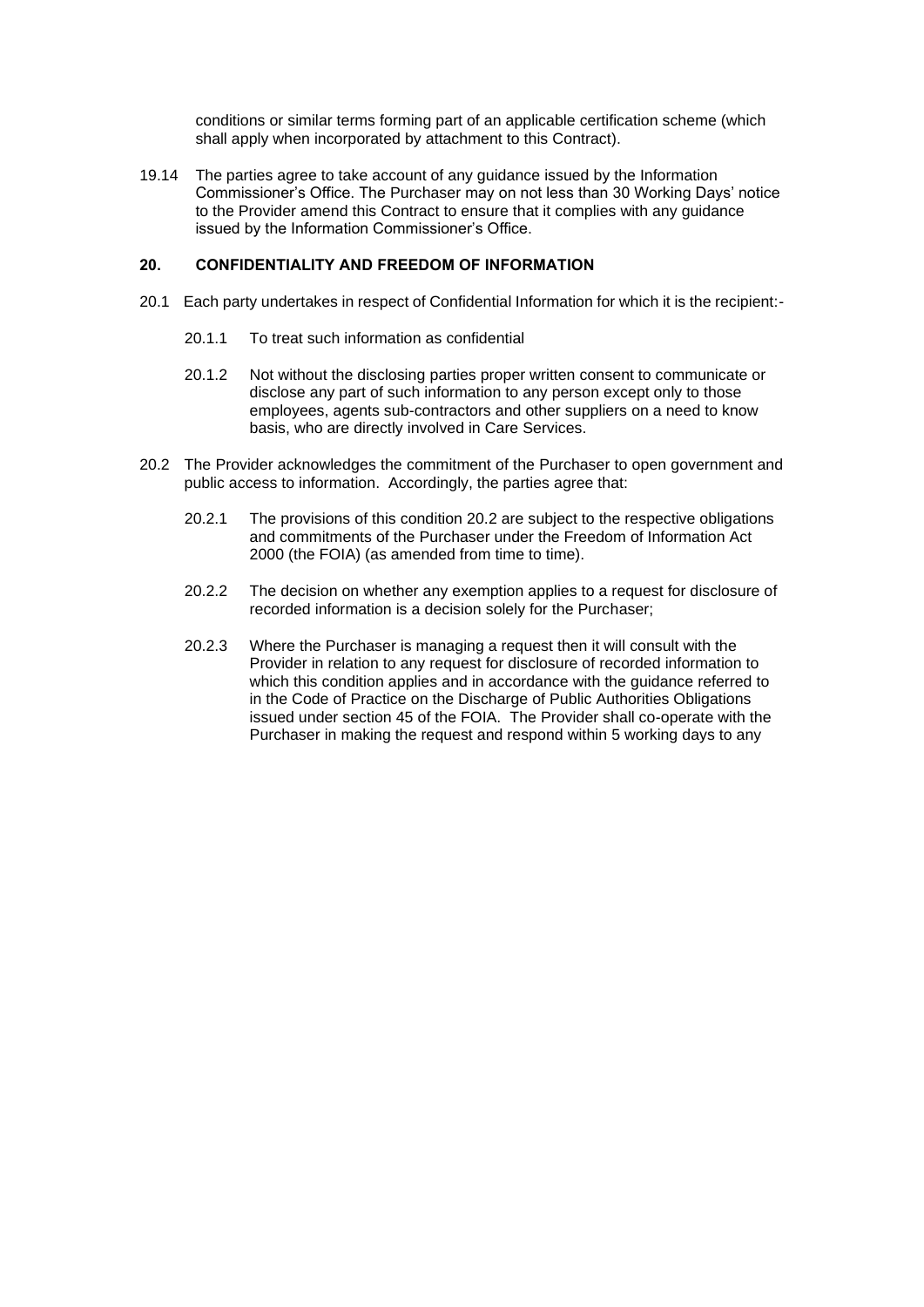request for assistance in determining how to respond to the request for disclosure; and

- 20.3 The Provider will indemnify the Purchaser from and against all claims, losses, expenses, damages and costs arising from the breach of this condition by the Provider, its servants, agents and sub-contractors.
- 20.4 The obligations in this condition will not apply to Confidential Information:-
	- 20.4.1 In the recipient's possession (with full right to disclose) before receiving it or;
	- 20.4.2 Which is or becomes public knowledge other than by breach of this condition; or
	- 20.4.3 Independently developed by the recipient without access to or use of the Confidential Information; or
	- 20.4.4 Lawfully received from a third party (with full right to disclosure)
- 20.5 Where disclosure is permitted, the disclosing party shall ensure that the recipient of the information shall be subject to the same obligation of confidentiality as the contained in this Contract.
- 20.6 The parties acknowledge that the National Audit Office has the right to publish details of this Contract in its reports.

#### <span id="page-22-0"></span>**21. TUPE**

21.1 The parties shall comply with the provisions set out in Schedule 5 TUPE of this **Contract** 

#### <span id="page-22-1"></span>**22. CHANGE OF OWNERSHIP**

- 22.1 The Provider will immediately inform the Purchaser of any change affecting the ownership of the Provider in addition to notifying the Regulatory Authority.
- 22.2 In the event that the Provider wishes to transfer the Contract to any new owner the Provider shall request that the Purchaser shall novate the Contract. The Purchaser may refuse any request for novation in its absolute discretion.

#### <span id="page-22-2"></span>**23. CONSEQUENTIAL LOSS**

23.1 Notwithstanding anything expressed or implied in the Contract to the contrary, the Purchaser shall not be liable under any circumstances whatsoever to the Provider for the Provider's consequential loss.

#### <span id="page-22-3"></span>**24. RETENDERING INFORMATION**

24.1 Upon a request by the Purchaser, the Provider must provide to the Purchaser such information and data as may reasonably be required to enable the Purchaser to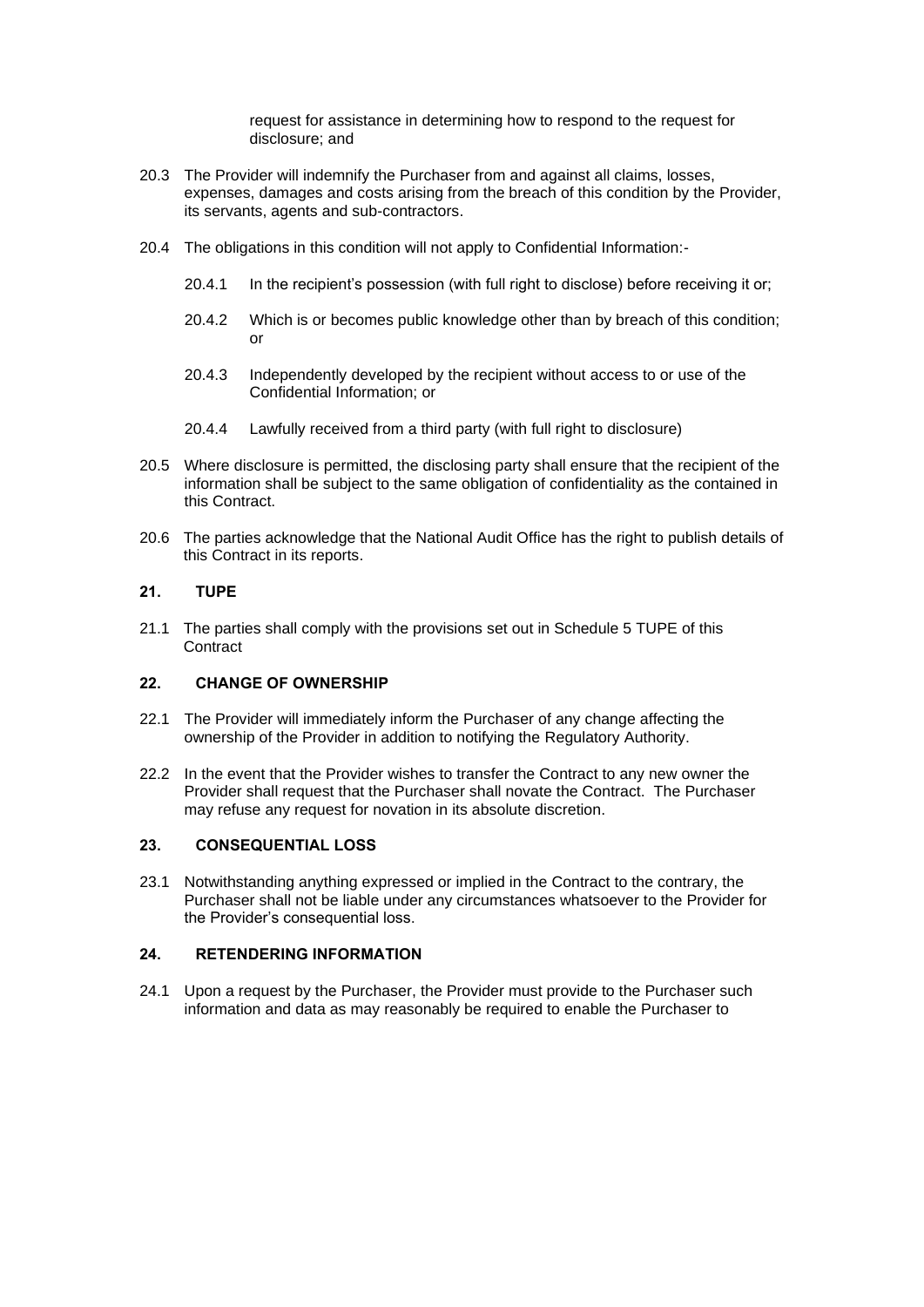prepare the necessary documentation to appoint another person to provide the Care Service in the Providers place.

24.2 The Provider shall comply with requests under this condition as soon as reasonably practicable, and in any event within 28 days of being so requested, and at no cost to the Purchaser.

#### <span id="page-23-0"></span>**25. OBSERVANCE OF LEGISLATION**

25.1 The Provider shall comply with all statutes, orders and any regulation or bylaw applicable to the performance of this Contract (including remaining registered with the Regulatory Authority or other regulatory body) for the Term of this Contract and shall indemnify the Purchaser accordingly. This includes any and all codes of practice, performance ratings and quality standards that are laid down in this Contract or that are issued to the Provider as a variation under condition 13.

#### <span id="page-23-1"></span>**26. INCONSISTENCY**

26.1 In the event of a conflict between any of the provisions of this Contract and any provision of the Specification, the former shall prevail.

#### <span id="page-23-2"></span>**27. FORCE MAJEURE**

27.1 No party to this Contract shall be liable for failure to perform its obligations under this Contract if such failure results from circumstances that could not have been contemplated and which are agreed by both parties as being beyond the party's reasonable control.

#### <span id="page-23-3"></span>**28. JURISDICTION**

- 28.1 This Contract shall be considered as a contract made in England and subject to the Laws of England and Wales.
- 28.2 If any provision of this Contract shall become or shall be declared by any court of competent jurisdiction to be invalid or unenforceable in any way, such invalidity or unenforceability shall in no way impair or affect any other provision all of which shall remain in full force and effect.

#### <span id="page-23-4"></span>**29. WAIVER**

<span id="page-23-5"></span>29.1 No delay, neglect or forbearance on the part of either party in enforcing against the other party any term or condition of this Contract shall either be or be deemed to be a waiver or in any way prejudice any right of that party under the Contract.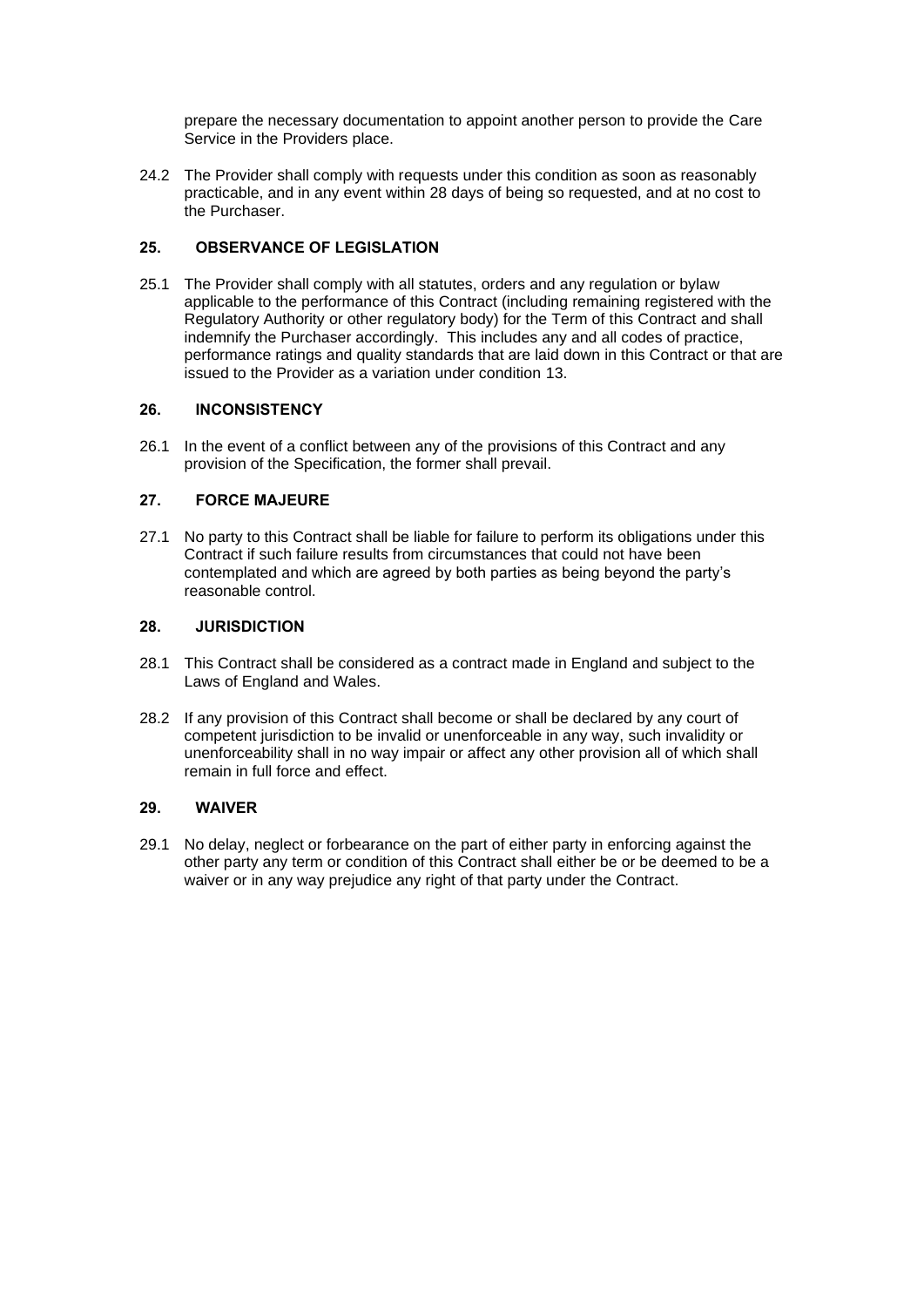# **Appendix A Service Specification for Adult Care Services**

### **Contents**

| 1.   | Introduction                                                  | 26  |
|------|---------------------------------------------------------------|-----|
| 2.   | Legislative Requirements                                      | 26  |
| 3.   | Specification of Care                                         | 27  |
| 3.1. | <b>Statement of Values</b>                                    | 278 |
| 3.2. | The Principles of Care Services                               | 28  |
| 4.   | <b>Residents Finances</b>                                     | 31  |
| 5.   | <b>Staffing Requirements</b>                                  | 311 |
| 6.   | <b>Resident Referral Process</b>                              | 33  |
| 7.   | <b>Admission to the Care Services</b>                         | 35  |
| 8.   | Quality Assurance and Contract Monitoring                     | 35  |
| 8.1. | <b>Resident Care Reviews</b>                                  | 35  |
| 8.2. | <b>Care Service Monitoring Reviews</b>                        | 35  |
| 8.3. | <b>Strategic Commissioning Reviews</b>                        | 366 |
| 8.4. | Working Partnership Supporting Innovation and new Initiatives | 377 |
| 9.   | <b>Complaints Procedure</b>                                   | 37  |
| 10.  | Exit                                                          | 38  |
|      | Error! Bookmark not defined.                                  |     |

Annex A Core Elements of Home Care

Annex B Invoice Breakdown Template

<span id="page-24-0"></span>Annex C Monthly contract monitoring report including KPI's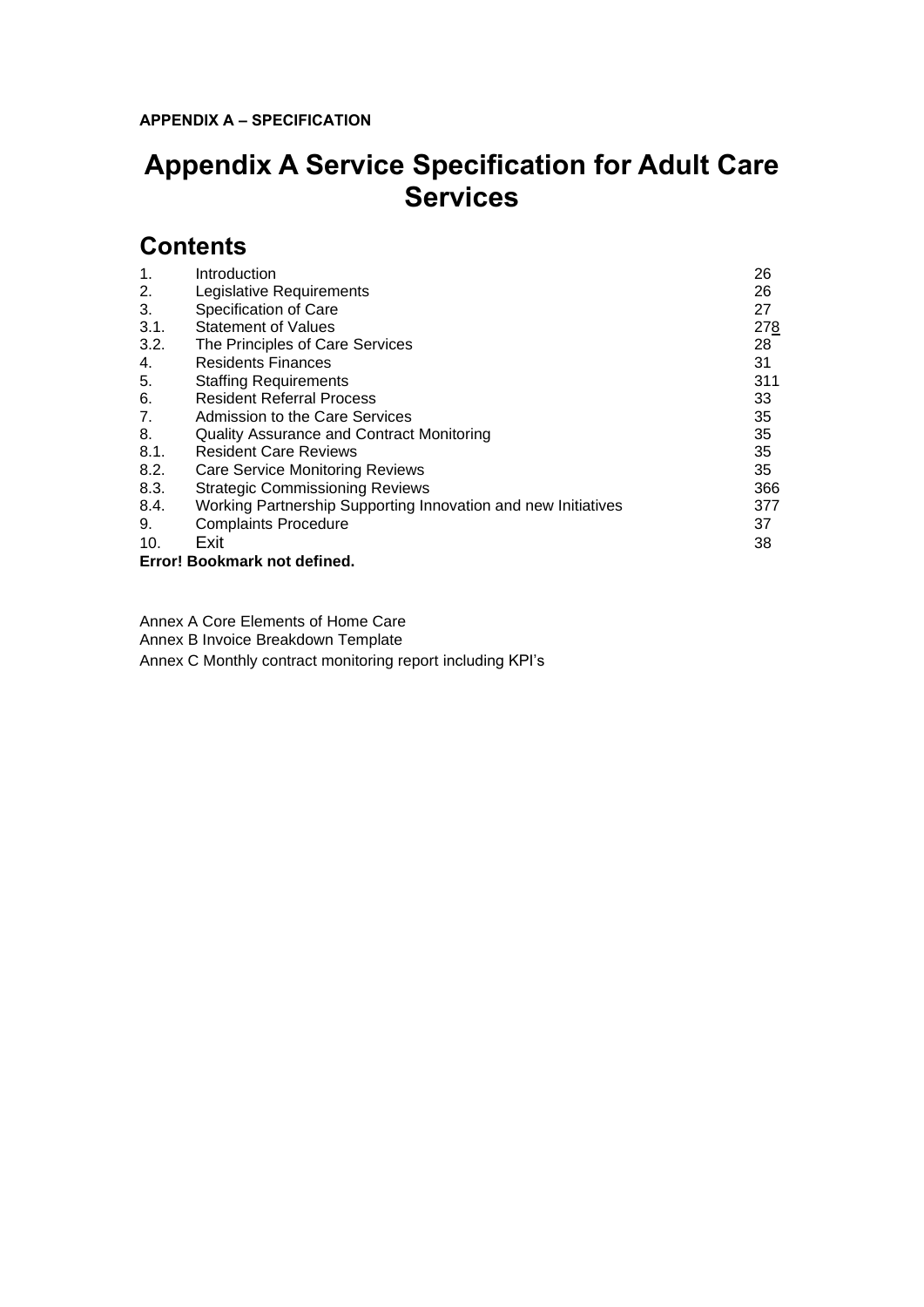#### **1. INTRODUCTION**

This document sets out the Care Specification and standards that apply to the provision of care for adults in their own home. The requirement derives from the National Health Service and Community Care Act 1990, Health and Social Care Act 2008 (Regulated Activities) Regulations 2015 and Care Quality Commission (Registration) Regulations 2009 and the Care Act 2014.

The Purchaser will assume responsibility for meeting the care costs of those Residents in the Royal Borough of Windsor and Maidenhead who are entitled to public financial support and whose needs have been assessed in their own home. This Specification reflects national policy advice and guidance and sets out the philosophy and care standards to be adhered to in the provision of such care.

The full scope of the required care is defined in this specification, the contract, individual Resident's Package of Care and the Resident's Care Plan that forms an integral part of, and is in accordance with the Contract.

#### <span id="page-25-0"></span>**2. LEGISLATIVE REQUIREMENTS**

The Provider must:

- 2.1 Meet the requirements of the Care Standards Act 2000 and any associated regulations, and any subsequent amendments or re-enactments to them. This includes registration with the Care Quality Commission and a requirement to meet and reflect the principles, values and good practices outlined in the specific Essential Standards that apply to the particular Care Service provided under this Contract and that are currently in force.
- 2.2 Be registered with the independent regulator for health and social care services the Care Quality Commission (CQC) or any subsequent body put in place for all regulated Care Services to ensure the Provider meets a number of legal requirements and includes [fundamental standards](https://www.cqc.org.uk/content/fundamental-standards) of quality and safety. The CQC have a list of legislation and current policies that the Provider must meet in delivery the Care Services.
- 2.3 Meet all current and subsequent legal requirements for health and safety (including food hygiene), and other standards required by national and local government agencies.
- 2.4 Meet current and subsequent legal requirements and updates in respect of, but not limited to: sex discrimination, race relations, equal opportunities, disability discrimination, gender discrimination, employment, human rights, data protection and freedom of information
- 2.5 Ensure the safety and well-being of each Resident by adopting and implementing the relevant local Multi-Agency Safeguarding Adults Policy and Procedures. This should ensure that all Residents are able to live and receive services in an environment that is free from prejudice and safe from abuse or neglect.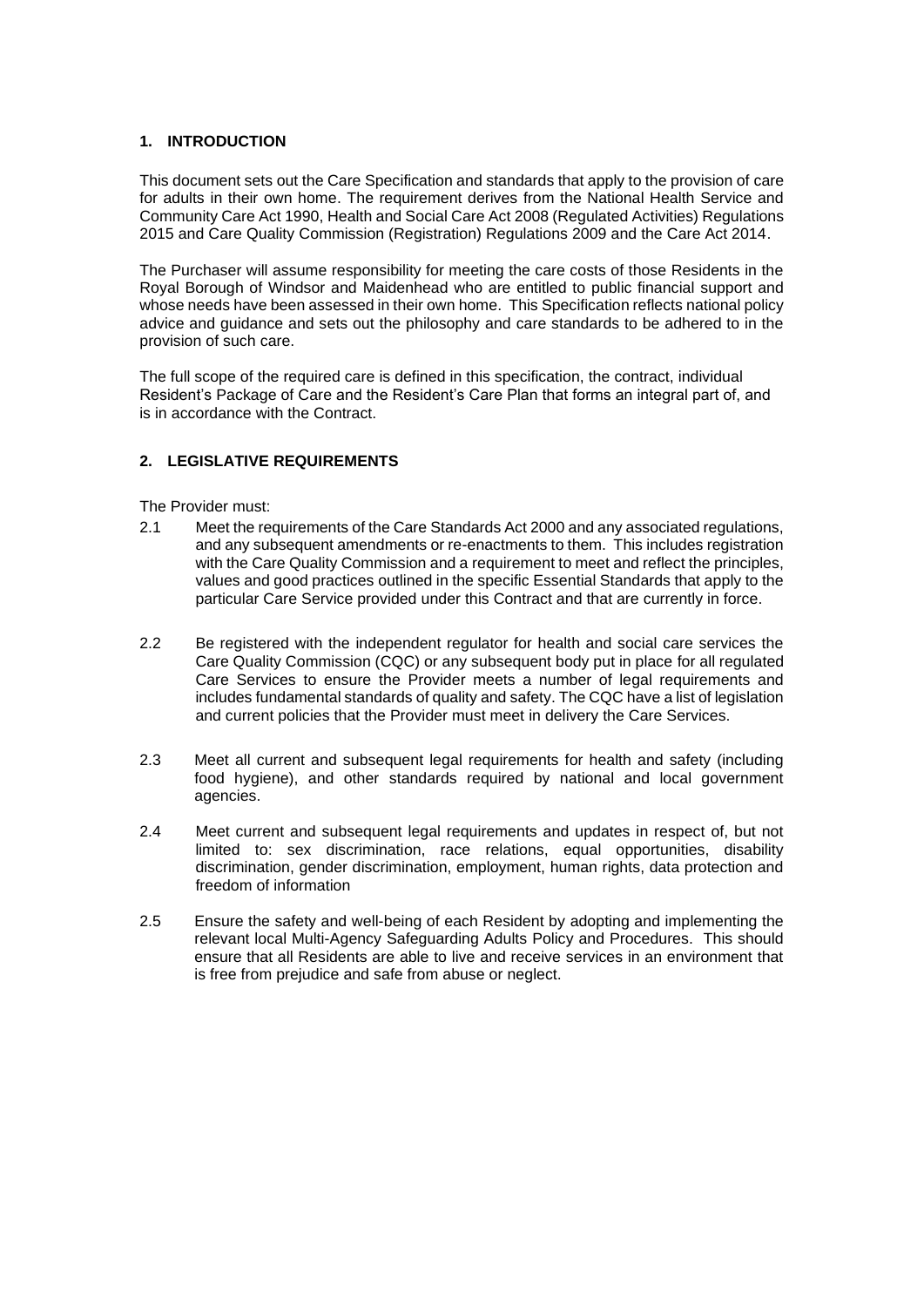#### <span id="page-26-0"></span>**3. SPECIFICATION OF CARE**

#### <span id="page-26-1"></span>3.1. **Statement of Values**

The application of the principles of care set out below need to be implemented in conjunction with the following values in order to ensure high standards of the Care Service. All values should be achieved unless there are demonstrable reasons why they are not appropriate for any Resident. Any such reasons should be demonstrated by means of a fully documented risk assessment.

- Privacy Residents should have a right to be alone and to be undisturbed, both in personal terms and in relation to their own affairs.
- Dignity Every Resident, regardless of their circumstances, is a unique and intrinsically valued human being. An active awareness of this should be demonstrated by the Provider, particularly in areas where dignity may be most at risk, for example in the management of incontinence, bathing and dressing. Staff will be skilled to maintain the dignity of the Residents' in every aspect of the service delivery.
- Independence Residents must be allowed to take calculated risks and to be involved in all decision making processes. Residents have the right to think and act without having to refer to others, including the right to say no to assistance. As in all living situations, these individual rights may not be completely unfettered and must be exercised in the context of the health and safety.
- Choice Residents should have opportunities to make independent choices as individuals. This requires that there should be a range of options for accommodation, care and other elements of the service and that Residents should be fully informed about these options.
- Rights Adults are citizens, irrespective of their living situation and should retain all their rights and entitlements as citizens the Providers should help to preserve and exercise them. Basic Human Rights must be available to all Residents.
- Fulfilment All Residents have their own interests, tastes, abilities and aspirations and should be actively enabled to realise them. Staff involved in providing care will be skilled and able to display through their attitudes and behaviour a respect and understanding of the residents required outcomes and preferences.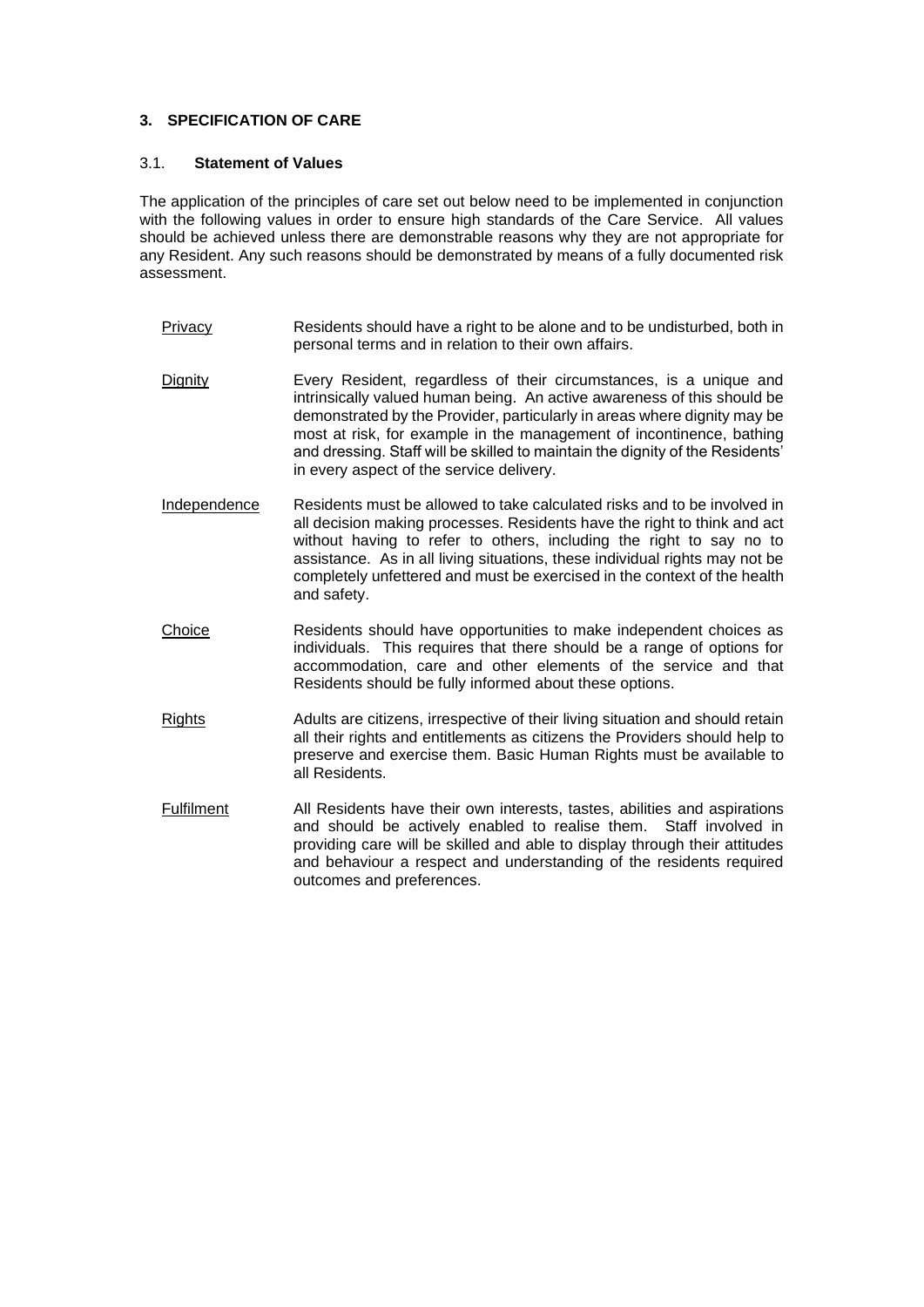#### <span id="page-27-0"></span>3.2. **The Principles of Care Services**

The Provider is required to subscribe to the following principles in the delivery of the Care Service. Policies and procedures within the Service delivered should reflect that these principles underpin all day-to-day activities.

- 3.2.1. All principles should be achieved unless there are demonstrable reasons why they are not appropriate for an individual Resident. Any such reasons should be demonstrated by means of a fully documented risk assessment procedure.
- 3.2.2. In the provision of all services a person centred approach must be adopted recognising the Resident as an individual with individual needs and aspirations. In addition the Residents home and property must be treated with respect.
- 3.2.3. The Provider should offer Residents the opportunity to enhance their quality of life by providing a safe, manageable and comfortable environment, plus support and stimulation to enable them to maximise their potential in relation to physical, intellectual, emotional and social capacity.
- 3.2.4. Residents should be entitled to be involved in all decisions affecting their lives including for example decisions in relation to planning daily activities and more long term planning in relation to themselves and their home.
- 3.2.5. The assumption underlying care decisions should be that Residents are capable of making choices about their own lifestyle (e.g., holding a pension book, medicines, and deciding what to do and when to do it) rather than vice versa unless and until there is clear evidence that this assumption is not valid.
- 3.2.6. The Provider must meet as a minimum all the core elements for delivery of Care Services set out in Annex A. The Provider will be measured and monitored against these core service elements.
- 3.2.7. All Residents retain their citizen's rights and the Provider must safeguard these rights and should help Residents to exercise them.
- 3.2.8. The Provider should ensure that all Residents continue to have unrestricted access to all community support services, including health, social services, leisure and education and should facilitate such access wherever possible, to the satisfaction of the Purchaser.
- 3.2.9. Residents should be able to expect continuity, for example, in terms of maintaining links with all social groups (acquaintances, GP etc.) if they choose to, and having personal care provided by a small number of known and trusted staff.
- 3.2.10. The Provider should ensure that the needs, wishes and outcomes of all Residents are ascertained, respected and met, particularly with regard to ethnic, religious and cultural factors
- 3.2.11. Residents should be able to retain dignity and should be treated with dignity, particularly for example in relation to the manner in which staff approach incontinence, bathing or dressing and the mode of address used to Residents, and all matters concerning privacy.
- 3.2.12. The Provider should ensure that the needs of Residents are paramount in issues and in relation to decisions, which are made within their home.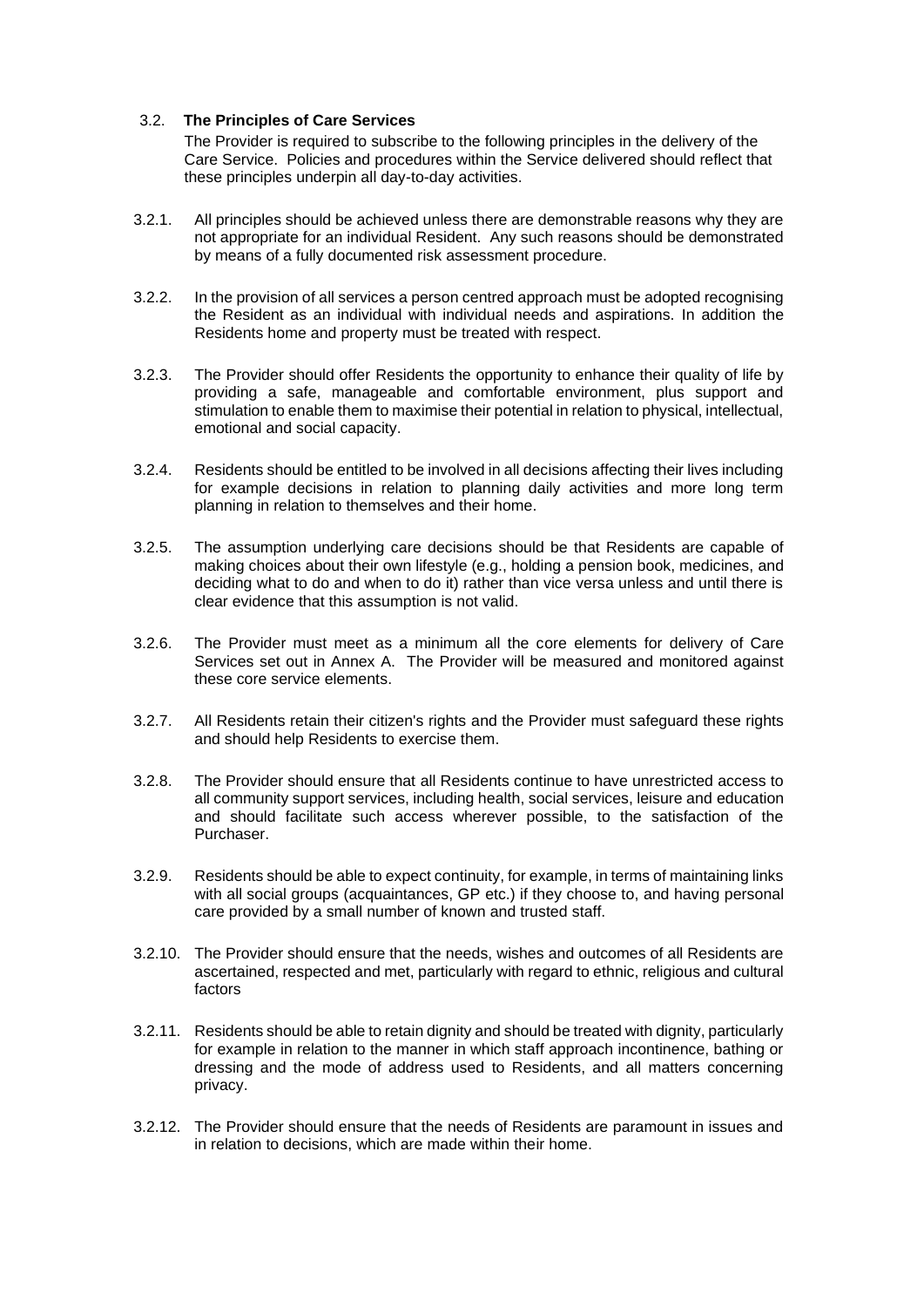- 3.2.13. The Provider should not restrict rights and choices. Institutional practices and regimes that emphasise administrative convenience which restrict rights and choices are not to be permitted.
- 3.2.14. The Provider should ensure that any assistance and advice will be offered in a nondirectional manner, but offered in order to develop the ability of an individual (except where not to be proactive would be neglectful or might lead to injury).
- 3.2.15. The Provider will use where appropriate assistive technology to support the Resident's needs.
- 3.2.16. Ensure minimum disruption to the Resident in terms by ensuring consistency of staffing.
- 3.2.17. The Provider is required to have weighing scales, preferably sitting scales. Each Resident should be weighed at least once a month and the weight recorded in the care plan. Any Resident with a weight gain or loss in excess of 3kg should be referred to a health care professional for assessment. The frequency of weight checks should be increased as necessary or as requested by a Care Manager or Health professional. The Provider should maintain a list of Residents requiring weekly weight checks.
- 3.2.18. Notify the Purchaser within one working day in the event of the death, injury to, or alleged abuse of, any Resident to whom this contract applies, or any other event that significantly affects the quality of the Care Service provided.
- 3.2.19. The Provider must notify the Purchaser if Residents' needs change to the extent that the Provider is unable to meet the assessed needs of Residents' within 7 days.
- 3.2.20. Regularly consult with Residents and where appropriate their families and representatives, and other stakeholders about the Care Service being provided. This should establish whether or not the Care Service is meeting Residents' needs; take into account any suggestions made to improve the Care Service and inform the Purchaser of outcomes. Particular attention must be given to seeking the views of Residents who use individual forms of communication.
- 3.2.21. Meet the assessed needs of Residents in accordance with individual Residents' Care/Support Plans, which should include the identification, assessment and management of risks whilst allowing the resident to make informed choices and take calculated risks.
- 3.2.22. Embrace the principles of equality of opportunity and recognise the diverse needs of individuals, and ensure that Residents' ethnic, religious, cultural and linguistic backgrounds are understood, respected and preserved.
- 3.2.23. The Provider must adhere to local medicines management policies and procedures, for obtaining supplies of medicines, receipt, recording (on Medication Administration Record Sheet sheets and Care Plans), storage (including controlled drugs and refrigerated items), handling, administration and disposal of medicines in accordance with Legislation and local guidance.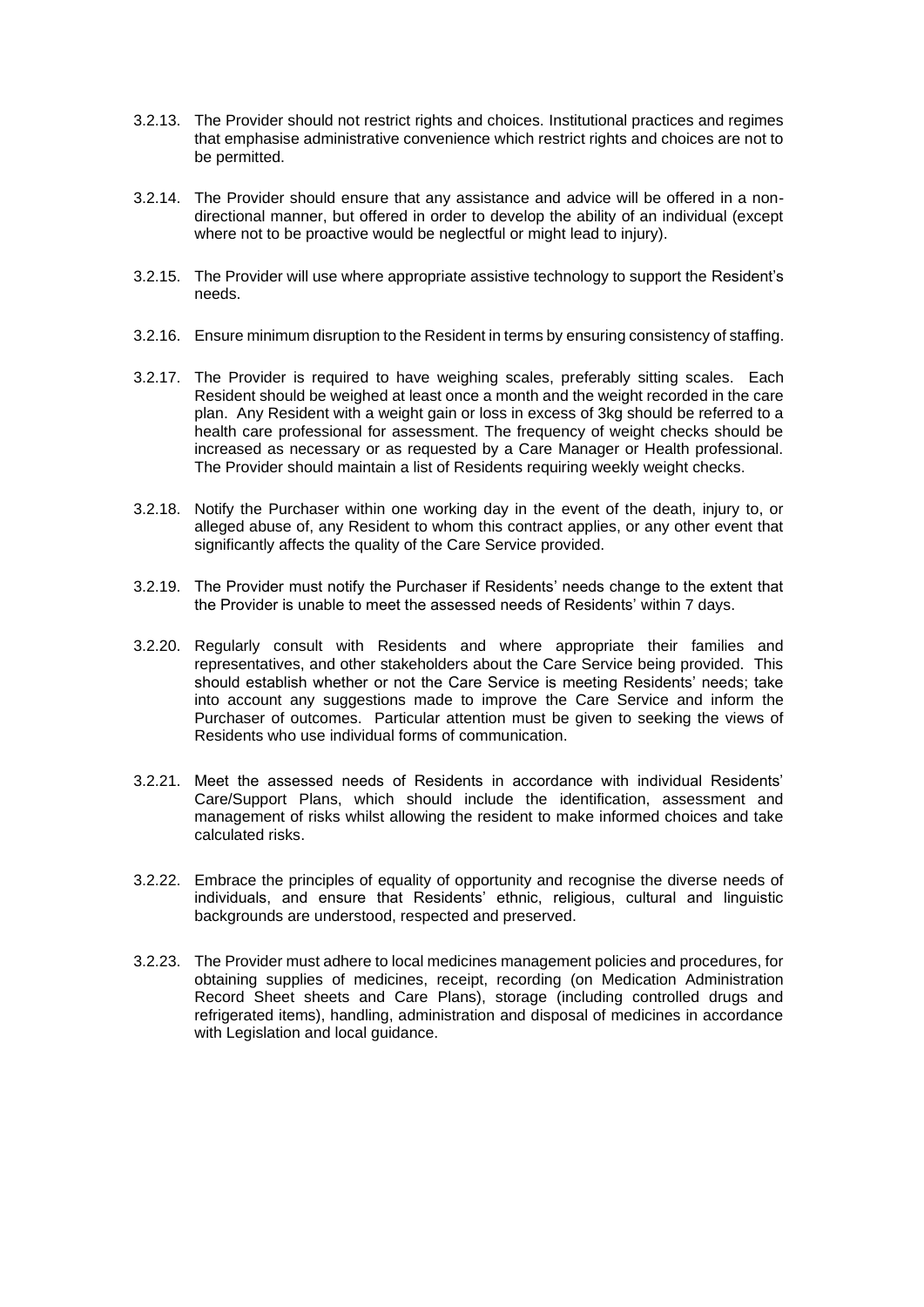- 3.2.24. The Provider shall ensure medication is administered by appropriately qualified staff in accordance with current best practice, relevant National and Local guidance.
- 3.2.25. Ensure physical restraint is only considered in the most exceptional circumstances when it is intended to achieve the protection of the Resident
- 3.2.26. There must be a clear written procedure on the use of restraint. This should include the circumstances where this may be permissible/appropriate, who should authorise this, who should be informed, and how it is recorded, monitored and managed. The Provider must adhere to current legislation regarding the Mental Capacity Act and Deprivation of Liberty Safeguards when creating or reviewing such policies and procedures.
- 3.2.27. The Provider will ensure that all pressure care policies and procedures have regard to current NICE guidelines regarding tissue viability. Ensure all that all Providers care staff are aware of their role in maintaining healthy skin, pressure ulcer prevention and management, and where appropriate, reporting of pressure ulcers grade 3 to CQC and other authorities.
- 3.2.28. Should a Resident be unexpectedly absent for any reason, this shall be treated as a temporary absence and each party will inform the other immediately of their being aware of such absence save where the absence is pre planned and therefore previously notified, for example a holiday. This should be done by telephone to the First Contact and Duty Team. If the Resident is discovered, or during the visit, becomes unwell and actions are put in place to facilitate a hospital stay, the Provider must notify next of kin or known family members and the Purchaser as soon as practically possible.
- 3.2.29. In the event the Resident prevents the Provider from delivering the Care Service, the Provider must inform the Purchaser within one working day, by telephone to the First Contact Duty Team.
- 3.2.30. In the event of an emergency closure, or a potential emergency closure, at the offices of the Provider, the Purchaser and the Care Quality Commission shall be informed immediately by the Provider.
- 3.2.31. Where a Resident has full restricted movement the Resident must not be left unattended for more than 10 hours. The Provider's call time scheduling must reflect this requirement.

#### 3.3. **Specialist Equipment**

- 3.3.1.The use of specialist equipment to support the Residents needs in the Resident's Care Plan. The Provider shall use the equipment in a safe and appropriate manner and only by staff who have been specifically trained to work with the equipment. As per the requirements of the Resident and with the guidance of any associated professionals, related organisations, manufacturers' directions, codes of practice or British Safety Standard as applicable.
- 3.3.2.The Provider is responsible for the cost of all repairs arising from negligence, damage or inappropriate use of equipment, or the full cost of replacement if damage is beyond repair.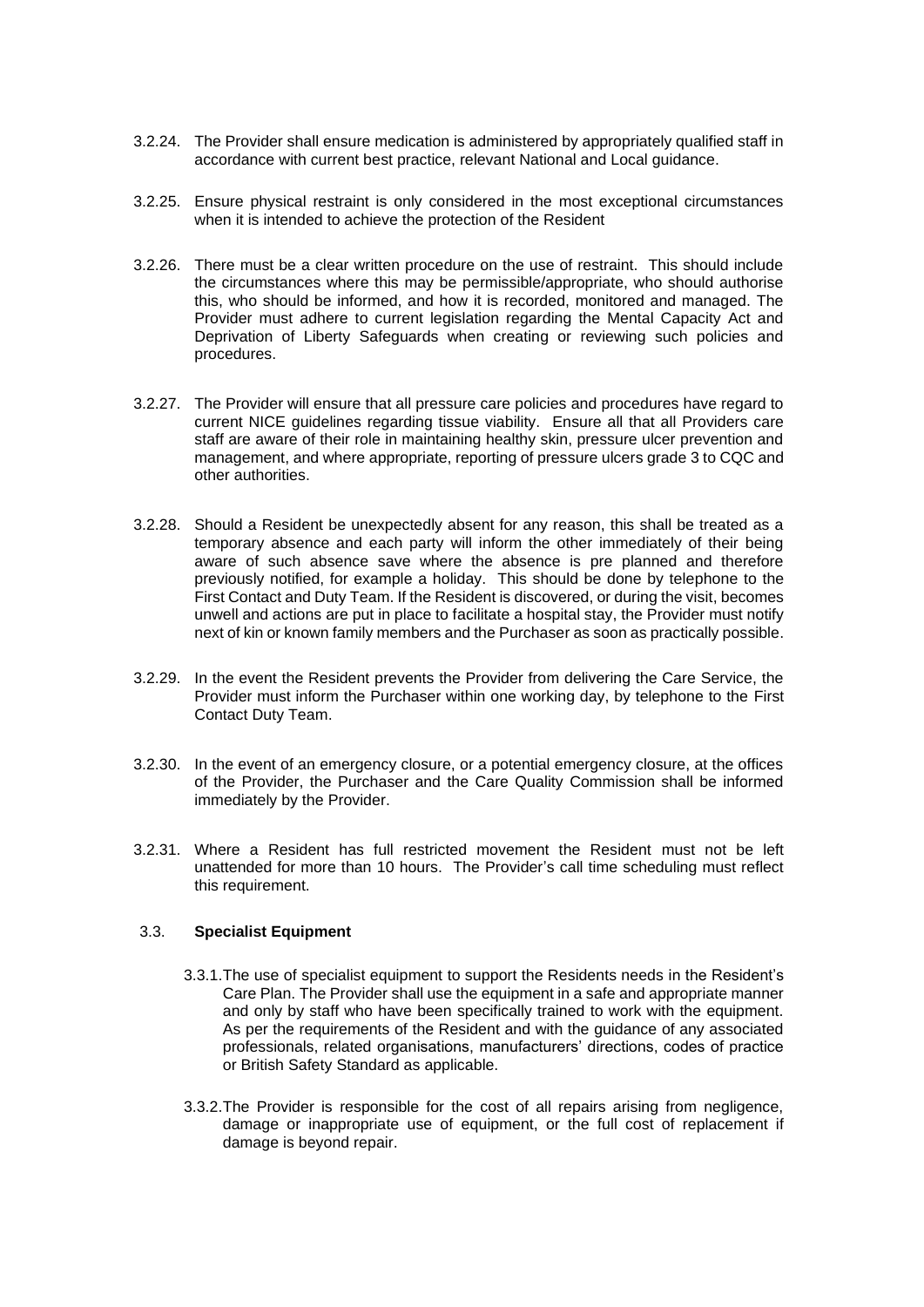#### 3.4. **Choice and Availability of Food and Drink**

- 3.4.1.Food and nutrition should be managed as an essential and integral part of the Residents Care Plan. The Provider should also take into account the Residents religious, cultural and personal preferences. Food intake should be recorded and monitored where appropriate.
- 3.4.2.If pureed foods are served, particular care should be given to ensure that they look and taste appetising and that adequate choices are available.
- 3.4.3.Staff should be aware that an adequate fluid intake is essential to prevent dehydration and constipation, which can lead to further confused states. Residents' should be encouraged to drink in accordance with current guidance, 1.5 litres (8-10) cups of fluid a day. Staff should be aware that limiting fluid does not reduce problems associated with incontinence. The Provider must record all fluid intake.

#### 3.5. **Care of the Dying (End of Life)**

- 3.5.1.The Provider will sensitively facilitate early discussion about the residents' preferences at the end of life. The Provider will offer an Advance Care Plan to all Residents within 3 months of admission, using a recognised Care Planning Tool. These care plans should be reviewed at least annually and upon any significant change in the Residents' condition. This plan will take into account advance decisions such as Do Not Attempt Cardiopulmonary Resuscitation (DNACPR), and encourage registration on the Electronic Palliative Care Co-ordination system (EPACCs).
- 3.5.2.During the above process the Provider should seek the appropriate multidisciplinary support including palliative care to ensure the resident receives effective palliative care symptom management at end of life, Providers should actively work to achieve a resident's preferred place of death rather than referring to hospital during the last few days of life.
- 3.5.3.Upon a death of a Resident the Provider is required to contact both the Purchasers and next of kin the same working day as the death.

#### <span id="page-30-0"></span>**4. RESIDENTS FINANCES**

4.1. The Provider is required to comply with CQC requirements relating to Resident finances.

#### <span id="page-30-1"></span>**5. STAFFING REQUIREMENTS**

- 5.1. The CQC Regulations for staff recruitment, induction, training and supervision shall apply, and the Provider must meet current and subsequent legal requirements for Staff that have contact with young people and/or Vulnerable Adults.
- 5.2. The staff complement must at all times allow for the needs of the Residents to be fully met, including but not limited to care and support hours delivered in line with Resident requirements and personalised activities. Staffing must be adequate to support Residents requiring more than one carer for assistance as and when required.
- 5.3. The Provider must ensure staffing levels and ratios are determined by evidence-based competency assessments that are regularly reviewed to ensure staffing ratios are at all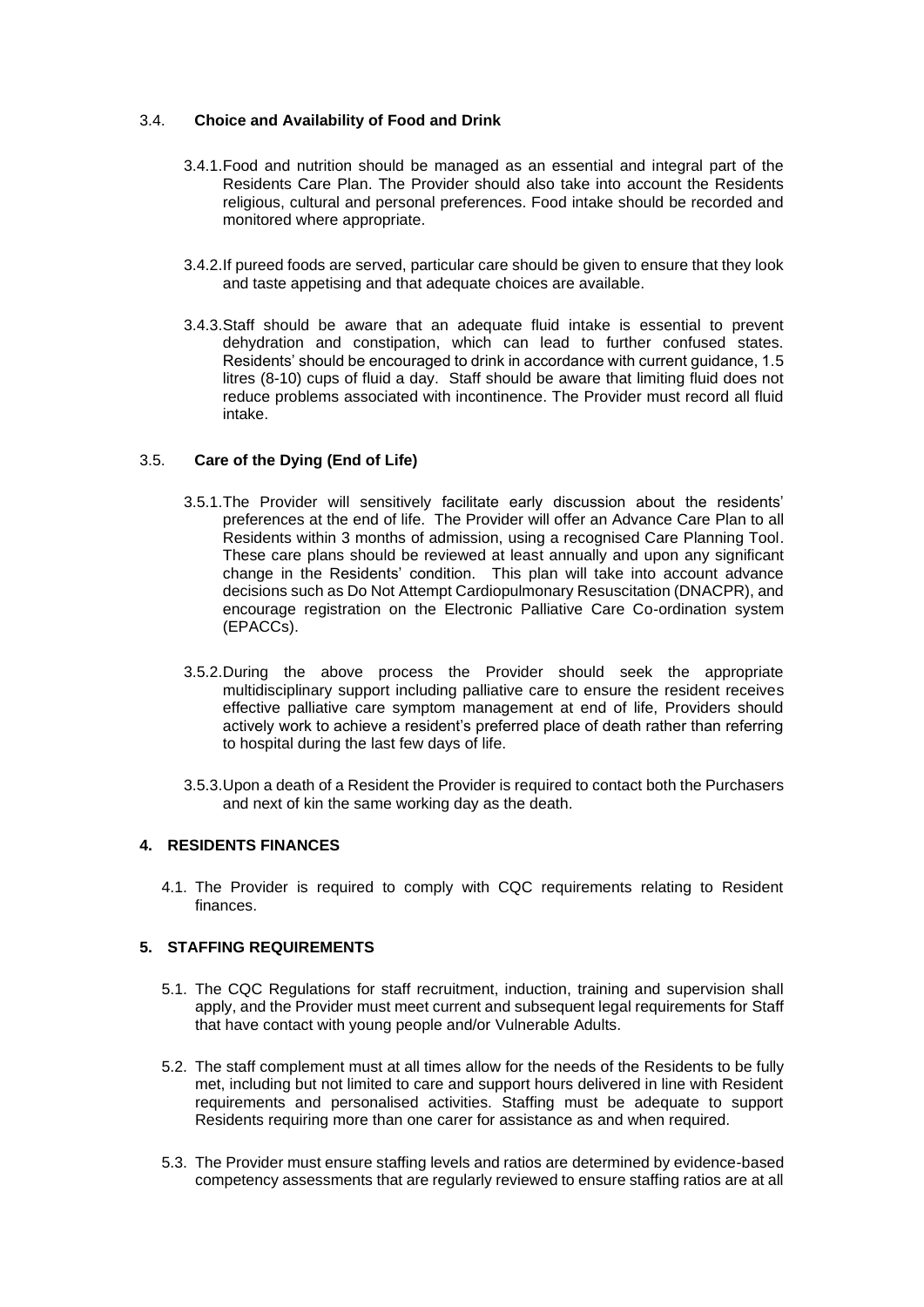times safe and suitable to meet all needs of the residents. The Provider must keep abreast of guidance issued by the NHS/NICE/CQC (or any subsequent body) and use this advice to inform decisions around their staffing and nursing levels.

Staffing levels must be sufficient according to the assessed risk of each Resident. The Provider must risk assess each Resident for this purpose

- 5.4. The staff group should have appropriate skills, gender, ethnic and age mix reflecting Residents needs and preferences.
- 5.5. The use of agency staff is not encouraged as continuity of care is particularly important. Agency staff must adhere to the Staffing Requirements in this condition. Agency staff must receive a full induction to the Premises and each Resident for whom they are responsible on working day one and this must be fully recorded by the Provider.
- 5.6. Other expertise and skills required within the Care Services to adults with mental health needs include observational, interpretative, communicative skills, and the management of risk and anti-social behaviour. The Provider is advised to take note of the minimum standards as set out by CQC and Skills for Care.
- 5.7. Volunteers must not be used to supplement staffing levels. Their role is recognised as important and should be supervised appropriately. All volunteers deployed by the Provider must undertake the same level of recruitment checks and training as paid members of staff.

#### 5.8. **Staff Vetting and Training**

- 5.8.1.The Providers Manager must be registered with CQC and have evidence of appropriate qualifications, training and experience to manage the provision. The Purchaser has identified the Manager as Key Personnel for the purpose of the Contract. Any planned changes to Key Personnel need to be provided to the Purchaser with prior written Notice.
- 5.8.2.The Provider shall have a clear procedures and records for all staff in regards to vetting, recruitment, and training.
- 5.8.3.All staff and volunteers at the Premises must be vetted and valid DBS certification to deliver the Care Services. This process must include as a minimum:
	- i. 2 satisfactory references to be taken up and verified (one from previous employer). Any gaps in employment history on a CV or application form must be explored.
	- ii. A DBS Adults' Barred List Information check (and DBS Children's Barred List Information check where applicable) to be undertaken.
	- iii. Enhanced DBS check to be undertaken and clearance must be given prior to the employee starting work.
	- iv. Medical clearance, ensuring the worker is physically and mentally fit for the role. (This may be evidenced by completion of a questionnaire, assessed by an independent occupational health advisor).
	- v. Eligibility to work in the UK, verified under the requirements of the Immigration, Asylum & Nationality Act 2006 and copies of documents retained.
	- vi. Professional qualifications, NMC and HCPC Registration to be verified (or subsequent appropriate body)
	- vii. Education and employment, to seek full chronology and investigate to your satisfaction any gaps.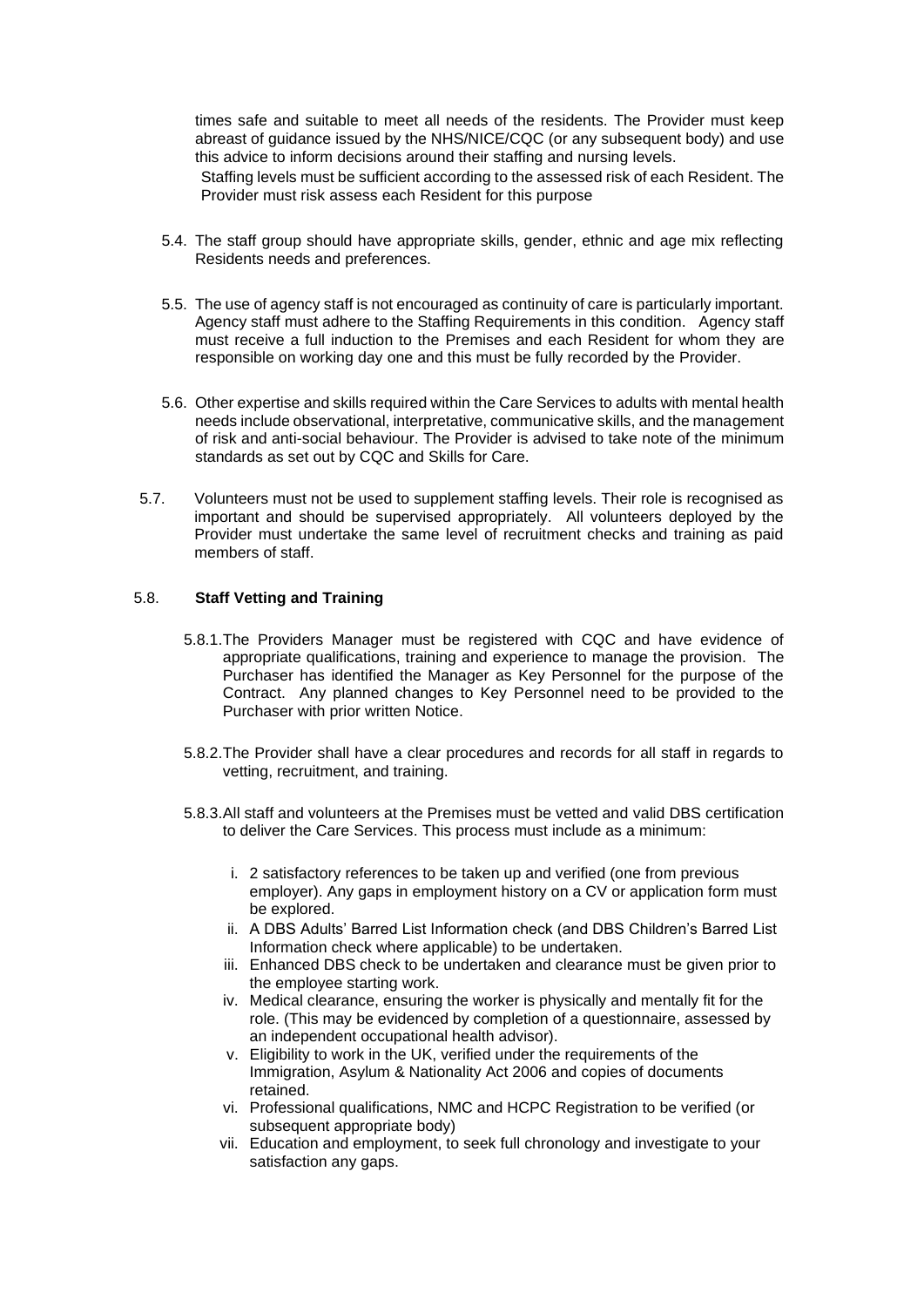- 5.8.4.The Provider must train staff to meet all the needs of their Residents, including those with exceptional or specialist needs. All Staff should meet the care standards set out by Skills for Care, CQC and as part of the induction staff should undertake the care certification,
- 5.8.5.Providers registered to care for residents with mental health and/or dementia, further specialist training programmes must include, in addition to statutory training:
	- i. Dementia and Mental Health awareness
	- ii. Communicating with people with Dementia
	- iii. Providing activities for people with dementia
	- iv. Understanding and managing challenging behaviour
	- v. Safeguarding Adults. (Level to be appropriate to job description)
	- vi. Mental Capacity Act (including consent issues)
	- vii. Deprivation of Liberty Safeguards (DoLS) and restraint
	- viii. Medication
	- ix. Dignity in care
	- x. Recording skills ( to include use of behaviour charts)
- 5.8.6.The Provider is required to ensure staff are trained and competent in all of the above areas, in addition to statutory training and will be required to evidence competency checks for staff on these the subjects. Only staff whom the Manager has deemed fully competent should work independently with Residents.
- 5.8.7.The Provider must have a comprehensive training matrix listing all staff, their designation, mandatory and non-mandatory training, dates completed and refresher courses due. Regular training needs analysis must take place to ensure that staff keep up to date and continue their performance development.
- 5.8.8.E-learning training delivery should be delivered as a reinforcement and/or refresher training. In any e-learning delivery the Manager should ensure that the trainee is able to demonstrate they have understood the course and embedded skills are demonstrated in practise. Where possible, training should involve a practical element to ensure full understanding of the subject.
- 5.8.9. The Provider should register with Skills for Care National Minimum Dataset for Social care (NMDS-SC) and ensure that they complete these records.
- 5.8.10. The Provider should demonstrate commitment with staff retention, career development and workforce development.

#### <span id="page-32-0"></span>**6. RESIDENT REFERRAL PROCESS**

- 6.1. The Purchaser will request Care Services through the commissioning process in this section. The Care Service for a Resident is referred to as a "Package of Care" for a Residents Care Service needs. The Care Services requested may be provided for a number of different circumstances such as eligible financially assessed borough Resident, a self-funding Resident or long or short term care such as respite, hospital discharges or emergency.
- 6.2. The Purchaser is responsible for assessing the Residents eligibility for public finances.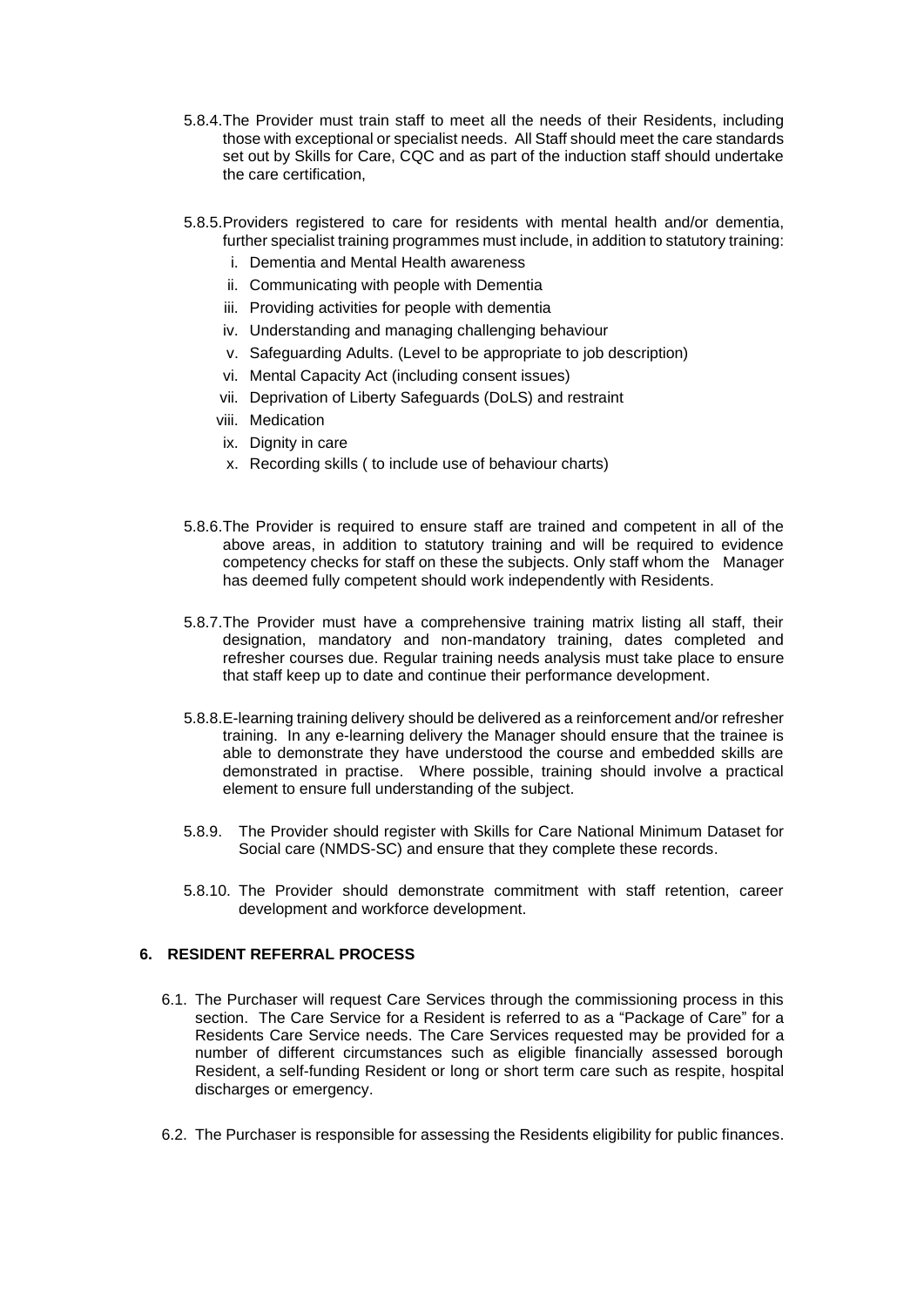- 6.3. The Purchaser's Care Manager is responsible for completing an assessment of care and support needs for the Resident which will include details of the specific Package of Care tasks and call times detailed in the Resident's Support Plan or Interim Care Package (IPC).
- 6.4. The Provider shall have a clear process for commissioning a Packages of Care with the Purchaser. This shall include a single point of contact and email address which is monitored during office opening hours. This facilitates a timely response to new Packages of Care requests, suspensions, restarts and termination of packages.
- 6.5. The Purchaser may request a summary of call time availability to support in meeting the response time requirements for Packages of Care.

#### Package of Care Request

- 6.6. The first stage of commissioning a new Package of Care commences with the Purchaser who will contact the Provider to check they have staff capacity for the required call times, this will be done by either phone or email. The Provider must confirm they have capacity within 1 hour of the request.
- 6.7. After confirmation of capacity the Purchaser will send the Support Plan/IPC to the Provider to assess whether the Residents needs can be fully met. The Provider must confirm within 4 hours that they can meet the Resident's needs, the call times and the start date/time for the first call.
- 6.8. The Provider is expected to carry out their own assessment of needs to confirm that they are able to meet all the Resident care needs and have sufficient trained staff to do so. Any further information or documentation about the Residents needs is available on request to the Purchaser e.g. occupational therapy report.
- 6.9. The Provider may wish to carry out a face to face assessment, notification of this request must be made to the Purchaser. The assessment should be done within 48 hours of the Package of Care request.
- 6.10. The Purchaser will notify the Provider by email of the commissioned Package of Care confirming the arrangements. The Provider will be expected to acknowledge this email to confirm the Package of Care commission within 1 hour.
- 6.11. An "On Time Call" is defined as less than 30 minutes either side of the agreed call time in the Resident's Package of Care. A "Late Call" is defined as 30 minutes passed the allocated call time in the agreed Package of Care.

#### Suspensions and Restarts

- 6.12. A Package of Care may be suspended at any time for a Resident this may be due to a holiday, respite arrangements or a hospital stay. The Purchaser will notify the Provider of a restart of a Resident's Package of Care following the same process as a new package however the calls times must commence within 24 hours of the request.
- 6.13. The Purchaser will provide 24 hours' notice to suspend a Package of Care. The Provider will be entitled to charge for the scheduled call times within 24 hours if the Purchaser has been unable to provide 24 hours' notice such as an emergency hospital admission.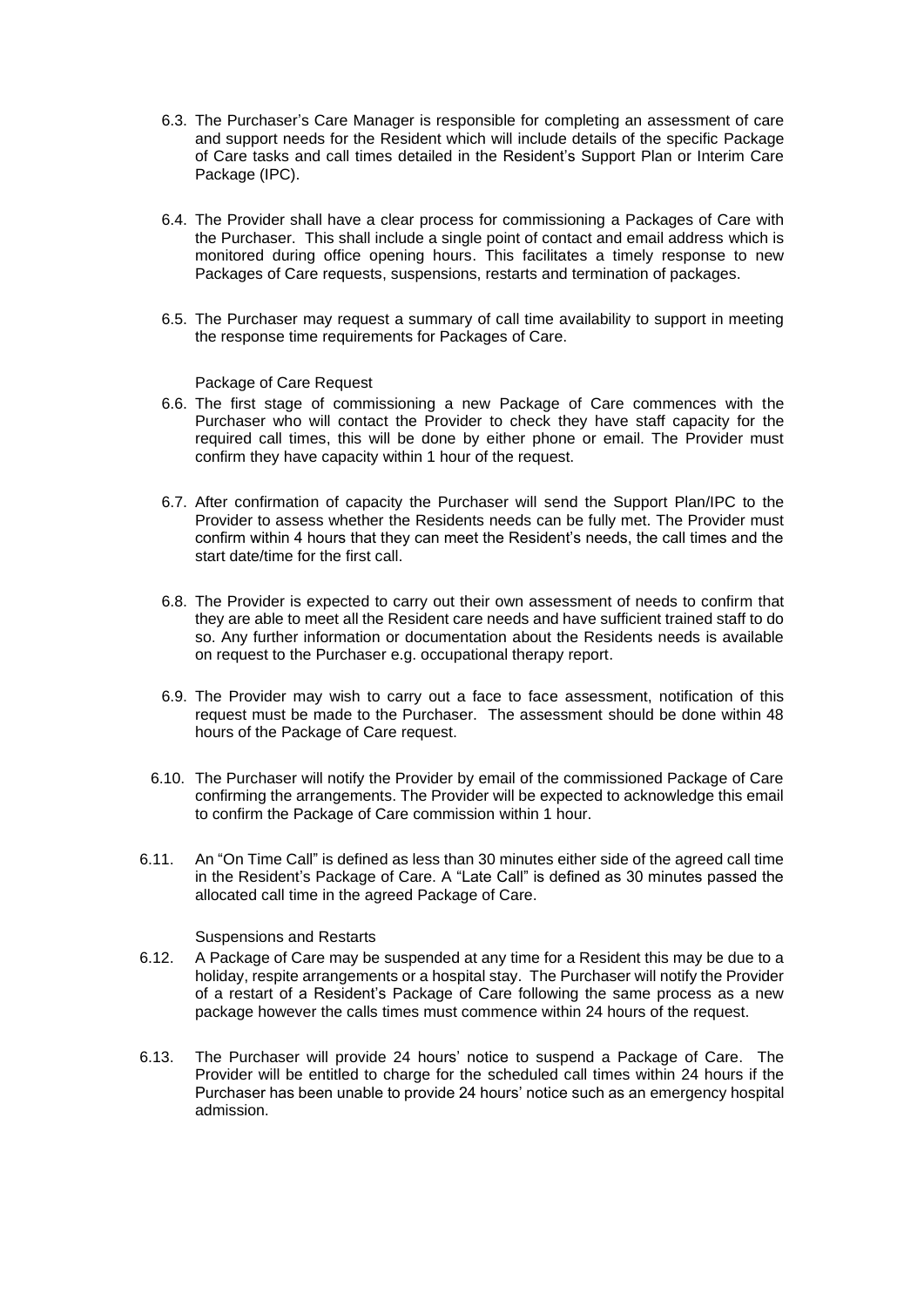- 6.14. The Package of Care will remain open with the Provider for 2 weeks at which point it will be closed.
- 6.15. In the circumstance where the Resident's needs have significantly changed (defined as an additional 5 hours per week) after a hospital stay the Purchaser will be required to commission a new Package of Care.

#### <span id="page-34-0"></span>**7. ADMISSION TO CARE SERVICES**

- 7.1. The Purchaser will provide accurate and appropriate information about the Resident and their needs, and ensure that, where appropriate, each Resident has a named qualified key worker. A member of the Purchasers care team will attend review meetings and respond to requests from the Provider and the Resident.
- 7.2. The Provider will make available to all Residents Customer guide to Services and Company which will set out the Residents rights incorporating the Service principles and values. This should also include details of the range of care offered clearly identifying any Services which are chargeable detailing the fees.
- 7.3. A review of the Resident should take place within the first 6 weeks of Residents commencement date to ensure suitability.

#### <span id="page-34-1"></span>**8. QUALITY ASSURANCE AND CONTRACT MONITORING**

The Provider is expected to participate in reviews of Residents' needs, contract reviews, provider forums and service review meetings.

#### <span id="page-34-2"></span>8.1. **Resident Care Reviews**

- 8.1.1.The Provider will: Support the development of person-centred plans and respond with person-centred approaches, in partnership with Residents and their chosen supporters.
- 8.1.2.The Purchaser will appoint a Care Manager who will be responsible for the regular review and assessment of the care arrangements for the individual Resident. The Care Manager will advise on the frequency of these reviews. This monitoring process should clearly demonstrate that the views and wishes of the Resident are represented and taken into account wherever practicable.
- 8.1.3.The Provider must meet as a minimum the Core Elements of Care Services detailed in Annex A, standards of care set out by CQC, and agreed service outcomes in the Residents Care plan. The Providers Care Services will be monitored against these performance indicators.

#### <span id="page-34-3"></span>8.2. **Care Service Monitoring Reviews**

8.2.1.The Providers should carry out on a monthly basis its own thematic analysis (identifying themes and trends) of feedback to support continuous service improvement. This should include qualitative analysis of complaints, compliments, safeguarding, incidents and accidents such as medication errors, falls, pressure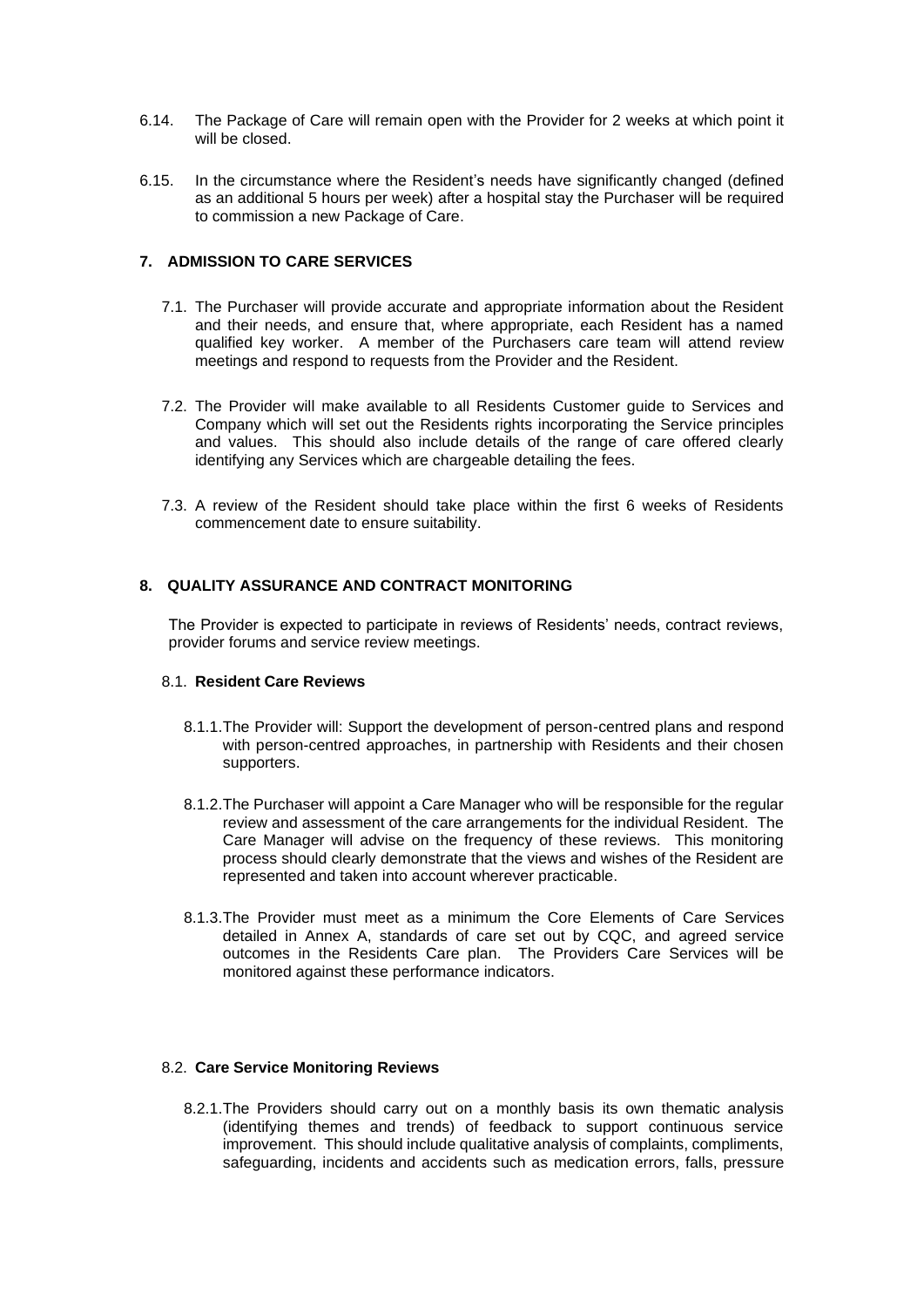ulcers and all other significant information. This should be shared with the Purchaser upon request.

- 8.2.2.Maintain a quality assurance system to manage continuous improvement to the Care Service in response to consultation, national and local policy requirements, and within the person-centred ethos, that includes collection, monitoring and evaluation of information about the service provision and which is shared with the purchaser upon request.
- 8.2.3.The Provider is expected to attend and participate in the Provider forums run by the Purchaser, Clinical Commissioning Group or other statutory bodies. These forums are educational and informative on care best practise, new initiatives, and new contract opportunities.
- 8.2.4.Notify the Purchaser within two working days of any inspection carried out by the Care Quality Commission and provide written details of any requirements or recommendations made by the Commission's Inspectors, and the actions that will be taken to meet the requirements, within days of the inspection. Forward to the Purchaser a copy of the inspection report, without delay, when it is published. Provide details of any other formal internal or external monitoring, evaluation or review of the effectiveness of the Care Service.
- 8.2.5.It may at times unfortunately become necessary, due to the amount and/or nature of Safeguarding concerns raised regarding a Provider for the Purchaser to work more closely with a Provider within a formal framework. This will require frequent meetings and actions for the Provider with sufficient resource and Senior Management involvement to ensure identified service improvements are made in a timely manner until such a time as a decision is made that the framework is no longer necessary.
- 8.2.6.A serious concern may trigger an Embargo by the Purchaser, Regulatory Authority, CQC or equivalent. An Embargo means no new placements will be made by the Purchaser until agreed action plans to Care Services have been met.
- 8.2.7.The Provider may self-Embargo through an agreed set of circumstances with the Purchaser linked to safety and Care Services.
- 8.2.8.The Purchaser has the right to suspend Care Services based on intelligence received and information gathered on the quality of Care Services provided.

#### <span id="page-35-0"></span>8.3. **Strategic Commissioning Reviews**

- 8.3.1.The Purchaser will conduct as a minimum quarterly Contract Review Meetings with the Provider. The Provider's management team are expected to attend these meetings and prepare management information to discuss at a strategic level focusing on capacity, control of costs, workforce development, issues, innovation and new initiatives.
- 8.3.2.The Provider shall submit on a monthly basis a contract monitoring report. This report will detail the Care Service performance which should include but not be limited to current clients, compliments, safeguarding, call monitoring data, complaints, staffing and training. A template contract monitoring report is detailed in Annex C. This data set will develop over the Term of the Contract.
- 8.3.3.The Purchaser will measure the Provider against key performance indicators. Providers will submit monitoring information against the key performance indicators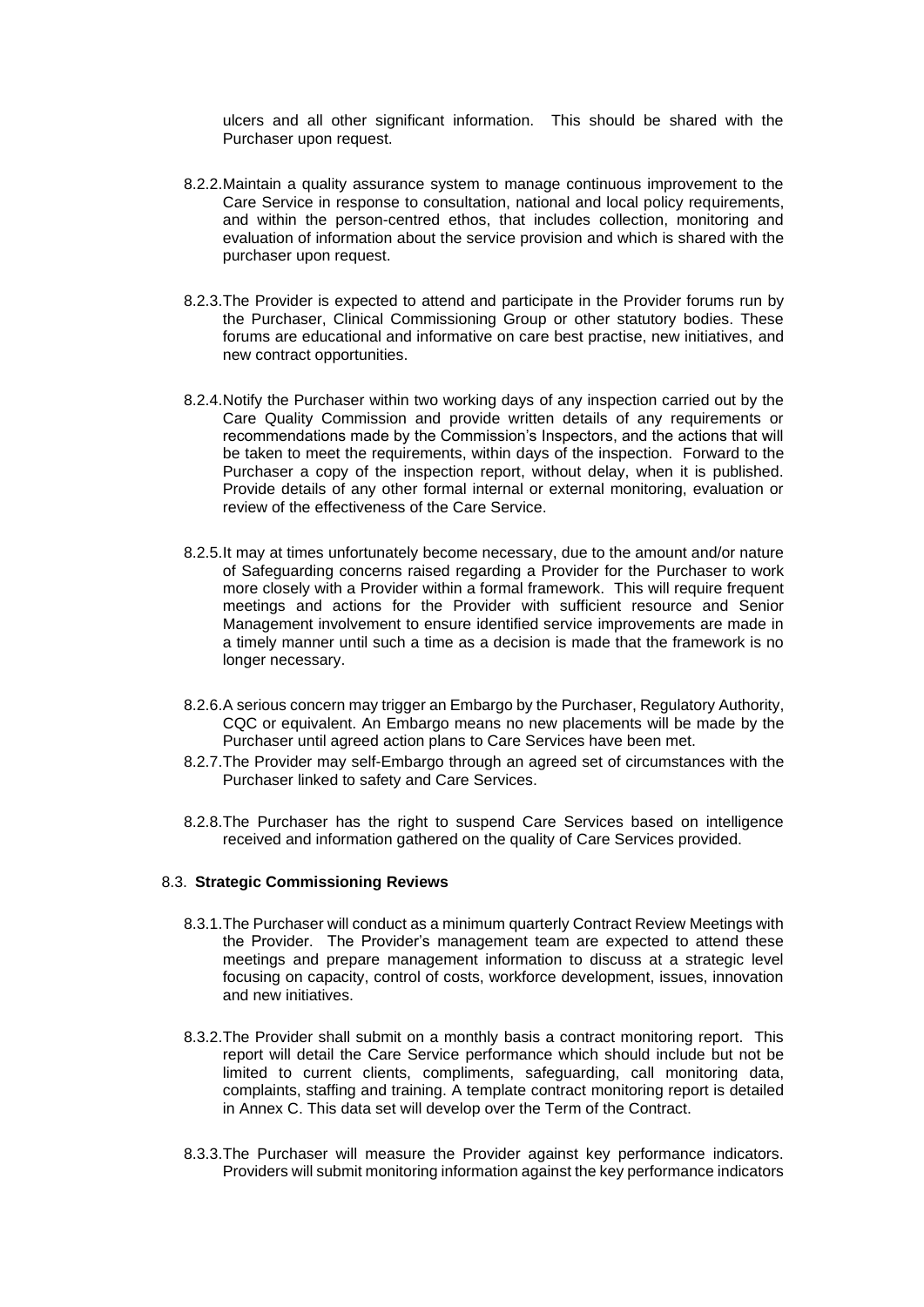as a minimum quarterly. An template is attached as Annex C. This data set will develop over the Term of the Contract.

- 8.3.4.The Provider upon request and in good time, will provide accurate monitoring information in a format determined by the Purchaser that includes as a minimum information about occupancy, invoicing and financial matters, human resources, contract compliance, procedures for Resident representation, comments, compliments and complaints, quality assurance, service development and outcomes.
- 8.3.5.The Purchaser will share information on the outcome of contract monitoring with appropriate statutory bodies having satisfied itself that this information will be used for monitoring purposes only. Such statutory bodies will include but is not limited to the Care Quality Commission, the relevant Clinical Commissioning Groups and other local authorities funding, or considering funding Residents in the Premises.
	- 8.3.6 The Provider will notify the Purchaser of all changes of management structure and key personnel.

#### <span id="page-36-0"></span>8.4. **Working Partnership Supporting Innovation and new Initiatives**

- 8.4.1.The Purchaser will work in partnership with the Provider to develop and improve the Care Service being provided. This will include sharing information about local or national good practice initiatives and central or local government requirements for changes to service delivery. The Provider shall work together with the Council and other statutory bodies, including Clinical Commissioning Groups, Emergency Duty Teams, GPs and other care providers of care services. The Provider shall be committed to promoting a partnership approach at all levels to:
	- i. delivering a service, which is flexible enough to reflect changing needs, priorities, strategy and lessons learnt, and which has resident and care worker participation at the centre;
	- ii. sharing key objectives;
	- iii. working towards achieving key outcomes;
	- iv. communicating clearly and regularly;
	- v. being open and honest;
	- vi. sharing relevant information, expertise and plans;
	- vii. seeking to avoid conflicts, but where they arise, to resolve them quickly at a local level wherever possible;
	- viii. seeking continuous improvement by working to get the most out of the resources available by finding better, more efficient ways of working;
	- ix. sharing the potential risks involved in service developments
- 8.4.2. The Provider is expected to support innovation and participate in new initiatives the use of new technology and new ways of working to enable Care to be provided for in an efficient and effective method. These initiatives will be discussed at regular meetings with the Purchasers' Representative and other agencies.

#### <span id="page-36-1"></span>**9. COMPLAINTS PROCEDURE**

9.1. The Provider must ensure that there are robust procedures in place to manage any comments, compliments, complaints or ideas received about the Care Service and any resulting actions taken and/or outcomes. This should include the provision of information in relevant languages and other formats, and any assistance or facilities that are required to enable effective communication with Residents to take place. The Provider should recognise the vulnerability the Resident may feel in making a complaint. The Provider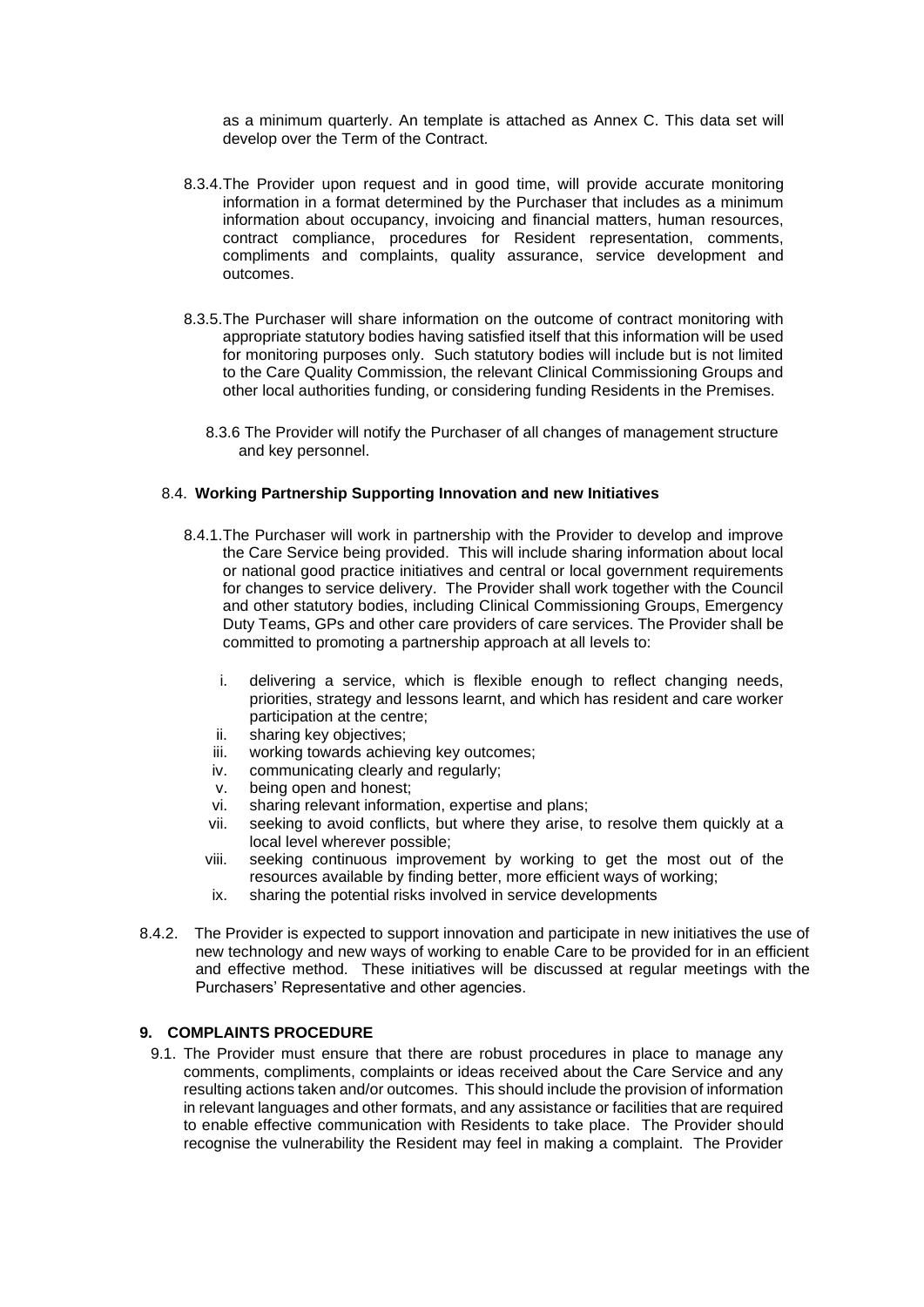will also ensure that Residents are informed that they may make a complaint through the Purchasers Complaints Procedure.

- 9.2. The Provider must have a system in place for recording all complaints that tracks progress and remedial actions. This must be made available to the Purchaser upon request.
- 9.3. Residents should be informed in writing of the means of registering a complaint, how the complaint will be managed and where appropriate informed of the outcome.
	- 9.4. The Provider's complaints procedure must be accessible to all Residents including those with communication needs as a result of a disability or cultural/ethnic background. The Provider must demonstrate how this is achieved upon request.

#### **10. EXIT**

This clause will be invoked if the Contract has been terminated in accordance with the provisions of the Contract or upon expiry.

- 10.1. The Provider shall assist the Purchaser to ensure a smooth migration of the Care Services to the Purchaser or another party chosen by the Purchaser (the "**Successor**") with minimal disruption to the Care Services on the date of termination or expiry of the Contract.
- 10.2. The Purchaser is responsible for the transfer of the Services to the Purchaser or the Successor on the date of termination or expiry of this Contract and the Provider shall during the Exit Period provide assistance to the Purchaser to facilitate such transfer in an orderly fashion. The remaining provisions of this clause will not prejudice or restrict the generality of this obligation.
- 10.3. "Exit Period" means the period commencing upon (i) the service by a party of notice to terminate this Contract; or (ii) the period commencing 9 months prior to the expiry of this Contract (whichever is the earlier) and ending on the termination or expiry of this Contract.
- 10.4. Continuation of the provision of the Services
	- 10.4.1. During the Exit Period the Provider shall continue to provide the Care Services in accordance with this Contract (as such Services may be amended in accordance with this Contract or the Exit Plan). Plans, procedures and documentation.
	- 10.4.2. Upon commencement of the Exit Period, the Provider shall appoint an individual who shall be responsible for ensuring that the Provider complies with the terms of this Contract and shall be the key liaison with the Purchaser during the Exit Period.
	- 10.4.3. The Provider shall produce detailed plans and procedures (an "Exit Plan") within 14 days of the commencement of the Exit Period which shall be subject to the approval of the Purchaser (such approval not to be unreasonably withheld). Such plans and documentation shall include:
		- I. to provide for the seamless handover of the Care Services to the Purchaser or Successor, minimising the impact to the Residents of any transition;
		- II. provide anonymised information detailing all those eligible under TUPE
		- III. comprehensive hand-over documents relating to the Residents;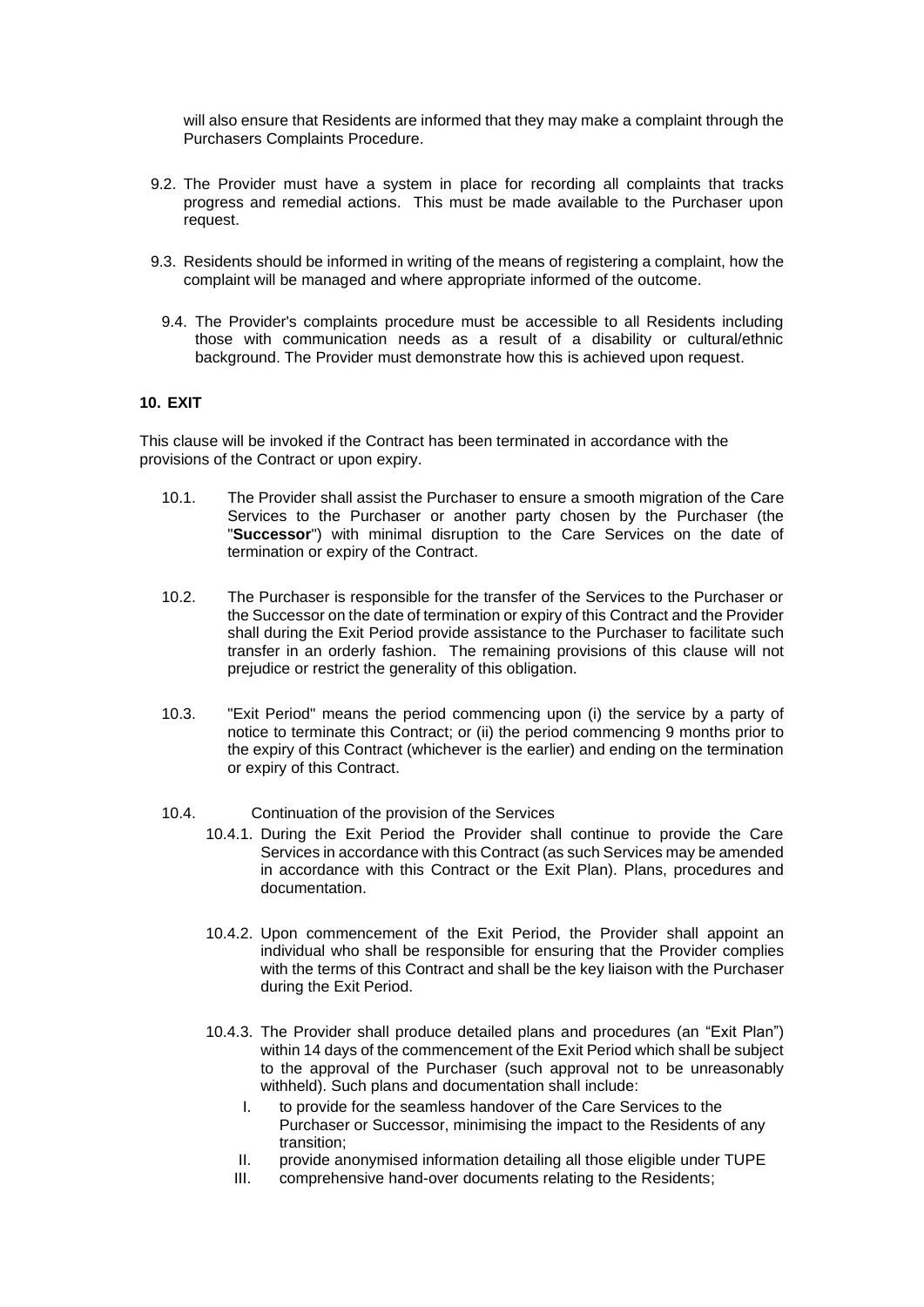- IV. assignment/novation of third party Contracts exclusively used in the provision of the Care Services;
- V. communication Plan to Staff, Residents and their representatives;
- 10.5. Information
	- 10.5.1. During the Exit Period, the Provider shall provide (without additional charge) to the Purchaser or the Successor all Service Information (being all documents, reports, analyses and other information required to be compiled by the Provider under this Contract and any other materials arising out of the provision of the Care Services), access to materials and personnel and such other assistance as may be requested by the Purchaser to ensure an orderly and seamless transition to the Purchaser or the Successor.
	- 10.5.2. The Provider shall grant to the Purchaser or the Successor all reasonable necessary access to the Provider Staff and support services as may be required by the Successor to ensure an orderly handover of the Provider's responsibilities.
- 10.6. The Provider shall use its best endeavours to procure that any third party contracts relating to the provision of the Services are novated in favour of the Successor.
- 10.7. The cost of complying with the provisions of this clause shall be borne by the Provider insofar as such costs are incurred on or before the Termination or Expiry Date.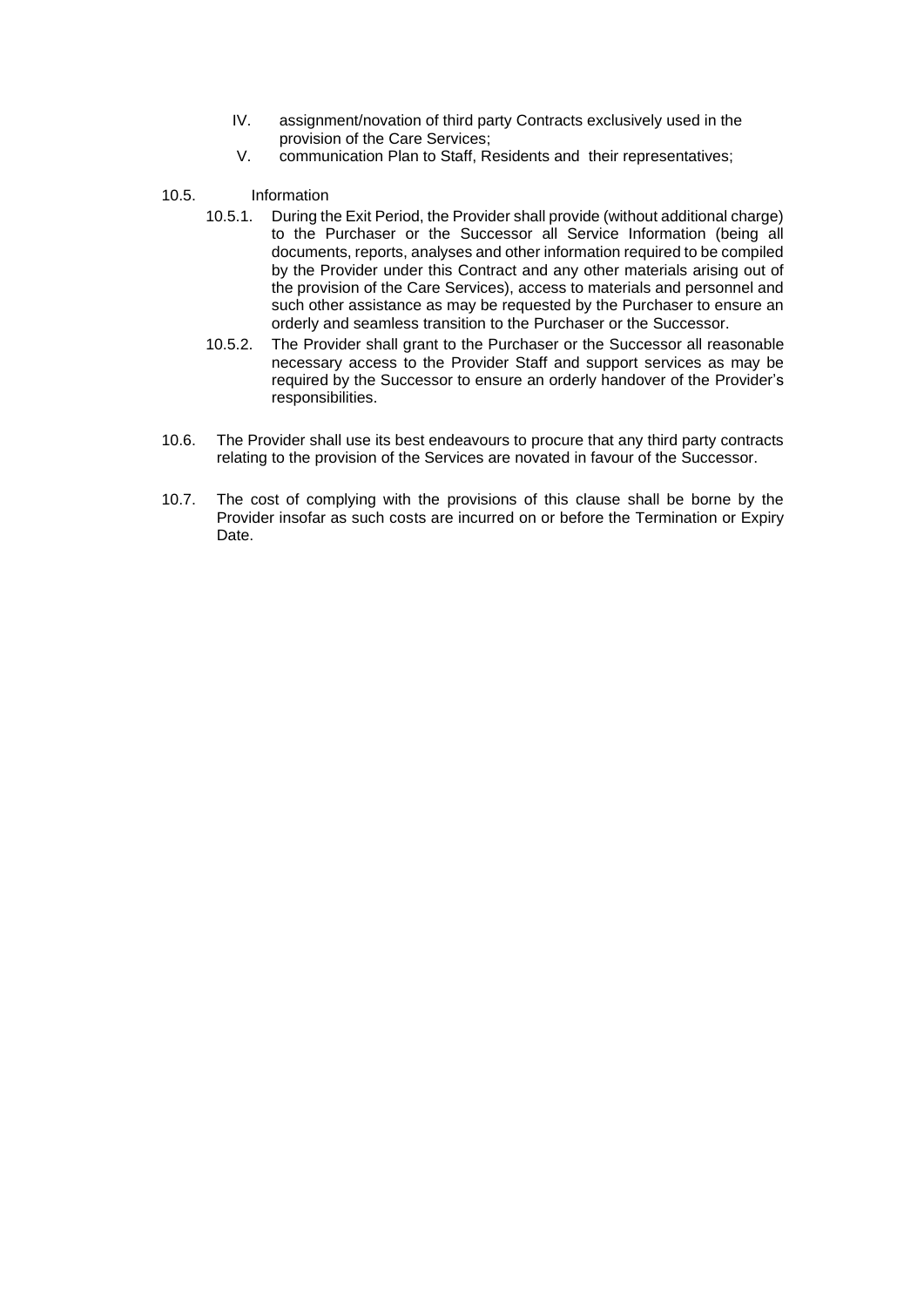#### **ANNEX A CORE ELEMENTS OF HOME CARE**

All home care providers will be expected to deliver core elements of care (see table below) within the individuals home. Each Package of Care will identify specific elements of care which may include some or all of these core elements.

| <b>Activity</b>                   | Type of support                                                                                                                                                                                                                                                                                                                                                                 |
|-----------------------------------|---------------------------------------------------------------------------------------------------------------------------------------------------------------------------------------------------------------------------------------------------------------------------------------------------------------------------------------------------------------------------------|
|                                   | Residential ( In the clients own home )                                                                                                                                                                                                                                                                                                                                         |
| <b>Personal care</b>              | With the support of one or two members of staff                                                                                                                                                                                                                                                                                                                                 |
| Washing<br>$\bullet$              |                                                                                                                                                                                                                                                                                                                                                                                 |
| <b>Dressing and undressing</b>    |                                                                                                                                                                                                                                                                                                                                                                                 |
| <b>Bathing</b>                    |                                                                                                                                                                                                                                                                                                                                                                                 |
| Hair care                         |                                                                                                                                                                                                                                                                                                                                                                                 |
| <b>Nail care</b>                  |                                                                                                                                                                                                                                                                                                                                                                                 |
| Foot care (not chiropody)         |                                                                                                                                                                                                                                                                                                                                                                                 |
| <b>Mouth care</b>                 |                                                                                                                                                                                                                                                                                                                                                                                 |
| Denture care                      |                                                                                                                                                                                                                                                                                                                                                                                 |
| <b>Shaving</b>                    |                                                                                                                                                                                                                                                                                                                                                                                 |
| Support with make-up, perfume,    |                                                                                                                                                                                                                                                                                                                                                                                 |
| aftershave, deodorant etc.        |                                                                                                                                                                                                                                                                                                                                                                                 |
| Application of non-prescribed     |                                                                                                                                                                                                                                                                                                                                                                                 |
| creams and ointments              |                                                                                                                                                                                                                                                                                                                                                                                 |
| <b>Mobility</b>                   | One to one support or two to one                                                                                                                                                                                                                                                                                                                                                |
|                                   | Hoisting                                                                                                                                                                                                                                                                                                                                                                        |
| Support to get up and go to bed   | Specialist equipment such as seating and stand aids                                                                                                                                                                                                                                                                                                                             |
| Support to transfer in and out of | Rotunda                                                                                                                                                                                                                                                                                                                                                                         |
| bed                               |                                                                                                                                                                                                                                                                                                                                                                                 |
| <b>Toileting</b>                  |                                                                                                                                                                                                                                                                                                                                                                                 |
| In and out of wheelchair          |                                                                                                                                                                                                                                                                                                                                                                                 |
| In and out of arm chair etc.      |                                                                                                                                                                                                                                                                                                                                                                                 |
|                                   |                                                                                                                                                                                                                                                                                                                                                                                 |
| <b>Skin integrity</b>             | Responsible for risk assessment, prevention and management of pressure areas and pressure wounds.<br>When required, the Provider will make referrals to the tissue viability service using their referral process and<br>criteria. Where a grade 3 or 4 pressure wound occurs, the Provider must complete a root cause analysis<br>(RCA) and notifying appropriate authorities. |
| <b>Turning regime</b>             | With the support of one or two members of staff                                                                                                                                                                                                                                                                                                                                 |
|                                   | Turning regime as per the package of care.                                                                                                                                                                                                                                                                                                                                      |
| <b>Night checks</b>               | Regular night checks as per the package of care.                                                                                                                                                                                                                                                                                                                                |
| <b>Mental Capacity</b>            | Capacity tests and best interest decisions carried out in accordance with legislation                                                                                                                                                                                                                                                                                           |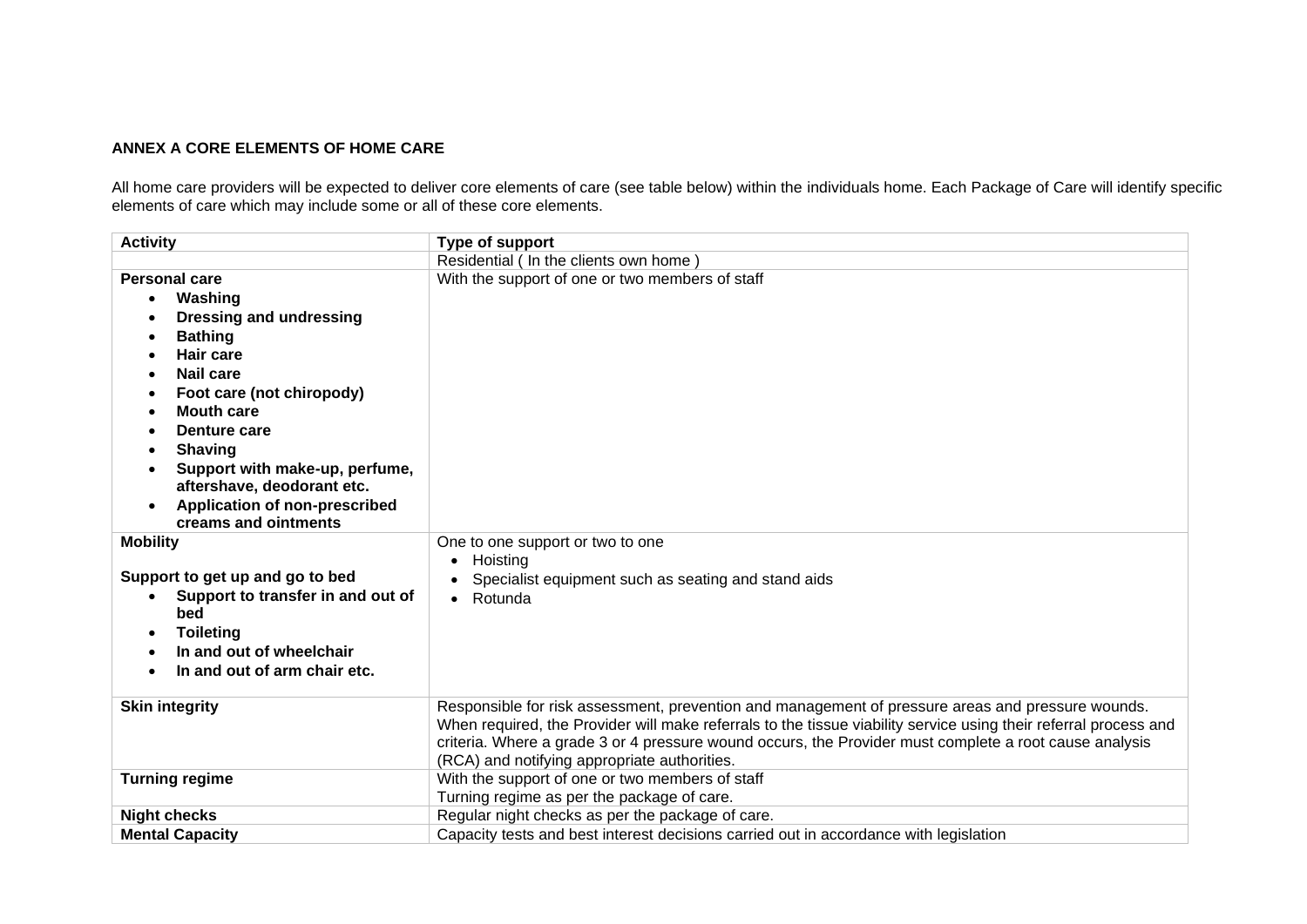| <b>Medication</b>               | Trained and competent staff aid in prompting or assisting with taking medication:                                           |
|---------------------------------|-----------------------------------------------------------------------------------------------------------------------------|
|                                 | Assisting Resident's handling of medication, ear or eye drops                                                               |
|                                 | Assisting Resident's with basic dressings                                                                                   |
|                                 | Insulation injections for diabetics                                                                                         |
|                                 | Warfarin                                                                                                                    |
|                                 | Monitoring prescriptions, overseeing collection of medicines.                                                               |
| <b>Continence care</b>          | Managing all incontinence and constipation needs.                                                                           |
|                                 | Fitting and changing incontinence pads, catheters and Stoma                                                                 |
|                                 | Safe disposal of waste in accordance with Legislation                                                                       |
| <b>Dietary needs</b>            | Meet dietary needs and specialist dietary requirements e.g. diabetes, celiac, swallowing difficulties,                      |
|                                 | smooth/thickened fluids, and allergies                                                                                      |
|                                 | Provide choices for each meal                                                                                               |
|                                 | Provide dietary choices e.g. religious, cultural, vegetarian                                                                |
| <b>Nutritional/fluid intake</b> | Appropriate recording where a risk is identified                                                                            |
| <b>Support with meals</b>       | Support to eat and drink as required                                                                                        |
|                                 | Peg feeding                                                                                                                 |
| Purposeful day                  | Support Residents interests, hobbies, cultural and religious preferences.                                                   |
|                                 | Activities available daily with support of staff                                                                            |
|                                 | Support to engage in day to day activities to maintain independence such as setting tables and making own<br>drinks/snacks. |
| <b>Behaviour</b>                | Appropriate behaviour charts in place to reduce risk to staff and others. Analysis of behavioural chart to                  |
|                                 | understand behaviours and pre-empt where possible. Referral to appropriate agencies for further support                     |
|                                 | where required.                                                                                                             |
| <b>Dementia</b>                 | Residents psychological and emotional needs should be assessed and onward referral made where                               |
|                                 | appropriate to the GP.                                                                                                      |
| <b>Rehabilitation</b>           | Where appropriate assisting the Resident to develop skills that can help them re-establish independence                     |
| End of life                     | The Provider will follow a pathway approach to end of life care, using a formal and recognised end of life                  |
|                                 | care pathway. This will include use of a palliative and supportive care register.                                           |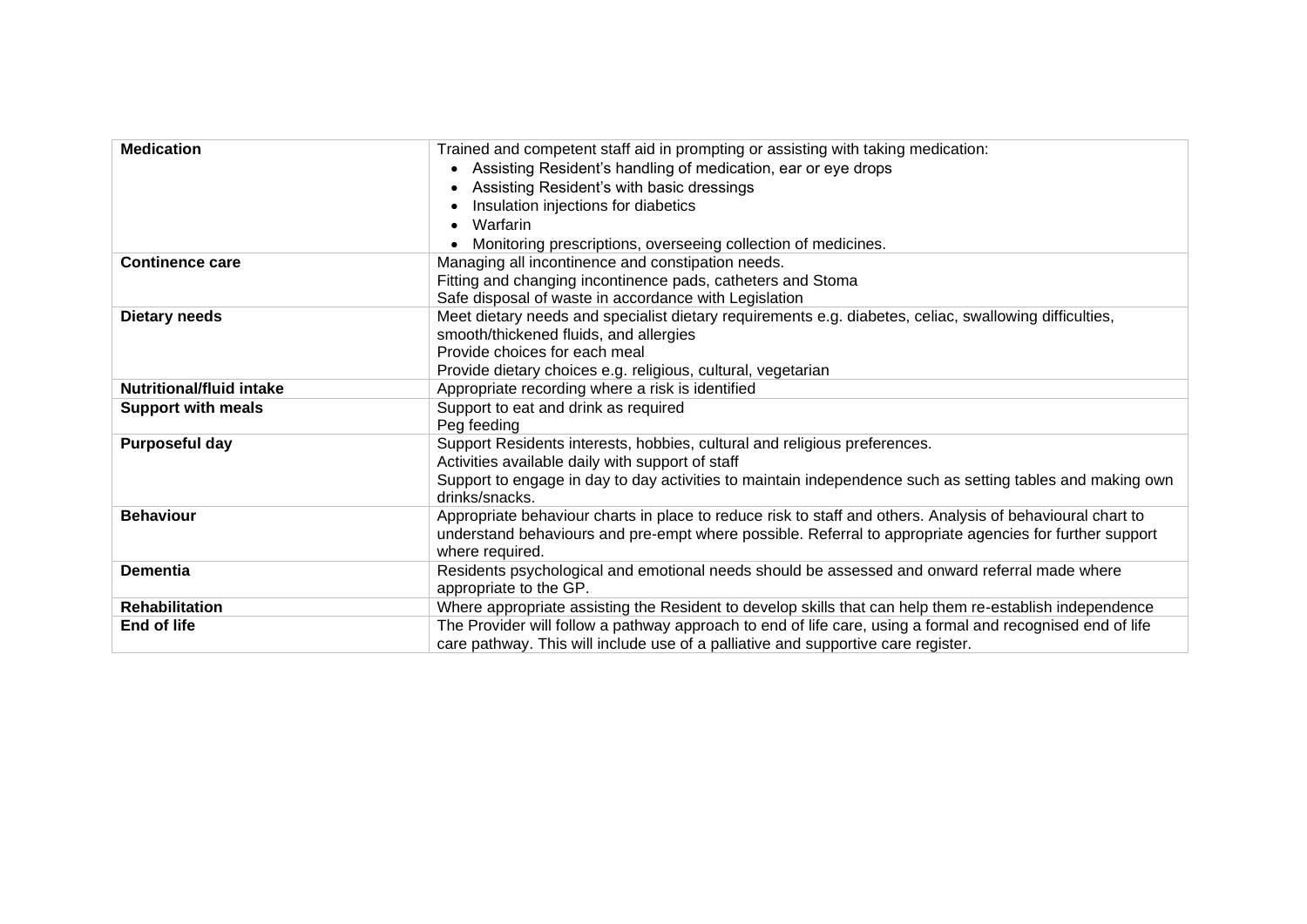#### **ANNEX B – INVOICE BREAKDOWN TEMPLATE**

| <b>Customer</b><br>name | <b>Social</b><br>services<br>Identification<br><b>PARIS ID</b> | Date | <b>Start</b><br>time | End<br>time | Call<br><b>Duration</b> | <b>Number of</b><br>carers | Rate per<br>hour | <b>Total</b> |
|-------------------------|----------------------------------------------------------------|------|----------------------|-------------|-------------------------|----------------------------|------------------|--------------|
| Mr Apple                | 10                                                             | 230  | 45                   | 30          |                         |                            |                  |              |
|                         |                                                                |      |                      |             |                         |                            |                  |              |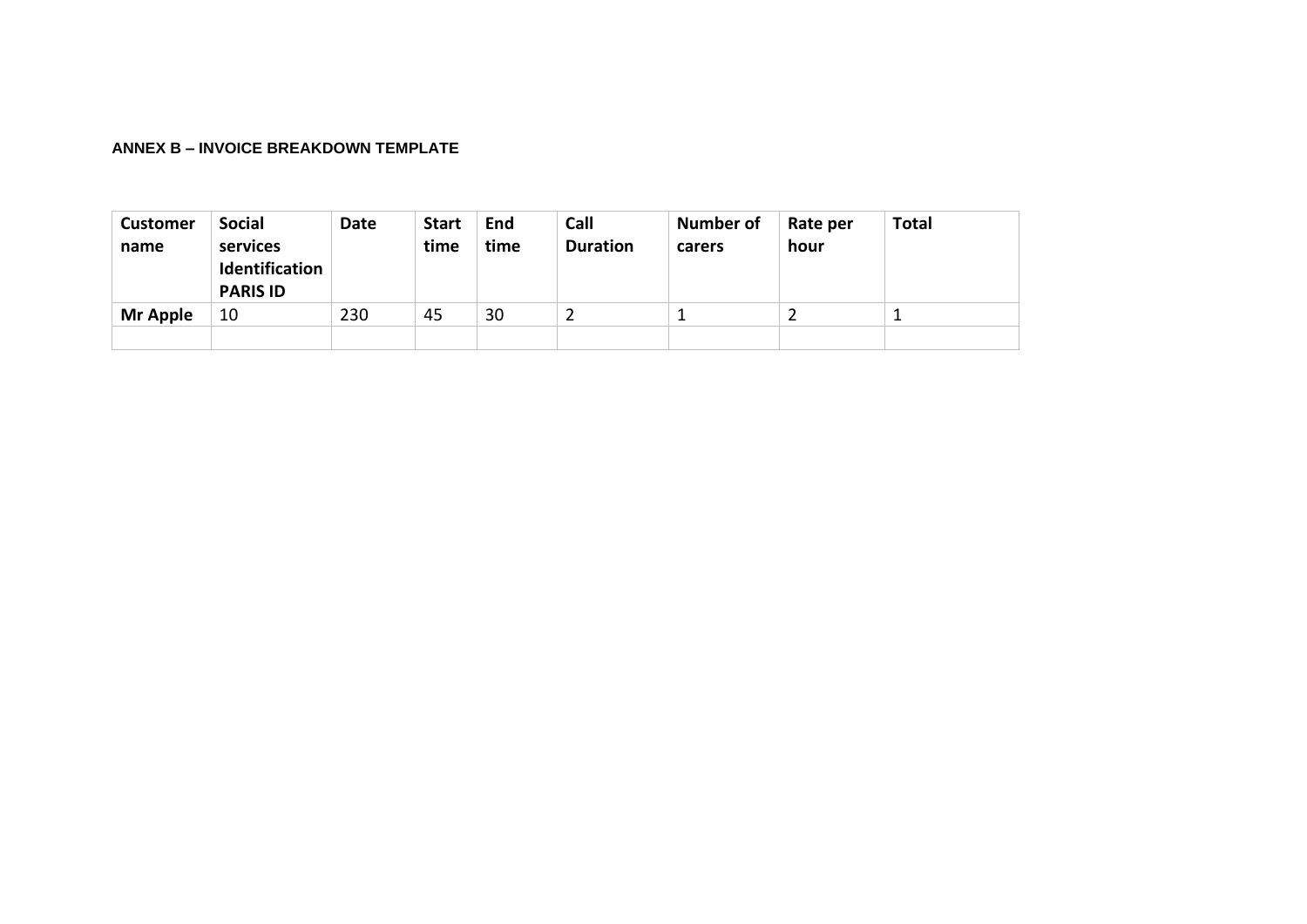#### **ANNEX C MONTHLY PERFORMANCE DATA AND KEY PERFORMANCE INDICATORS**

#### **MONTHLY PERFORMANCE DATA**

#### **Month: JULY 2019**

#### **Provider Name: xxxxxx.**

### **Completed By: Name**

| <b>Number</b><br>of active<br>client | <b>Number</b><br>of new<br><b>Clients in</b><br>the<br>month $/$<br>hours? | <b>Total</b><br>hours<br>delivered | <b>Total FTE</b><br><b>Employees</b><br>on<br>contract | <b>Total</b><br><b>Agency</b><br>hours<br>delivered | <b>Number of</b><br><b>Complaints</b> | <b>Number of</b><br><b>Compliments</b> | <b>Number of</b><br><b>Hospital</b><br><b>Admissions</b> | Number of<br>new<br>Safeguarding<br>raised this<br>month | <b>Total open</b><br>safeguarding cases |
|--------------------------------------|----------------------------------------------------------------------------|------------------------------------|--------------------------------------------------------|-----------------------------------------------------|---------------------------------------|----------------------------------------|----------------------------------------------------------|----------------------------------------------------------|-----------------------------------------|
| 67                                   | 10                                                                         | 230                                | 45                                                     | 30                                                  | 2                                     |                                        |                                                          |                                                          |                                         |
|                                      |                                                                            |                                    |                                                        |                                                     |                                       |                                        |                                                          |                                                          |                                         |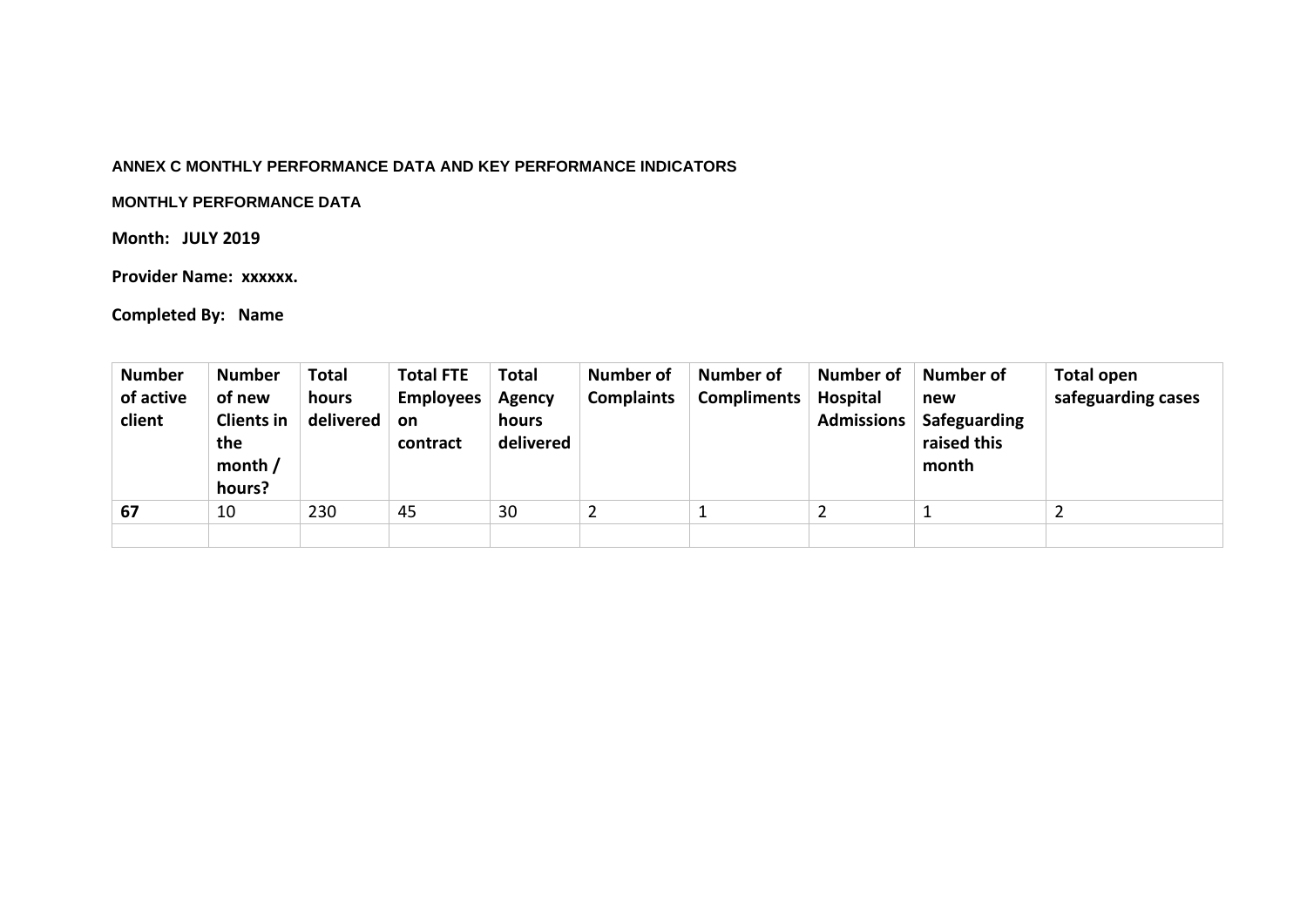#### **QUARTERLY KEY PERFORMANCE INDICATORS**

| <b>KPI Measure</b>                                                                                           | <b>Target</b>                                                                          | <b>Performance Data and</b><br><b>Commentary</b> |
|--------------------------------------------------------------------------------------------------------------|----------------------------------------------------------------------------------------|--------------------------------------------------|
| Client assessed for meeting care needs to commence<br>package of care                                        | Assessed and confirmation of meeting the needs within<br>48 hours of request           |                                                  |
| Client full assessments completed                                                                            | 100% completed within 48 hours of care services<br>commencement                        |                                                  |
| % of Client quarterly quality review cases undertaken                                                        | Sample to meet CQC standards                                                           |                                                  |
| Safeguarding responded to within agreed timescales set<br>out by the Purchaser                               | Zero Incidents                                                                         |                                                  |
| First Stage Complaints responded to within 20 days.                                                          | Zero Incidents                                                                         |                                                  |
| Customer satisfaction                                                                                        | 90% of Survey results state that customer/NOK are<br>stratified with the care services |                                                  |
| Safeguarding Investigation reports returned as requested.                                                    | Correctly completed and returned within 14 working<br>days                             |                                                  |
| Missed Calls (non-attendance)                                                                                | Nil                                                                                    |                                                  |
| Late Calls. This is a call received by a client in excess of<br>30 minutes either side from the booked time. | Nil                                                                                    |                                                  |

<span id="page-43-0"></span>**SCHEDULE 1 – Not Used**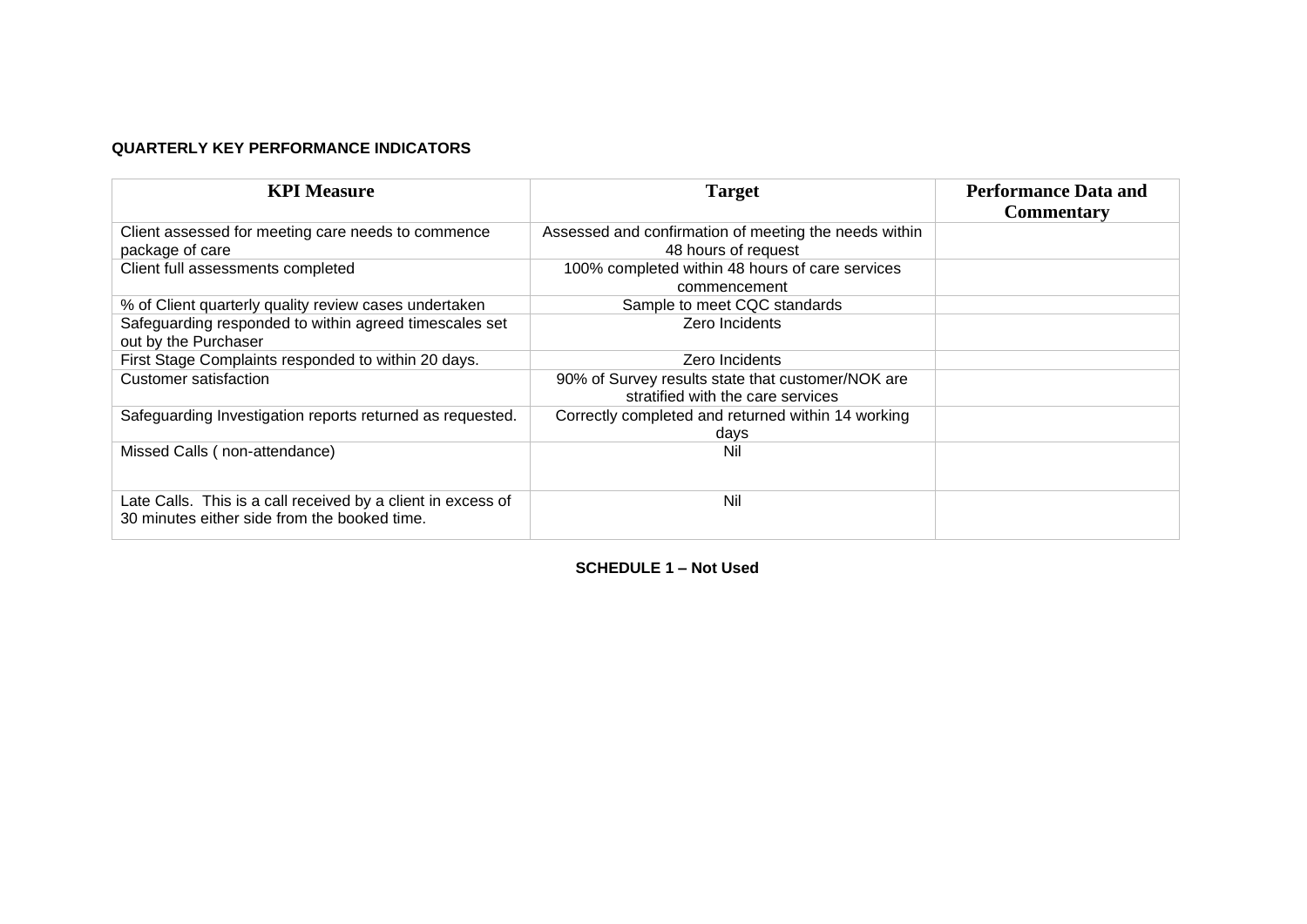**SCHEDULE 1 – Not Used**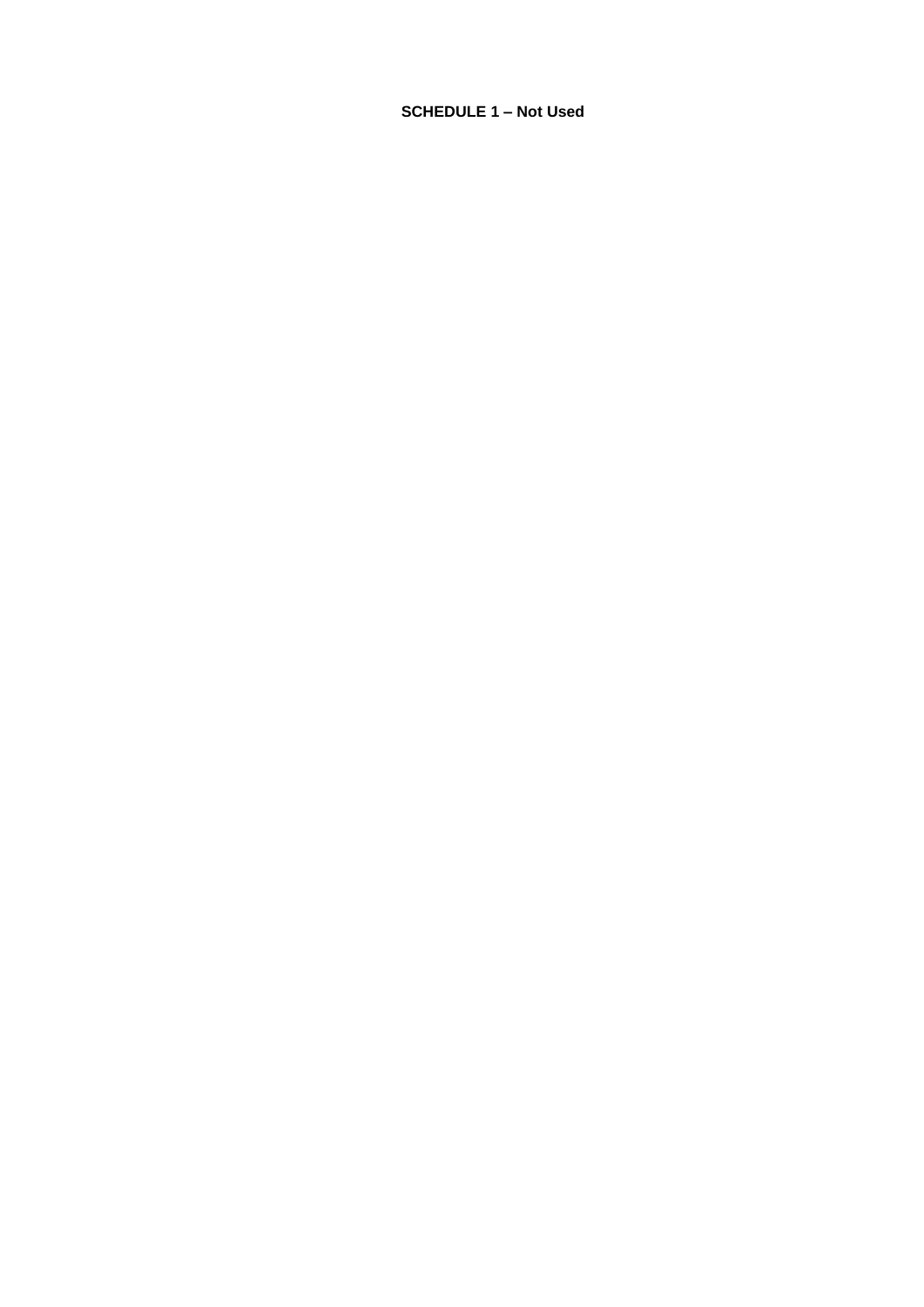#### **SCHEDULE 2**

#### <span id="page-45-1"></span>**Fixed Price Agreement**

<span id="page-45-0"></span>This Schedule details the agreed Fixed Price for the Term of the agreement. For the avoidance of doubt all Prices for Residents will be agreed by both parties in writing with Price confirmed in the Package of Care.

| Defined Terms in this Schedule. |                                                                                                                                                                                   |  |  |
|---------------------------------|-----------------------------------------------------------------------------------------------------------------------------------------------------------------------------------|--|--|
| Commencement Date               | Means the Commencement Date 1 <sup>st</sup> January 2019.                                                                                                                         |  |  |
| <b>Fixed Price</b>              | Means the hourly rate agreed for the Term of the Contract.                                                                                                                        |  |  |
| Term                            | The Term of the Fixed Price agreement is from the Commencement<br>Date to the 31 <sup>st</sup> of August 2020 with an option to extend further upon<br>agreement by both parties. |  |  |

### **Defined Terms in this Schedule:**

#### **1.1 Price**

The Provider shall charge the agreed hourly Fixed Price for the Term of the Contract as detailed below.

<span id="page-45-2"></span>£17.95 per hour per carer which will be pro rata for the period of each call agreed in the Residents Package of Care.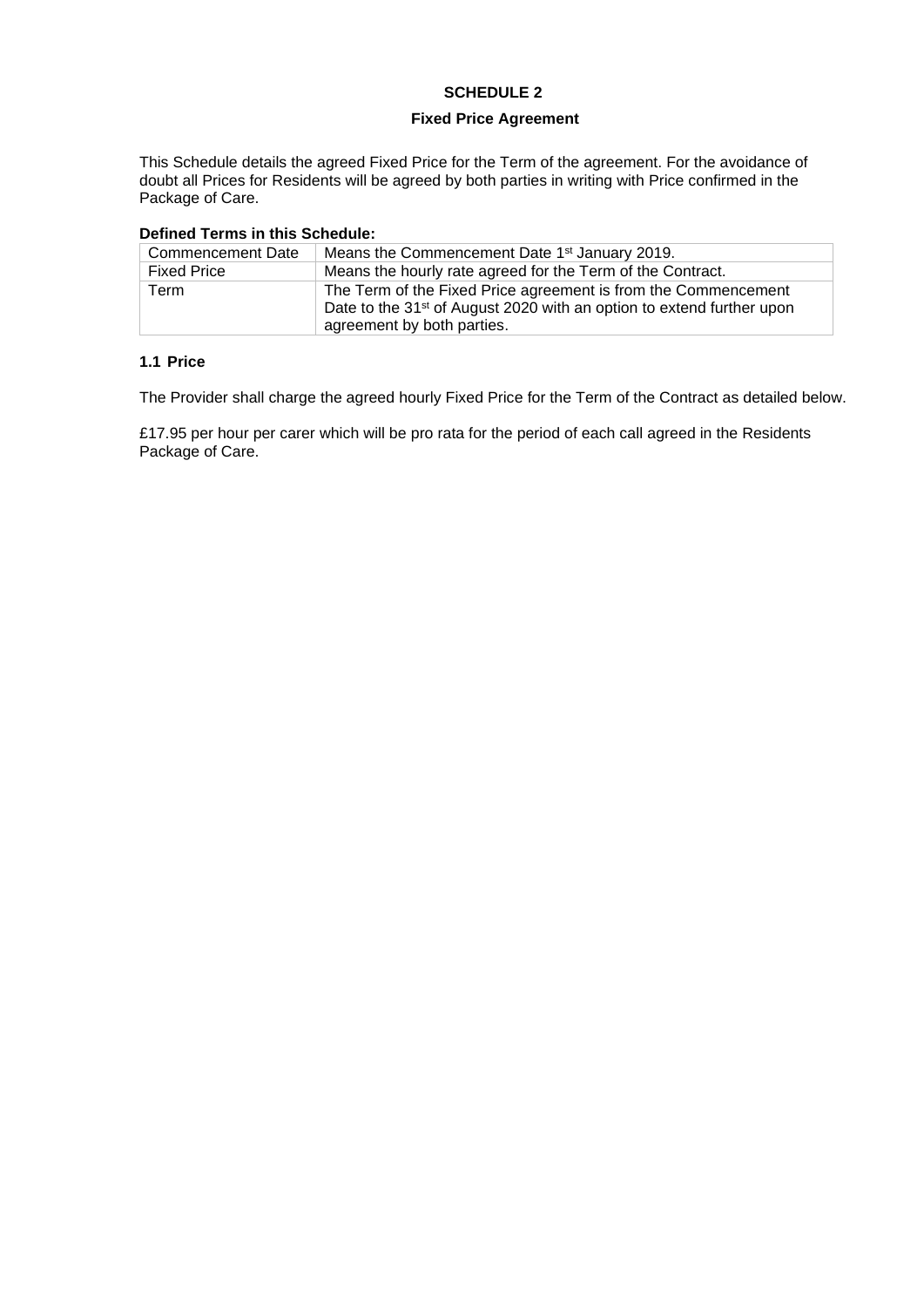#### **SCHEDULE 3**

#### **Purchaser Contact Details**

<span id="page-46-0"></span>

| Team                                                                                                          | Address                                                                              | Contact telephone                                               | email                         |
|---------------------------------------------------------------------------------------------------------------|--------------------------------------------------------------------------------------|-----------------------------------------------------------------|-------------------------------|
| First contact and<br>duty team.<br>For Safeguarding<br>Adults, Respite<br>queries and Adult<br>Services teams | <b>Town Hall</b><br><b>St Ives Road</b><br>Maidenhead<br><b>Berkshire</b><br>SL6 1RF | 01628 683744                                                    | access.services@rbwm.gov.uk   |
| Deprivation of<br>Liberty<br>Safeguards.<br>For referrals,<br>further<br>authorisations and<br>advise.        | <b>Town Hall</b><br><b>St Ives Road</b><br>Maidenhead<br><b>Berkshire</b><br>SL6 1RF | 01628 683625                                                    | dols@rbwm.gov.uk              |
| CAM Team.<br>For Contracts,<br>Accreditation &<br>Monitoring.                                                 | <b>Town Hall</b><br>St Ives Road<br>Maidenhead<br><b>Berkshire</b><br>SL6 1RF        | 01628 683800                                                    | cam.team@rbwm.gov.uk          |
| Finance Team.<br>For invoice<br>queries.                                                                      | <b>Town Hall</b><br>St Ives Road<br>Maidenhead<br><b>Berkshire</b><br>SL6 1RF        |                                                                 | socialcarefinance@rbwm.gov.uk |
| <b>Emergency Duty</b><br>Team.<br>Our of hours<br>support for<br>Safeguarding and<br>emergencies.             |                                                                                      | 01344 786543<br>(Mon-Fri 5pm -<br>9am, 24 hours at<br>weekends) | edt@bracknell-forest.gov.uk   |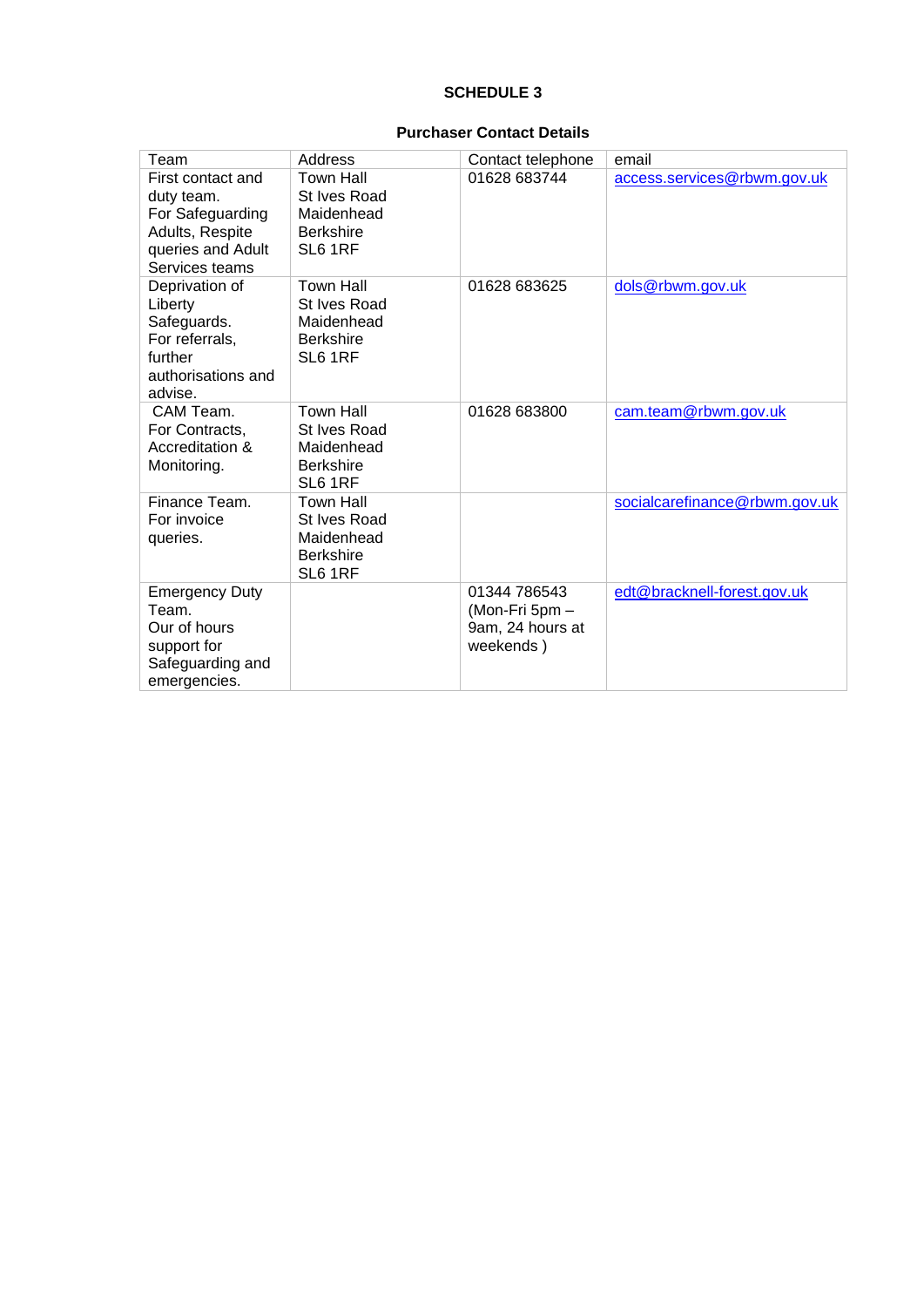#### **Schedule 4**

#### **Processing, Personal Data and Data Subjects**

- 1. The Provider shall comply with any further written instructions with respect to processing by the Purchaser.
- 2. Any such further instructions shall be incorporated into this Schedule.

| <b>Description</b>                                                                                                                                                       | <b>Details</b>                                                                                                                                                                                                                                                                                                                                                                                                                                                                                |
|--------------------------------------------------------------------------------------------------------------------------------------------------------------------------|-----------------------------------------------------------------------------------------------------------------------------------------------------------------------------------------------------------------------------------------------------------------------------------------------------------------------------------------------------------------------------------------------------------------------------------------------------------------------------------------------|
| Subject matter of the processing                                                                                                                                         | Delivery of Care Service Contracts                                                                                                                                                                                                                                                                                                                                                                                                                                                            |
| Duration of the processing                                                                                                                                               | Until the Package of Care or contract expires.                                                                                                                                                                                                                                                                                                                                                                                                                                                |
| Nature and purposes of the<br>processing                                                                                                                                 | The nature of the processing means any operation such as<br>collection, recording, organisation, structuring, storage,<br>adaptation, or alternation, retrieval, consultation, use,<br>disclosure by transmission, dissemination or otherwise<br>making available, alignment or combination, restriction,<br>erasure or destruction of data (whether or not by automated<br>means).<br>The purpose of the processing is for the delivery of the Care<br>Service for Residents of the borough. |
| Type of Personal Data                                                                                                                                                    | name, address, date of birth, NI number, NHS number,<br>service pay contributions, images, biometric data, medical<br>and care assessments/plan, DOLS and MCA assessment,<br>and next of kin.                                                                                                                                                                                                                                                                                                 |
| Categories of Data Subject                                                                                                                                               | Residents of the borough receiving care services                                                                                                                                                                                                                                                                                                                                                                                                                                              |
| Plan for return and destruction of<br>the data once the processing is<br>complete UNLESS requirement<br>under union or member state law to<br>preserve that type of data | Records retained six years from the expiry date of the<br>Package of Care. It is the Provider's responsibility to destroy<br>the data.                                                                                                                                                                                                                                                                                                                                                        |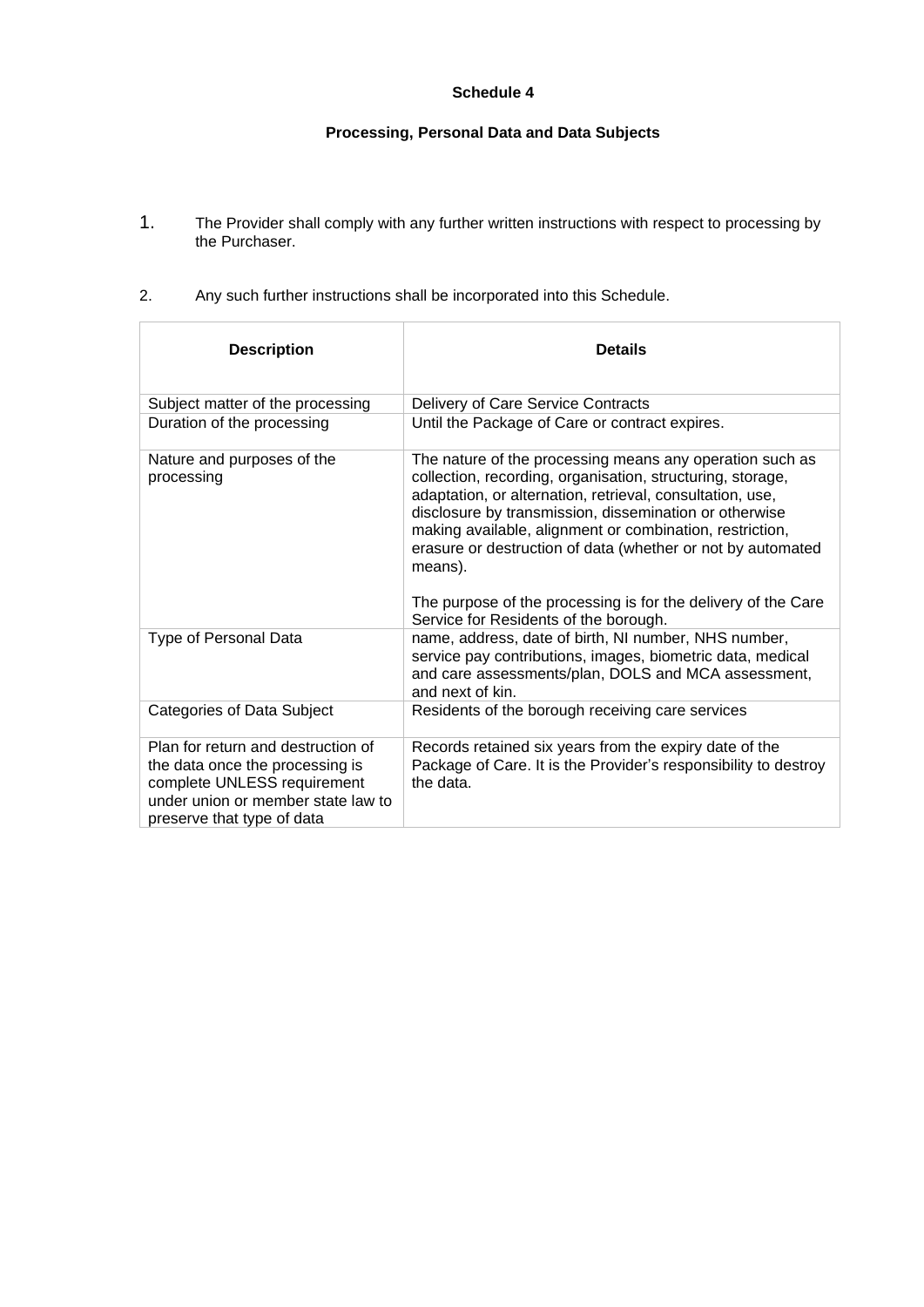#### **SCHEDULE 5 TUPE**

#### **1. DEFINITIONS**

1.1 In this Schedule:

**Directive** means EC Council Directive 2001/23/EC,

**Direct Losses** means a loss which a party is not prohibited from recovering under condition 23 (Consequential Loss) of the Contract

**Employee Liability Information** means the employee liability information to be provided pursuant to Regulation 11 of TUPE,

**Equal Pay Legislation** means all equal pay laws, including the Equal Pay Act 1970, the Sex Discrimination Act 1975, the Equality Act 2010, the Equal Pay Directive (Council Directive 75/117/EEC), and the Equal Treatment Directive (Council Directive 76/207/EEC),

**Future Provider** means a service provider who shall provide any service equivalent to any of the Care Services immediately after expiry or earlier termination of this Contract (or the Purchaser if it assumes direct provision),

**Relevant Transfer** means a relevant transfer for the purposes of TUPE,

**Returning Employees** means those employees wholly or mainly engaged by the Provider or a Sub-Provider in the provision of the Care Services immediately before the expiry or termination of this Contract whose employment transfers to the Purchaser or a Future Provider pursuant to TUPE,

**Sub-Provider** means any other person engaged by the Provider from time to time as may be permitted by this Contract to procure the provision of the Services (or any of them),

**Transferring Employee** means all employees engaged by the Purchaser or sub-contractor of the Purchaser (excluding, without limitation, any person engaged by the Purchaser or sub-contractor of the Purchaser as an independent contractor) whose contract of employment becomes, by virtue of the application of TUPE in relation to what is done for the purposes of carrying out this Contract between the Purchaser and the Provider, a contract of employment with the Provider,

**TUPE** means the Transfer of Undertaking (Protection of Employment) Regulations 2006 (SI No. 246).

#### **2. TUPE and Employees - no transfer of employees at commencement of Care Services**

2.1 The Purchaser and the Provider agree that the commencement of the provision of the Care Services or of any part of the Care Services on the Care Services Commencement Date will not be a Relevant Transfer in relation to any employees of the Purchaser and/or any sub-contractor of the Purchaser.

#### **Procedure in the event of transfer**

2.2 The Purchaser shall indemnify and keep indemnified in full the Provider against all Direct Losses incurred by the Provider in connection with the employment or termination of any employee of the Purchaser or sub-contractor of the Purchaser whose contract of employment transfers or is alleged to transfer under TUPE to the Provider on the Care Services Transfer Date.

#### **Retendering**

2.3 The Provider shall within the period of twelve (12) months immediately preceding the expiry of this Contract or following the service of a notice by the Purchaser of termination or of its intention to retender this Contract: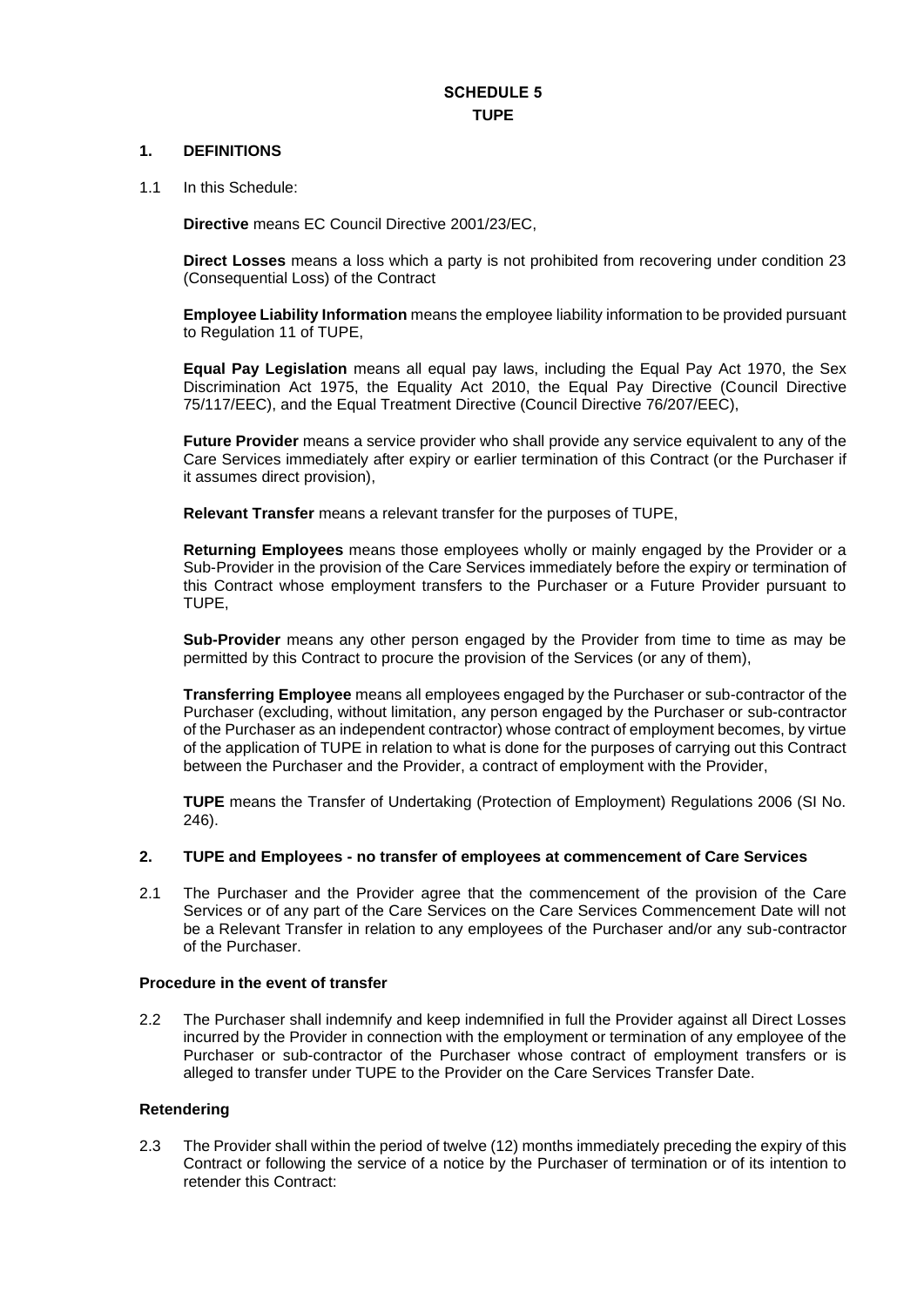- 2.3.1 on receiving a written request from the Purchaser provide in respect of any person engaged or employed by the Provider in the provision of the Care Services (the **Assigned Employees**) full and accurate details regarding the identity, number, age, sex, length of service, job title, grade and terms and conditions of employment of and other matters affecting each of those Assigned Employees who it is expected, if they remain in the employment of the Provider as the case may be until immediately before the Termination Date, would be **Returning Employees** (the **Retendering Information**),
- 2.3.2 provide the Retendering Information promptly and at no cost to the Purchaser,
- 2.3.3 notify the Purchaser forthwith in writing of any material changes to the Retendering Information promptly as and when such changes arise,
- 2.3.4 be precluded from making any material increase or decrease in the numbers of Assigned Employees other than in the ordinary course of business or with the Purchaser's prior written consent (such consent not to be unreasonably withheld or delayed),
- 2.3.5 be precluded from making any increase in the remuneration or other change in the terms and conditions of the Assigned Employees other than in the ordinary course of business or with the Purchaser's prior written consent (such consent not to be unreasonably withheld or delayed), and
- 2.3.6 be precluded from transferring any of the Assigned Employees to another part of its business or moving other employees from elsewhere in its or their business who have not previously been employed or engaged in providing the Care Services to provide the Care Services save with the Purchaser's prior written consent (such consent not be unreasonably withheld or delayed).
- 2.4 The Provider shall indemnify and shall keep indemnified in full the Purchaser and at the Purchaser's request the Future Provider against all Direct Losses arising from any claim by any party as a result of the Provider failing to provide or promptly to provide the Purchaser and/or any Future Provider where requested by the Purchaser with any Retendering Information and/or Employee Liability Information or to provide full Retendering Information and/or Employee Liability Information or as a result of any material inaccuracy in or omission from the Retendering Information and/or Employee Liability Information provided that this indemnity shall not apply to the extent that such information was originally provided to the Provider by the Purchaser and was materially inaccurate or incomplete when originally provided.

#### **Expiry or Termination of Agreement**

- 2.5 On the expiry or earlier termination of this Contract, the Purchaser and the Provider agree that it is their intention that TUPE shall apply in respect of the provision thereafter of any service equivalent to the Care Services but the position shall be determined in accordance with the law at the date of expiry or termination as the case may be and this paragraph is without prejudice to such determination.
- 2.6 Upon expiry or earlier termination of this Contract for whatever reason (such date being termed the **Return Date**) although, for the avoidance of doubt, subject to the specific provisions in the Exit Clause, the provisions of this paragraph 2.6 and paragraph 2.7 will apply:
- 2.6.1 the Provider shall procure (or, where the Returning Employees are employed by a Sub-Provider, shall use all commercially reasonable endeavours to ensure) that all wages, salaries, pension contributions and other benefits of the Returning Employees and all PAYE tax deductions and national insurance contributions relating thereto in respect of the employment of the Returning Employees up to the Return Date are satisfied;
- 2.6.2 the Purchaser shall ensure or shall procure that all wages, salaries and other benefits of the Returning Employees and all PAYE tax deductions and national insurance contributions relating thereto in respect of the employment of the Returning Employees on and after the Return Date are satisfied;
- 2.6.3 without prejudice to paragraph 2.6.1, the Provider shall, in respect of the Returning Employees, indemnify the Purchaser and the Future Provider against all Direct Losses incurred by the